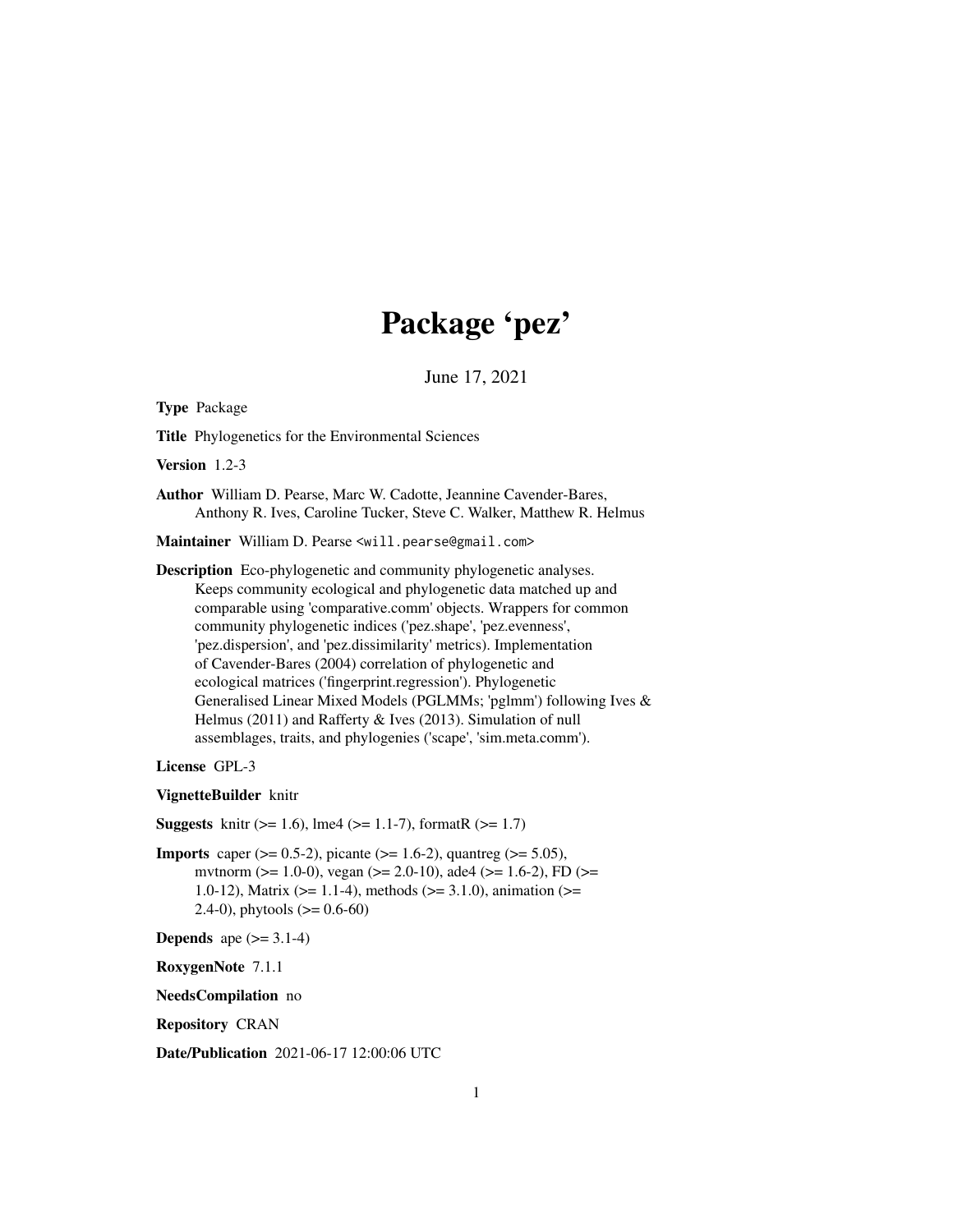## <span id="page-1-0"></span>R topics documented:

|       |                                                                                                         | $\overline{2}$ |
|-------|---------------------------------------------------------------------------------------------------------|----------------|
|       |                                                                                                         | 5              |
|       |                                                                                                         | 6              |
|       |                                                                                                         | 8              |
|       |                                                                                                         | 10             |
|       |                                                                                                         | 10             |
|       |                                                                                                         | 13             |
|       |                                                                                                         | 16             |
|       |                                                                                                         | 17             |
|       |                                                                                                         | 18             |
|       |                                                                                                         | 21             |
|       |                                                                                                         | 23             |
|       |                                                                                                         | 24             |
|       |                                                                                                         | 24             |
|       |                                                                                                         | 27             |
|       |                                                                                                         | 29             |
|       |                                                                                                         | 30             |
|       |                                                                                                         | 33             |
|       |                                                                                                         | 38             |
|       |                                                                                                         | 41             |
|       |                                                                                                         | 50             |
|       |                                                                                                         | 53             |
|       | $plot. comparative. comm \dots \dots \dots \dots \dots \dots \dots \dots \dots \dots \dots \dots \dots$ | 54             |
|       | scape                                                                                                   | 55             |
|       |                                                                                                         | 58             |
|       |                                                                                                         | 60             |
|       |                                                                                                         | 62             |
|       |                                                                                                         | 64             |
| Index |                                                                                                         | 65             |

<span id="page-1-1"></span>cc.manip *Manipulating and examining comparative.comm objects*

## <span id="page-1-2"></span>Description

As described in the vignette, we recommend using these wrappers to manipulate species and site data, as it guarantees that everything will be kept consistent across all parts of the [comparative.comm](#page-4-1) object. With them, you can drop species, sites, and work directly with each part of your data. You can also manipulate your [comparative.comm](#page-4-1) object's phy, data, env, and comm slots directly if you wish, but altering the object directly yourself runs the risk of things getting unsynchronised.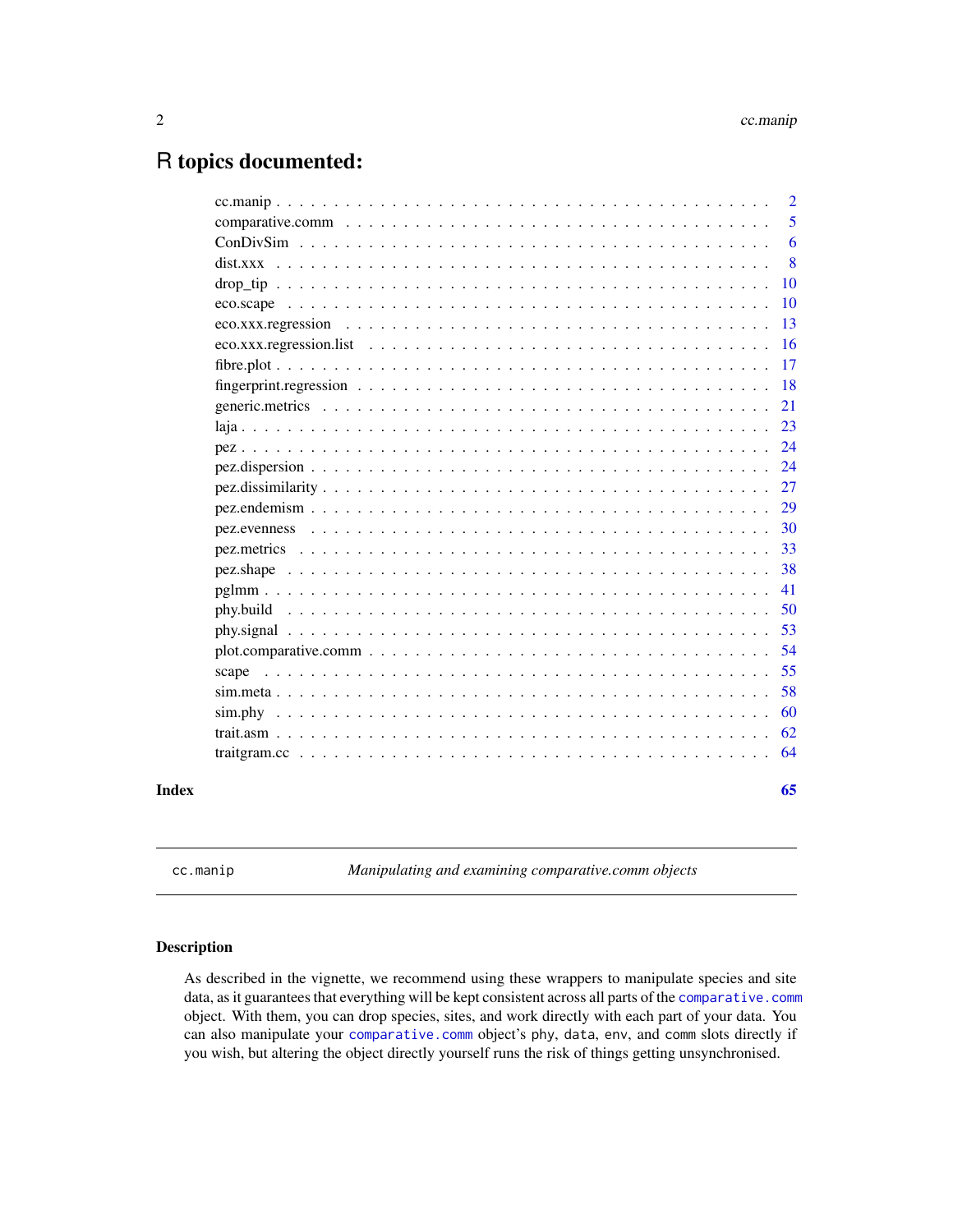#### cc.manip 3

## Usage

```
## S3 method for class 'comparative.comm'
x[sites, spp, warn = FALSE]
trait.names(object)
env.names(object)
species(x)
species(x) < - valuesites(x)
sites(x) <- value
traits(x) < - value
traits(x)
env(x) <- value
env(x)
comm(x) <- value
comm(x)
tree(x)
phy(x)
tree(x) < - valuephy(x) <- value
assemblage.phylogenies(data)
## S3 method for class 'comparative.comm'
as.data.frame(
 x,
 row.names = NULL,
 optional = FALSE,
 abundance.weighted = FALSE,
  ...
)
## S3 method for class 'comparative.comm'
```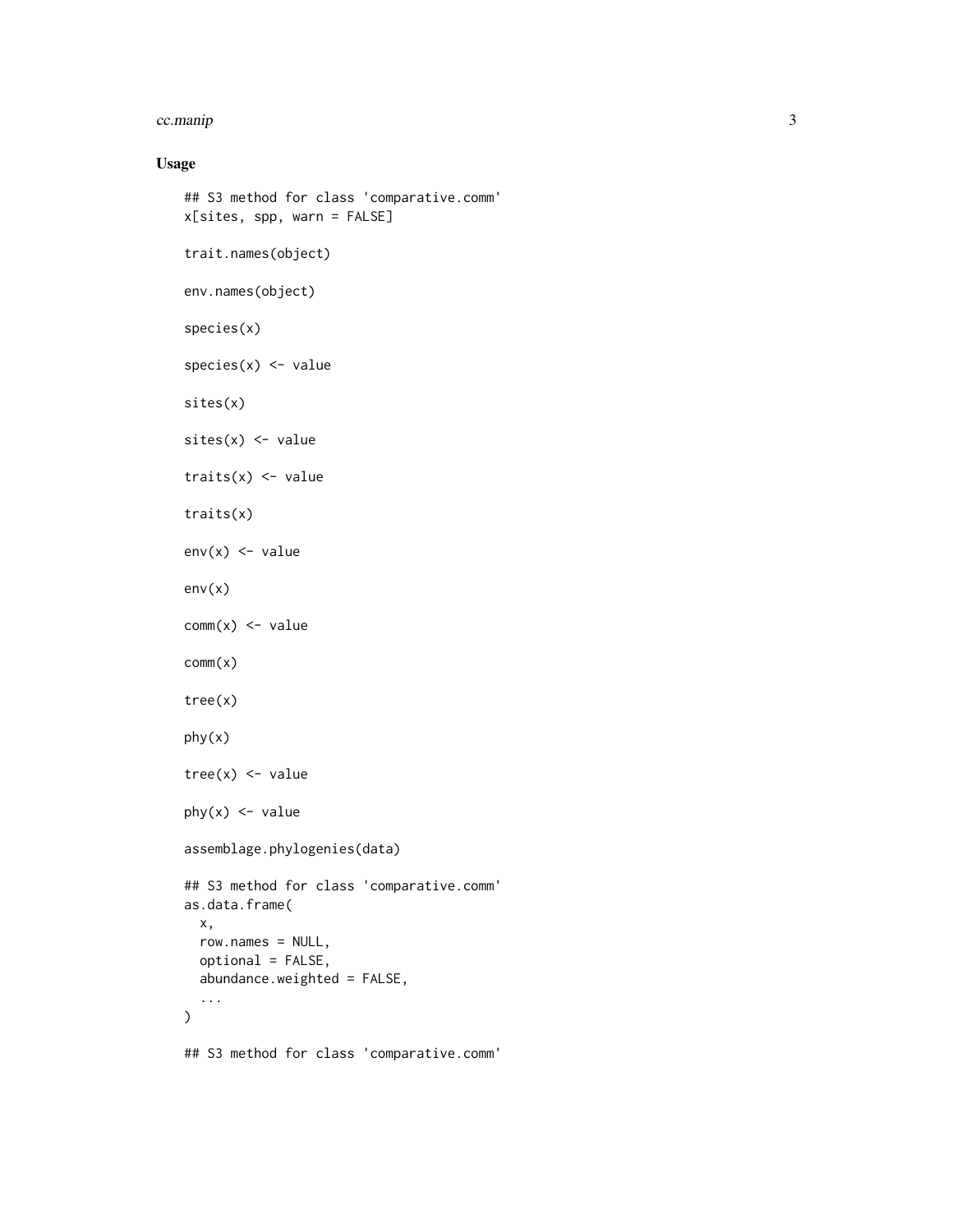<span id="page-3-0"></span>within(data, expr, ...)

## Arguments

| $\mathsf{x}$       | comparative.comm object                                                                                                                                        |
|--------------------|----------------------------------------------------------------------------------------------------------------------------------------------------------------|
| sites              | numbers of sites to be kept or dropped from x; must be given as numbers. For<br>example, $x[1:5, ]$ , or $x[-1:-5, ]$ , but not $x[c("site a", "site b"), ]$ . |
| spp                | numbers of species to be kept or dropped from x; must be given as numbers. For<br>example, $x[, 1:5],$ or $x[, -1:-5],$ but not $x[ c("sp a", "sp b"), ]$ .    |
| warn               | whether to warn if species/sites are dropped when creating object (default: TRUE)                                                                              |
| object             | A comparative.comm object                                                                                                                                      |
| value              | when altering a comparative comm object's internal structure, the thing that<br>you're inserting into it!                                                      |
| data               | A comparative.comm object                                                                                                                                      |
| row.names          | ignored                                                                                                                                                        |
| optional           | ignored presence-absence dataset (default: FALSE)                                                                                                              |
| abundance.weighted |                                                                                                                                                                |
|                    | whether to create to create a                                                                                                                                  |
| $\cdots$           | ignored                                                                                                                                                        |
| expr               | expression to be evaluated within the scope of data                                                                                                            |

## Value

Names of the traits or environmental variables

#### Note

As described in [comparative.comm](#page-4-1), each [comparative.comm](#page-4-1) object contains a phylogeny (\$phy) and a site-by-species community matrix (as used in [vegan](#page-0-0)). Optionally, it may contain a data. frame of trait data (each row a species, each column a trait) \*called data\* for compatibility with [comparative.data](#page-0-0).

#### See Also

comparative.comm plot.comaparative.comm

## Examples

```
data(laja)
data <- comparative.comm(invert.tree, river.sites, invert.traits, river.env)
#Subset on species, then sites
data \leq data[1:5,]
data \leq data[,1:5]
#Site and species can be manipulated
species(data)
sites(data)[1:3] <- c("lovely", "invert", "sites")
#Other data can be viewed
trait.names(data)
```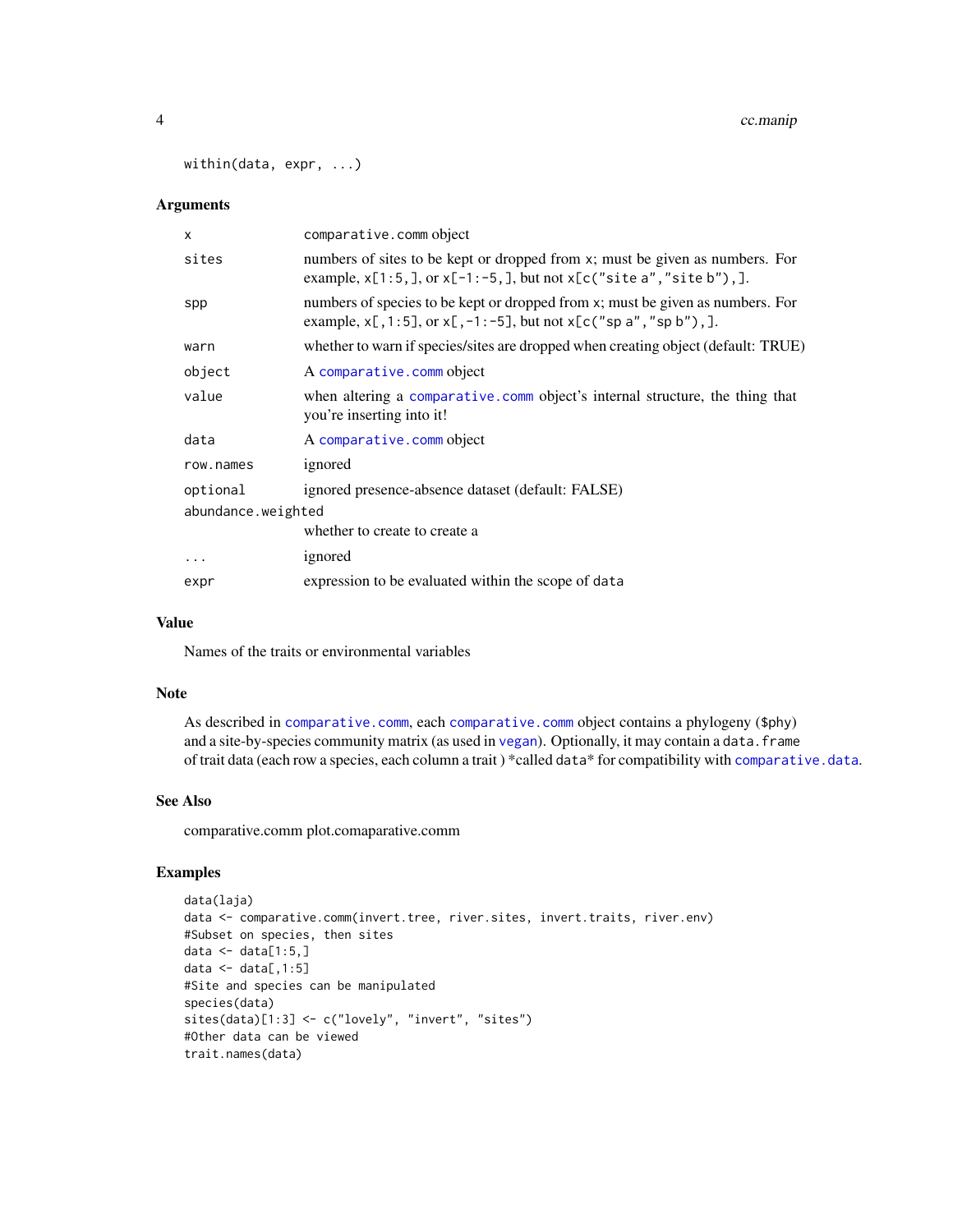## <span id="page-4-0"></span>comparative.comm 5

```
env.names(data)
#Get assemblage phylogenies of all sites
assemblage.phylogenies(data)
#Add some trait/env data in
traits(data)$new.trait <- sample(letters, nrow(comm(data)), replace=TRUE)
env(data)$new.env <- sample(letters, ncol(comm(data)), replace=TRUE)
#Manipulate/check phylogeny and community matrix
phy(data) #...tree(data) works too...
comm(data)[1,3] <- 3
comm(data) <- comm(data)[-3,]
```
<span id="page-4-1"></span>

| comparative.comm | Creates a community comparative ecology object, the basis of all func- |
|------------------|------------------------------------------------------------------------|
|                  | <i>tions in pez</i>                                                    |

## Description

Basic checking of whether the input data match up is performed; you need only supply comm and phy, nothing else is mandatory. You can manipulate the internals of comparative.comm, or use the wrappers inside pez to keep everything in order. Examples of these features are given below; they are described in detailed at [cc.manip](#page-1-1).

## Usage

```
comparative.comm(
  phy,
  comm,
  traits = NULL,
  env = NULL,warn = TRUE,
  force.root = -1)
```

```
## S3 method for class 'comparative.comm'
print(x, \ldots)
```
#### Arguments

| phy    | phylogeny (in phylo format) of species                                                                                                                                      |
|--------|-----------------------------------------------------------------------------------------------------------------------------------------------------------------------------|
| comm   | community matrix (as used in vegan) with species as columns and rows as<br>communities. Must contain rownames and colnames; NAs are not checked for<br>but probably unwise. |
| traits | data. Frame of species traits, with rownames matching comm. Saved in the data<br>slot of the resulting comparative. comm object for compatibility with comparative. data.   |
| env    | data. frame of environmental data with rownames matching comm                                                                                                               |
| warn   | whether to warn if species/sites are dropped when creating object (default: TRUE)                                                                                           |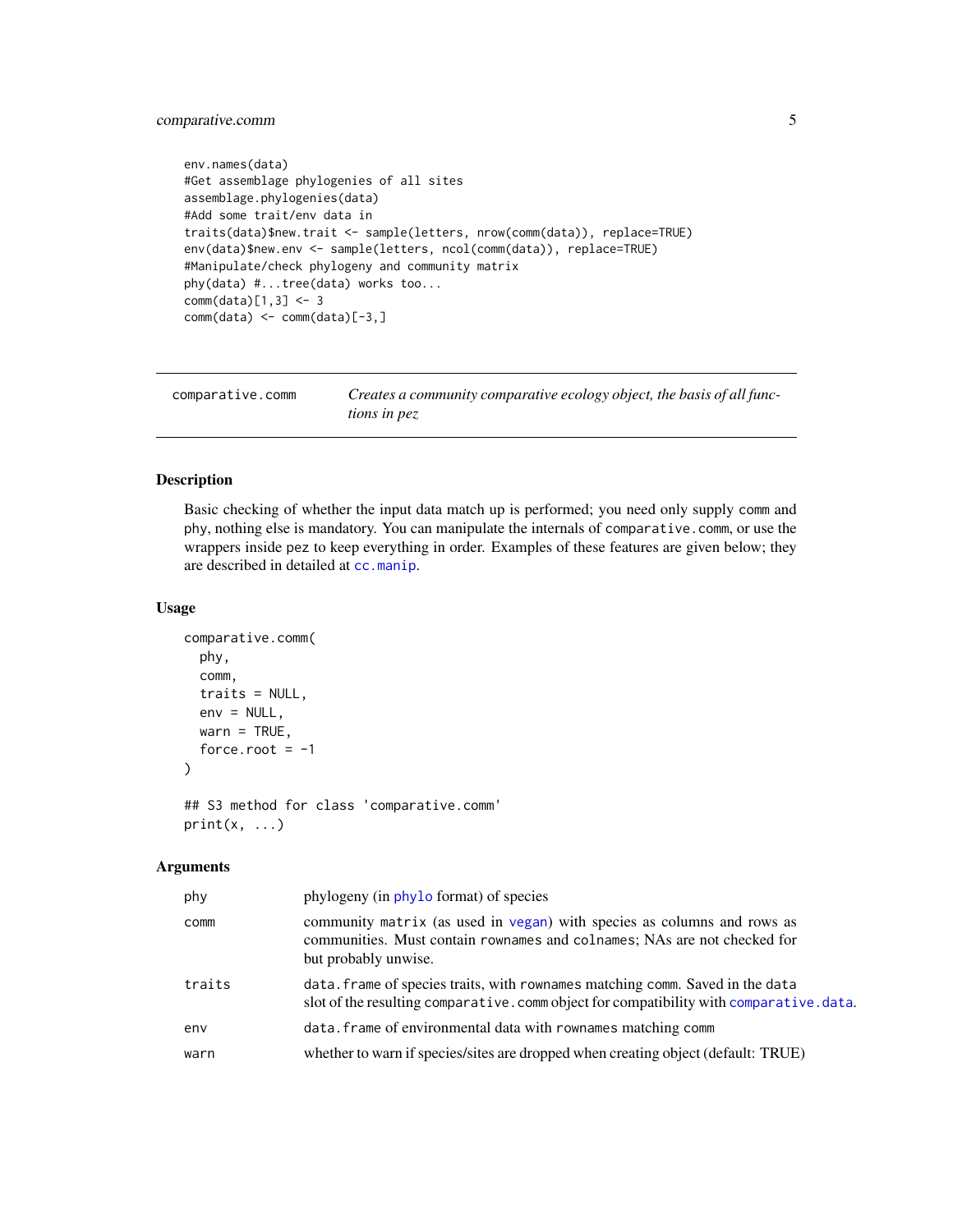<span id="page-5-0"></span>

| force.root              | if phy is unrooted, a root, edge of force, root will be added (default: -1, which<br>means this will never happen). Rarely needed, rarely advisable. |
|-------------------------|------------------------------------------------------------------------------------------------------------------------------------------------------|
|                         | comparative.comm object to be printed                                                                                                                |
| $\cdot$ $\cdot$ $\cdot$ | ignored                                                                                                                                              |

## Value

comparative.comm object

## Note

comparative.comm is compatible with [comparative.data](#page-0-0); this means that the slot for species' trait data is called data. I appreciate this is somewhat unwieldy, but hopefully you agree it is helpful in the long-term.

#### Author(s)

Will Pearse

#### See Also

[plot.comparative.comm](#page-53-1) [cc.manip](#page-1-1) link[caper:comparative.data]{comparative.data}

#### Examples

```
data(laja)
data <- comparative.comm(invert.tree, river.sites, invert.traits, river.env)
#Subset on species, then sites
data \leq data[1:5,]
data \leq data[,1:5]
#Site and species can be manipulated
species(data)
sites(data)[1:3] <- c("lovely", "invert", "sites")
#Other data can be viewed
trait.names(data)
env.names(data)
#Get assemblage phylogenies of all sites
assemblage.phylogenies(data)
#Do some manual manipulation of your objects (NOTE: $data for traits)
data$data$new.trait <- sample(letters, nrow(data$comm), replace=TRUE)
```
ConDivSim *Null models for functional-phylogenetic diversity*

#### Description

Simulate expectations (under a null model) of mean pairwise distance for a set of communities with different species richness.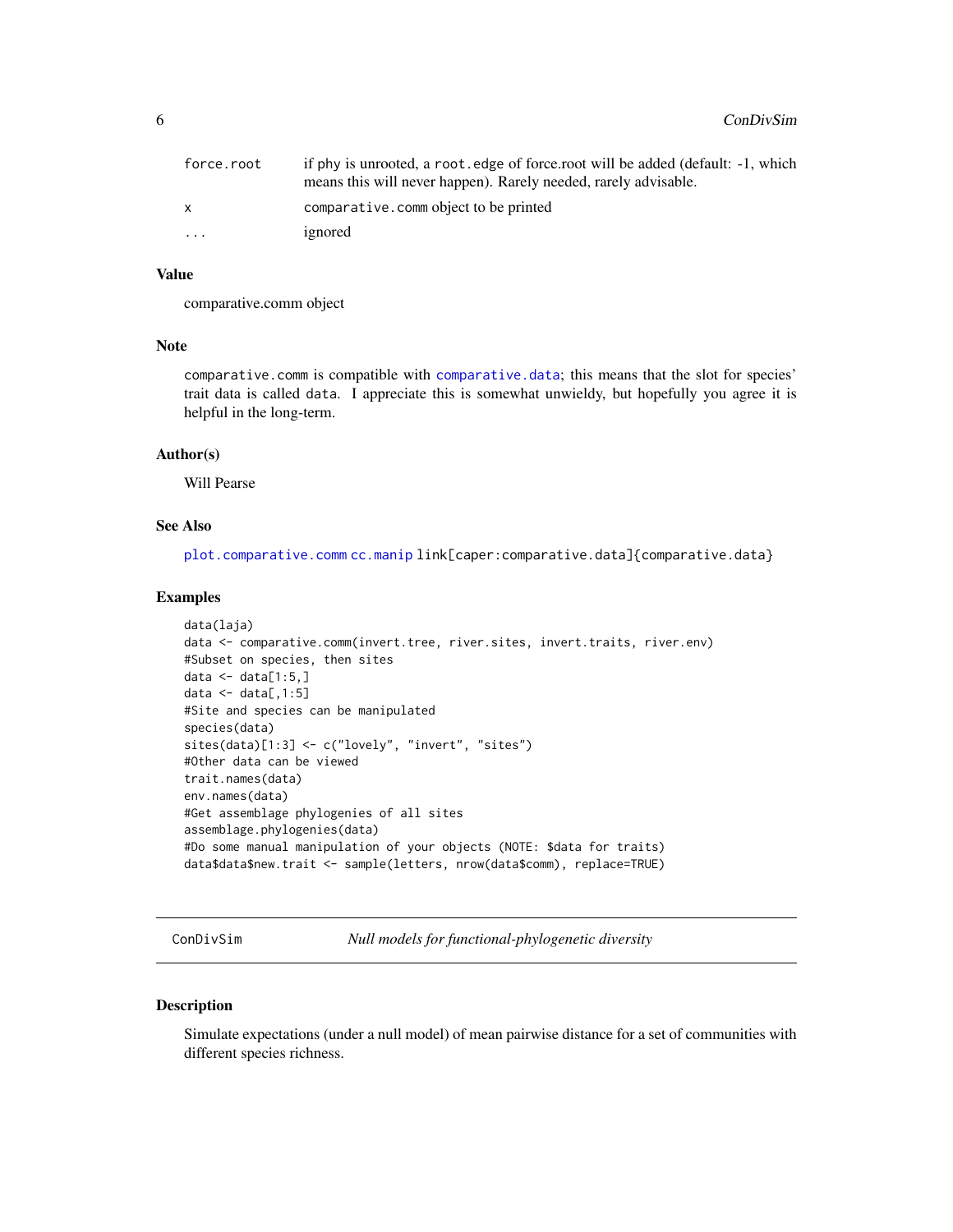#### <span id="page-6-0"></span>ConDivSim 7

#### Usage

```
ConDivSim(object, type = "traits", n.sim = 100, plot = TRUE, disp99 = FALSE)
```
#### Arguments

| object | a comparative. comm object, with presence-absence community data.                                                                                                                                                                              |
|--------|------------------------------------------------------------------------------------------------------------------------------------------------------------------------------------------------------------------------------------------------|
| type   | character string giving the type of distance matrix on which the mean pairwise<br>distance is based. Either "trait" or "phy" to a phylogenetic or trait-based distance<br>matrix, or an actual matrix to use (e.g., one from funct.phylo.dist) |
| n.sim  | The number of permutations of the presence vector used to make the estimations.                                                                                                                                                                |
| plot   | TRUE or FALSE to make the plot of the expected average mean pairwise dis-<br>tance, and the 5-95% confidence interval.                                                                                                                         |
| disp99 | Display the 99% interval?                                                                                                                                                                                                                      |

## Details

If plot == TRUE, then a surface is drawn giving the null distribution. Lighter shades of gray give larger intervals with categories: 0.005-0.995 = 99%, 0.025-0.975 = 95%, 0.05-0.95 = 90%, 0.25-  $0.75 = 50\%$ .

## Value

matrix with quantiles of mean pairwise distances for all quantiles of of mean pairwise distance, with one row for the range of species richnesses in the data (see column SpRich).

## Note

No serious checking of user-provided matrices is performed; this is both useful and dangerous!

### Author(s)

Steve Walker, wrappers by Will Pearse

## See Also

[sim.phy](#page-59-1) [scape](#page-54-1)

## Examples

```
data(laja)
data <- comparative.comm(invert.tree, river.sites, invert.traits)
#Must have all species present in at least one community!
#...and must be presence-absence data
data <- data[,colSums(data$comm) > 0]
data$comm[data$comm>1] <- 1
sims <- ConDivSim(data)
#...without traits...
sims.phy <- ConDivSim(data, type="phy")
```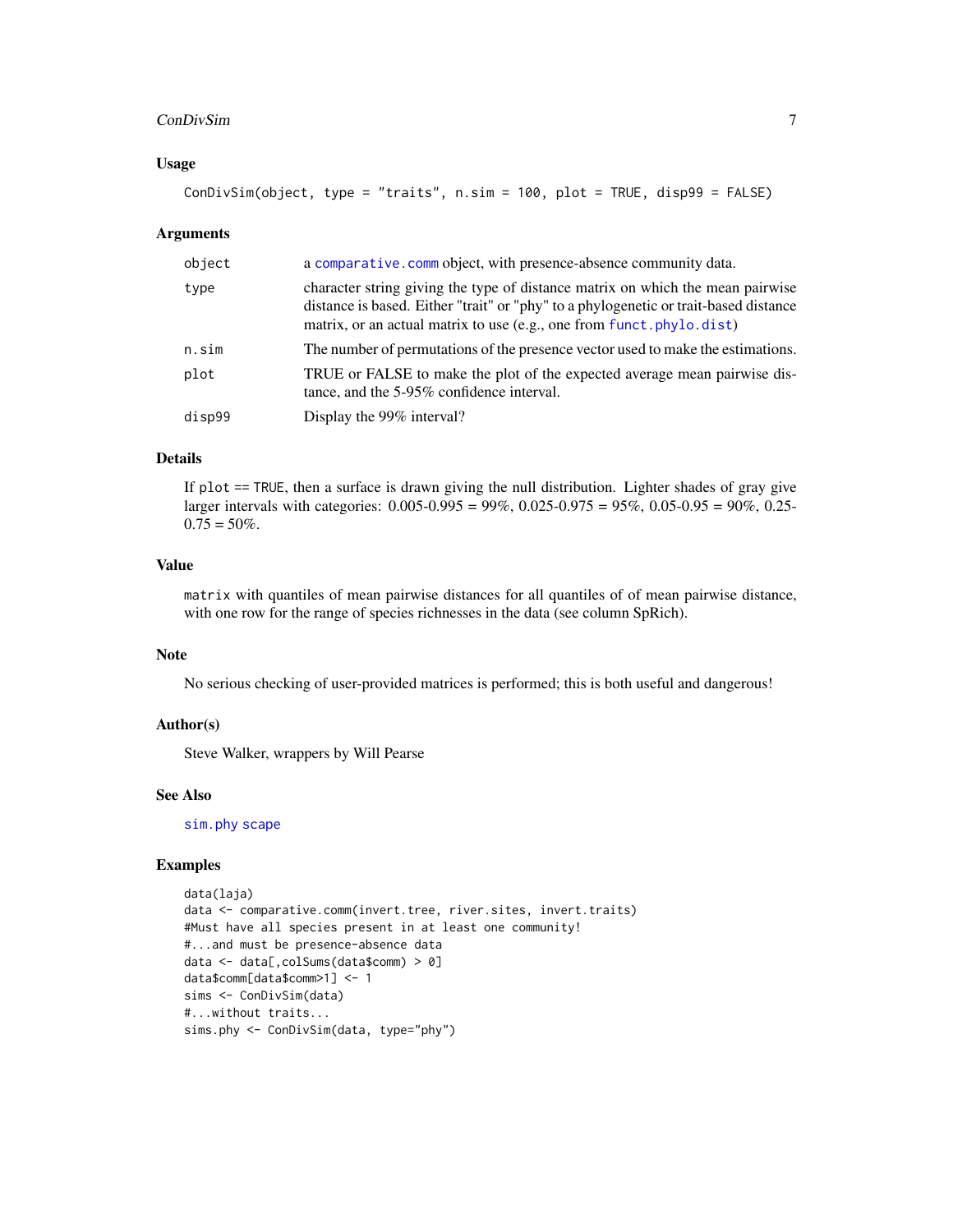<span id="page-7-0"></span>8 dist.xxx

## <span id="page-7-1"></span>Description

Make co-existence matrices based on phylogeny (and/or) traits, and community or environemntal overlap

#### Usage

```
comm.dist(x)
## S3 method for class 'matrix'
comm.dist(x)
## S3 method for class 'comparative.comm'
comm.dist(x)
traits.dist(x, dist.func = dist.func.default, \ldots)
## S3 method for class 'comparative.comm'
traits.dist(x, dist.func = dist.func.default, alltogether = TRUE, ...)
## Default S3 method:
traits.dist(x, dist.func = dist.func.default, \dots)
## S3 method for class 'data.frame'
traits.dist(x, dist.func = dist.func.default, ...)
dist.func.default(x)
phylo.dist(x, ...)
## S3 method for class 'phylo'
phylo.dist(x, ...)
## S3 method for class 'comparative.comm'
phylo.dist(x, ...)
funct.phylo.dist(x, phyloWeight, p = 2, ...)
pianka.dist(x, ...)
## S3 method for class 'matrix'
pianka.dist(x, env = NULL, ...)
```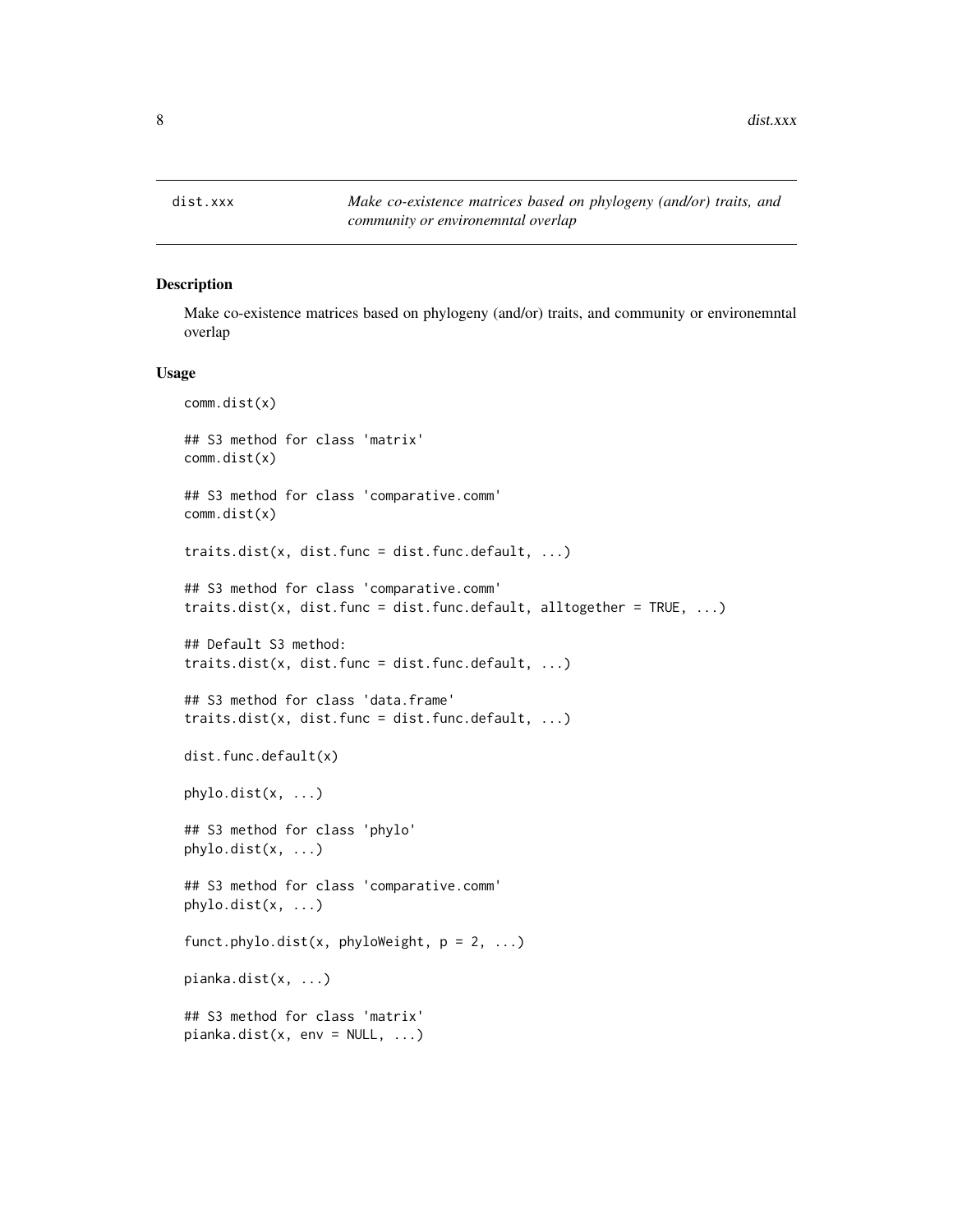#### $dist.xxx$  9

## S3 method for class 'comparative.comm'  $pianka.dist(x, alltogether = TRUE, ...)$ 

## Arguments

| $\mathsf{x}$ | an object                                                                                                                                                        |
|--------------|------------------------------------------------------------------------------------------------------------------------------------------------------------------|
| dist.func    | a function for computing distances. The default, dist. func. default, returns<br>a Euclidean distance of the scaled and centred data.                            |
|              | not used                                                                                                                                                         |
| alltogether  | should one multivariate distance matrix be computed for all traits at once (DE-<br>FAULT; alltogether = TRUE) or for each trait at a time (alltogether = FALSE)? |
| phyloWeight  | phylogenetic weighting parameter (referred to as a in Cadotte et al. (2013)                                                                                      |
| p            | exponent giving the exponent to use for combining functional and phylogenetic<br>distances (the default, $p = 2$ , gives a Euclidean combination).               |
| env          | environmental variable to be used to calculate the distance matrix                                                                                               |

#### Details

comm.dist returns the 1 - co-existence of species. Look at how this is calcualted; it incorporates abundances, and if you don't want it to do so simply call it on a presence/absensence (1/0) matrix.

traits.dist returns the functional trait distance of species

phylo.dist returns the phylogenetic (cophenetic) distance of species

funct.phylo.dist returns the combined phylogenetic and trait distances of species, based on the traitgram approach of Cadotte et al. (2013).

Make functional phylogenetic distance matrix

pianka.dist returns the environemntal tolerances distance matrices of species. Based on Pianka's distance (i.e., niche overlap based on environmental variables at co-occuring sites), as defined in Cavender-Bares et al. (2004) - likely not the original reference!

## References

Cadotte M.A., Albert C.H., & Walker S.C. The ecology of differences: assessing community assembly with trait and evolutionary distances. Ecology Letters 16(10): 1234–1244.

Cavender-Bares J., Ackerly D.D., Baum D.A. & Bazzaz F.A. (2004) Phylogenetic overdispersion in Floridian oak communities. The Americant Naturalist 163(6): 823–843.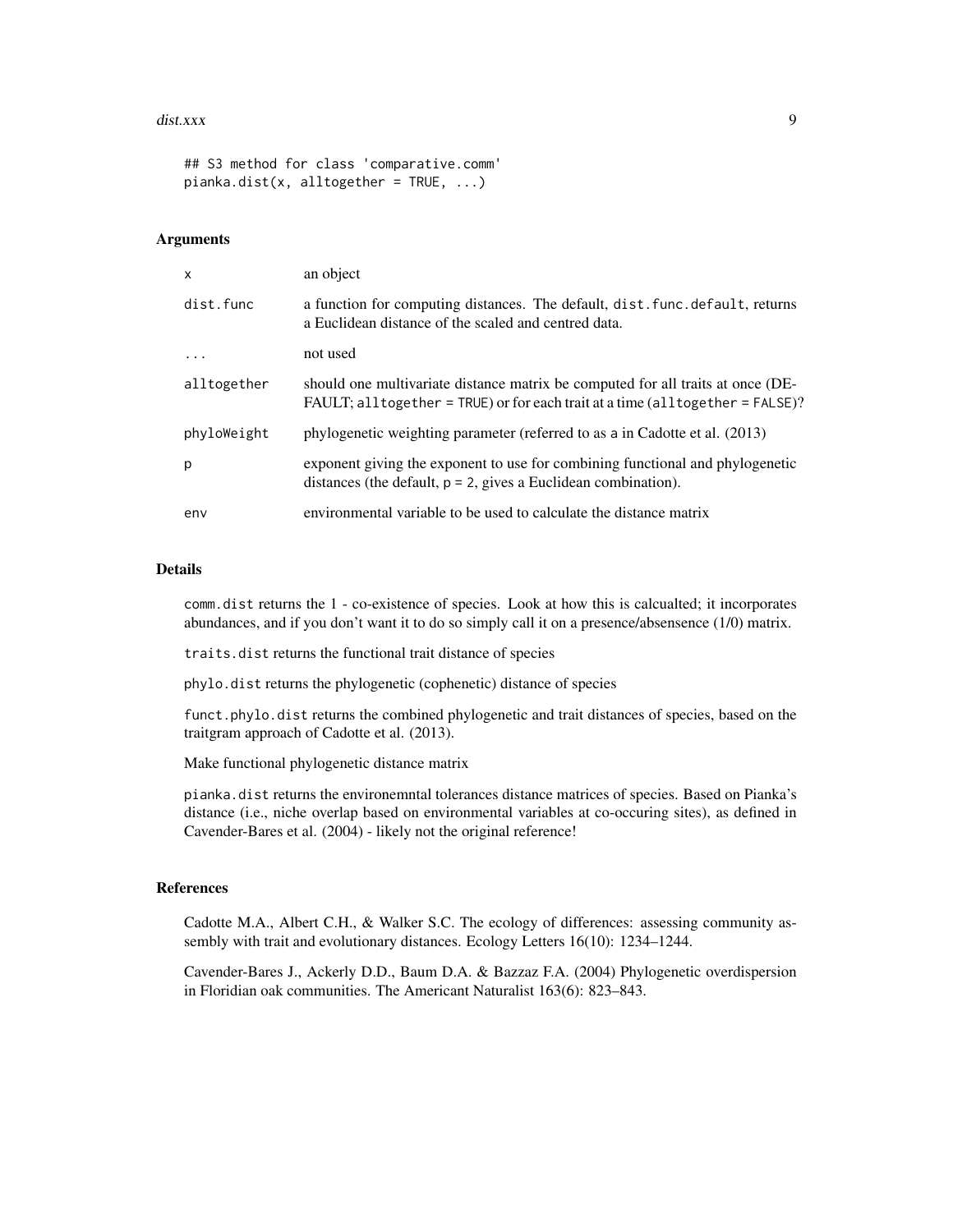<span id="page-9-0"></span>

## Description

This is a weak wrapper around ape's [drop.tip](#page-0-0). Importantly, if asked to drop no species from a phylogeny, it will just return the phylogeny (not an empty phylogeny, as [drop.tip](#page-0-0)) will.

#### Usage

drop\_tip(tree, spp)

#### Arguments

| tree | An phylo object                                                  |
|------|------------------------------------------------------------------|
| spp  | A vector of species (one, many, or none) to be removed from tree |

#### Value

[phylo](#page-0-0) object

#### See Also

[drop.tip](#page-0-0) [extract.clade](#page-0-0)

<span id="page-9-1"></span>eco.scape *eco.space scape simulation with a macro-ecological focus*

## Description

eco.scape is a modified version of the Helmus et al. method implemented in [scape](#page-54-1). It produces phylogenetically structured communities. It allows phylogenetic signals in niche optima, but unlike [scape](#page-54-1), does not include the ability to specify niche optima signal type (attraction/repulsion) or phylogenetic signal in range size. Instead, the focus is on having more control over the macroecological characteristics of the resulting landscapes. In particular, eco.scape produces landscapes with fixed mean range sizes, reasonable range size and abundance distributions, and control over whether species present on a tree must be present in the landscape.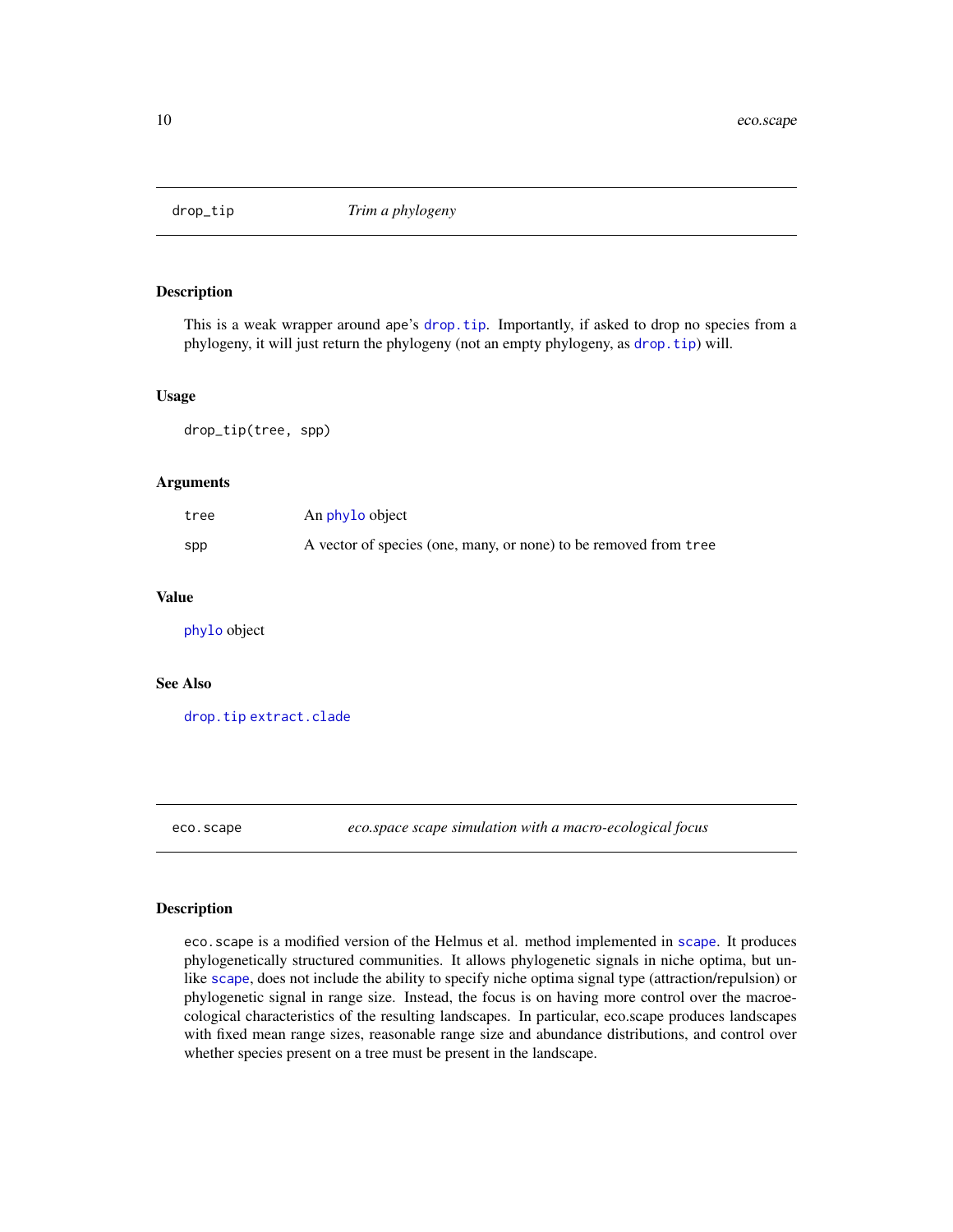#### <span id="page-10-0"></span>eco.scape 11

## Usage

```
eco.scape(
  tree,
  scape.size = 10,
  g.center = 1,wd.al1 = 0.2 * (scope.size + 1)^2,signal.center = TRUE,
  center.scale = 1,
  site.stoch.scale = 0,
  sd.center = 1,
  sd.range = 1,
 K = 100,extinction = FALSE,
  rho = NULL
)
```
## Arguments

| tree             | phylo object; must have branch lengths and be ultrametric                                                                                                                                       |
|------------------|-------------------------------------------------------------------------------------------------------------------------------------------------------------------------------------------------|
| scape.size       | edge dimension of square landscape                                                                                                                                                              |
| g.center         | strength of phylogenetic signal in species range centers. See corBlomberg,<br>1=brownian,<1=rates of evol accelerate, >1=rates decelerate.                                                      |
| wd.all           | niche width, larger values simulate broader range sizes                                                                                                                                         |
| signal.center    | simulate with phylosignal in range centers                                                                                                                                                      |
| center.scale     | adjust strength of phylogenetic attraction in range centers independent of g.center                                                                                                             |
| site.stoch.scale |                                                                                                                                                                                                 |
|                  | adjust strength of random variation in species richness across sites                                                                                                                            |
| sd.center        | sd in <b>rnorm</b> for the range centers, increase to get more variation in center<br>values across species                                                                                     |
| sd.range         | sd in rnorm for the range sizes, increase to get more variation in range sizes<br>across gradients                                                                                              |
| K                | carrying capacity of a site in terms of maximum individuals that can be present.<br>Currently a constant value. Used to scale the presence-absence matrix to include<br>abundances.             |
| extinction       | TRUE/FALSE can species on the tree go extinct on the landscape? If the number<br>of species present on the landscape should equal the number of tips on the tree,<br>choose FALSE. See Details. |
| rho              | Grafen branch adjustment of phylogenetic tree see corGrafen                                                                                                                                     |

## Details

Simulates a landscape with species (i.e., tree tips) distributions dependent on a supplied phylogenetic tree. The amount and type of structure is determened by the signal parameter g.center. Parameters are based on an Ornstein-Uhlenbeck model of evolution with stabilizing selection. Values of g=1 indicate no stabilizing selection and correspond to the Brownian motion model of evolution;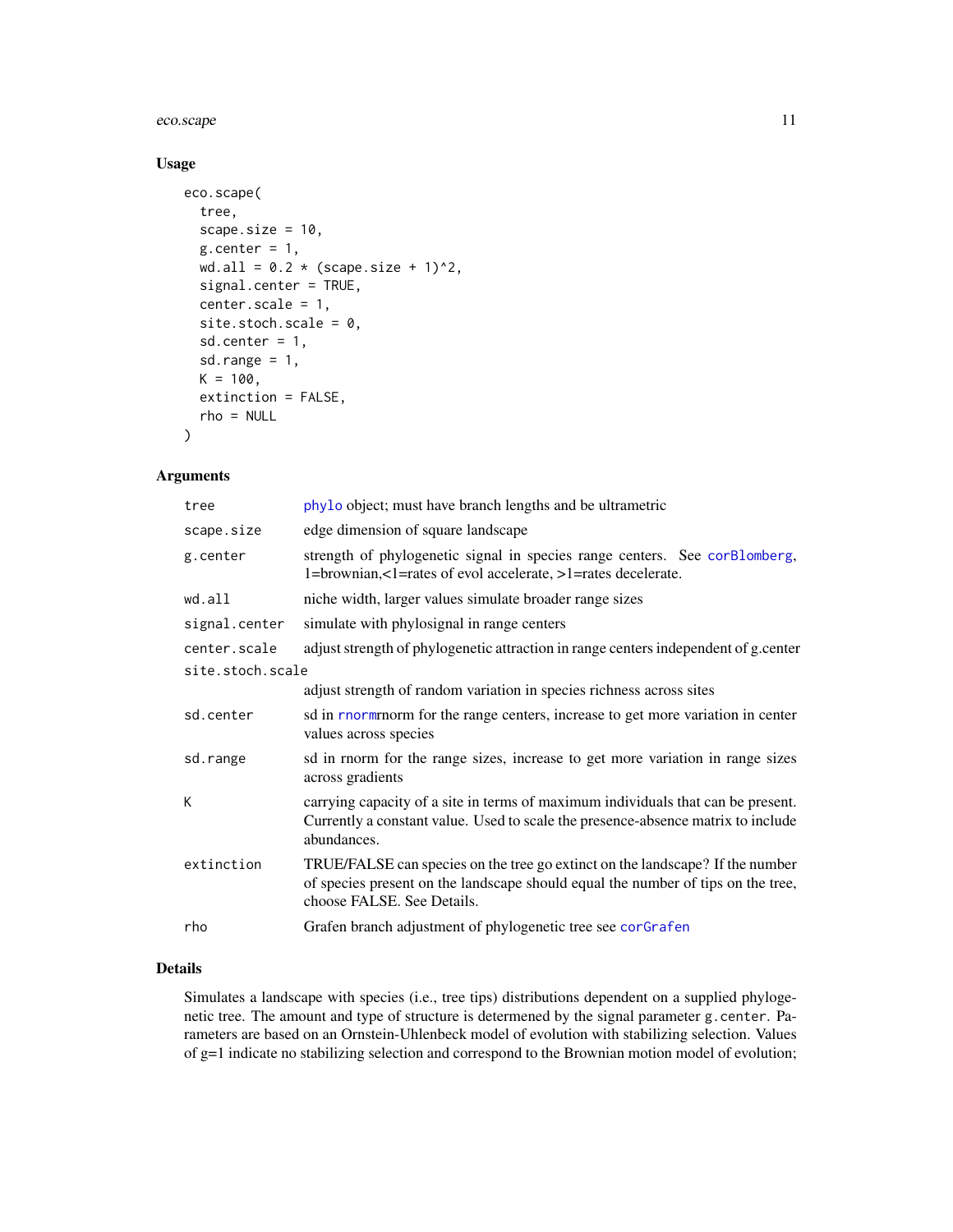<span id="page-11-0"></span>01 corresponds to disruptive selection where phylogenetic signal for the supplied tree is amplified. See corBlomberg. Communities are simulated along two gradients where the positions along those gradients, g.center, can exhibit phylogenetic signal.

The function returns a landscape where the average range size is equivalent to the wd.all parameter - in the scape function, this parameter is not necessarily returned in the resulting landscape. To do this, the probability of presence (th) that returns the wd.all parameter is solved for. If there is no solution that can produce the wd.all given, the error "Error in uniroot(f, lower = 0, upper = max(X.), tol =  $10^{\circ}$ -200): f() values at end points not of opposite sign" will occur. This seems to mostly arise for extreme or unlikely parameter values (small species pools, low carrying capacities). Try adjusting parameter values first.

The extinction parameter specifies whether all of the species on the tree should be present in the final landscape. Some species will have probabilities of presence less than those required for presence. If extinctions is TRUE, these species will not be present. If FALSE, these species will be present in 1 site, that in which they have the highest probability of presence.

#### Value

| cc                   | comparative.comm object with presence/absence results of simulations. The<br>site names are the row.columns of the cells in the original grid cells that made<br>up the data, and these co-ordinates are also given in the env slot of the object<br>along with the environmental gradient information. |
|----------------------|---------------------------------------------------------------------------------------------------------------------------------------------------------------------------------------------------------------------------------------------------------------------------------------------------------|
| Y                    | presence/absence matrix                                                                                                                                                                                                                                                                                 |
| Yab                  | abundance matrix                                                                                                                                                                                                                                                                                        |
| index                | spatial coordinates for X and Y (stacked columns)                                                                                                                                                                                                                                                       |
| X.joint              | full probabilities of species at sites, used to construct Y                                                                                                                                                                                                                                             |
| X1                   | probabilities of species along gradient 1                                                                                                                                                                                                                                                               |
| X <sub>2</sub>       | probabilities of species along gradient 2                                                                                                                                                                                                                                                               |
| gradient1, gradient2 |                                                                                                                                                                                                                                                                                                         |
|                      | environmental gradient values                                                                                                                                                                                                                                                                           |
| nichewd              | average niche width of the assemblage                                                                                                                                                                                                                                                                   |
| К                    | carrying capacity of each cell                                                                                                                                                                                                                                                                          |
| environ              | matrix depicting environmental values over the 2D landscape                                                                                                                                                                                                                                             |
| sppXs                | full probabilities of each species as an array arranged in a scape.size X scape.size<br>matr ix                                                                                                                                                                                                         |
| V.phylo              | initial phylogenetic covariance matrix from tree, output of vcv.phylo(tree, corr=T)                                                                                                                                                                                                                     |
| V.phylo.rho          | phylogenetic covariance matrix from tree scaled by Grafen if rho is provided,<br>other wise just an output of vcv.phylo(tree, corr=T)                                                                                                                                                                   |
| V.center             | scaled (by g.center) phylo covariance matrix used in the simulations                                                                                                                                                                                                                                    |
| bspp1                | species optima for gradient 1                                                                                                                                                                                                                                                                           |
| bspp2                | pecies optima for gradient 2                                                                                                                                                                                                                                                                            |

## Author(s)

Matt Helmus, Caroline Tucker, cosmetic edits by Will Pearse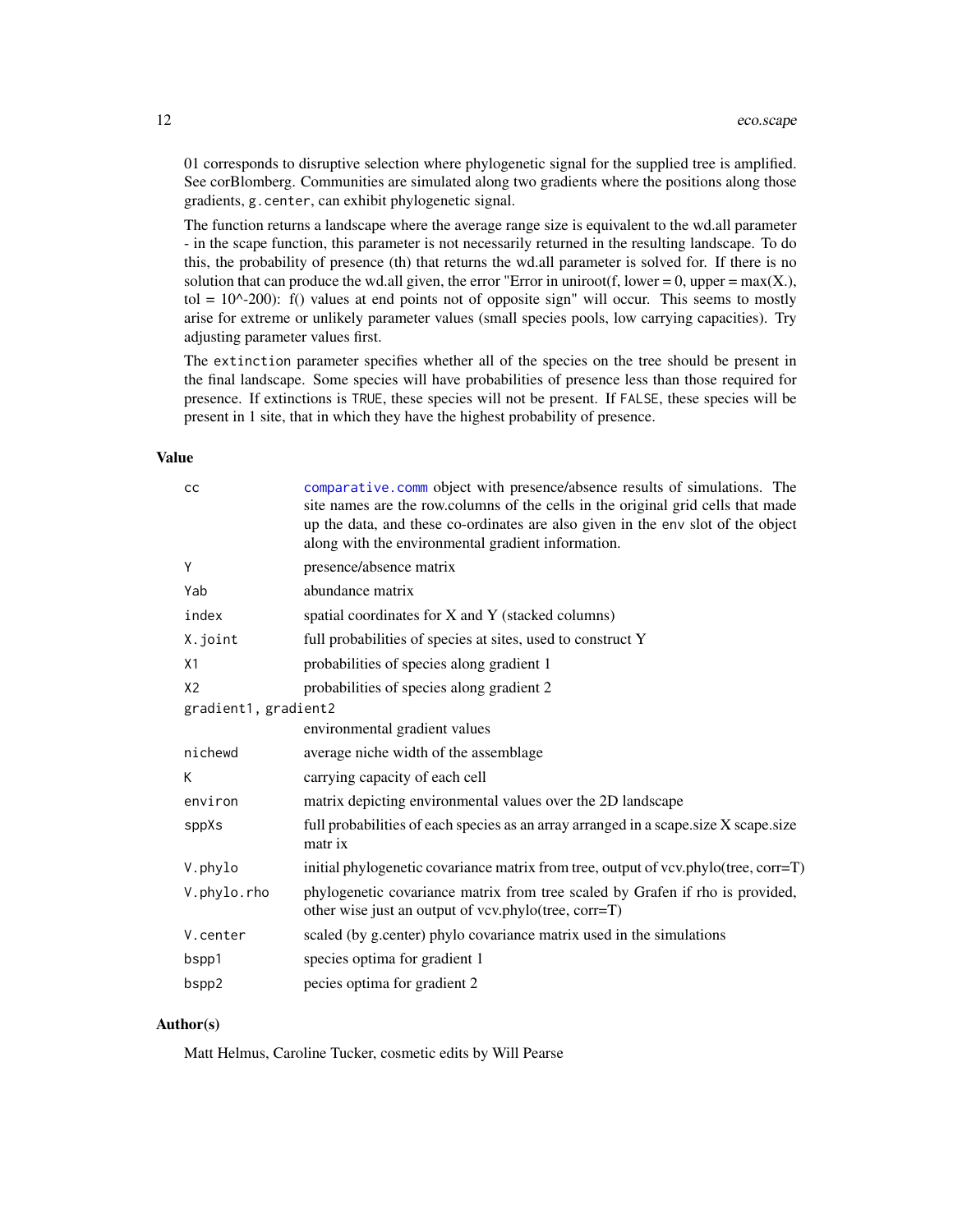## <span id="page-12-0"></span>eco.xxx.regression 13

#### See Also

[scape](#page-54-1) [sim.phy](#page-59-1) [sim.meta](#page-57-1)

#### Examples

```
# Simulations
tree \le rcoal(64)
scape1 <- eco.scape(tree, scape.size=25, g.center=1,
    signal.center=FALSE, K=100, extinction=TRUE)
scape2 <- eco.scape(tree, scape.size=16, g.center=0.2,
    signal.center=TRUE, K=100, extinction=FALSE)
scape3 <- eco.scape(tree, scape.size=16, g.center=20,
    signal.center=TRUE, K=100, extinction=TRUE)
# Plotting distributions and landscape patterns
original_landscape <- scape1
abundmax <- original_landscape$K
PA_mat <- as.matrix(original_landscape$Y)
abund_mat <- original_landscape$Yab
site.size <- nrow(PA_mat)
species <- ncol(PA_mat)
mx <- original_landscape$gradient
env <- original_landscape$environ$env.gradient
par(mfrow=c(2,2), oma=c(0,0,2,0))heatcol <- (colorRampPalette(c("yellow","red")))
image(matrix(env,sqrt(site.size),sqrt(site.size),byrow=TRUE),
    col=heatcol(max(env)),xaxt="n",yaxt="n",main="Env gradient")
image(matrix(rowSums(PA_mat),sqrt(site.size),sqrt(site.size),byrow=TRUE),
    col=heatcol(16),xaxt="n",yaxt="n",main="Species Richness")
hist(colSums(PA_mat),ylab="Number of species",xlab="Number of sites",
    main="Species Area Relationship",col="lightgrey")
hist(colSums(abund_mat),ylab="Number of species",xlab="Number of individuals",
   main="Species Abundance Relationship",col="lightgrey")
mtext("Env random, phy.signal=0.2, 32 species", outer=TRUE, side=3, cex=1.25)
```
<span id="page-12-2"></span>eco.xxx.regression *eco.xxx.regression*

## <span id="page-12-1"></span>Description

Regression species co-existence against environmental tolerance, trait similarity, or phylogenetic relatedness.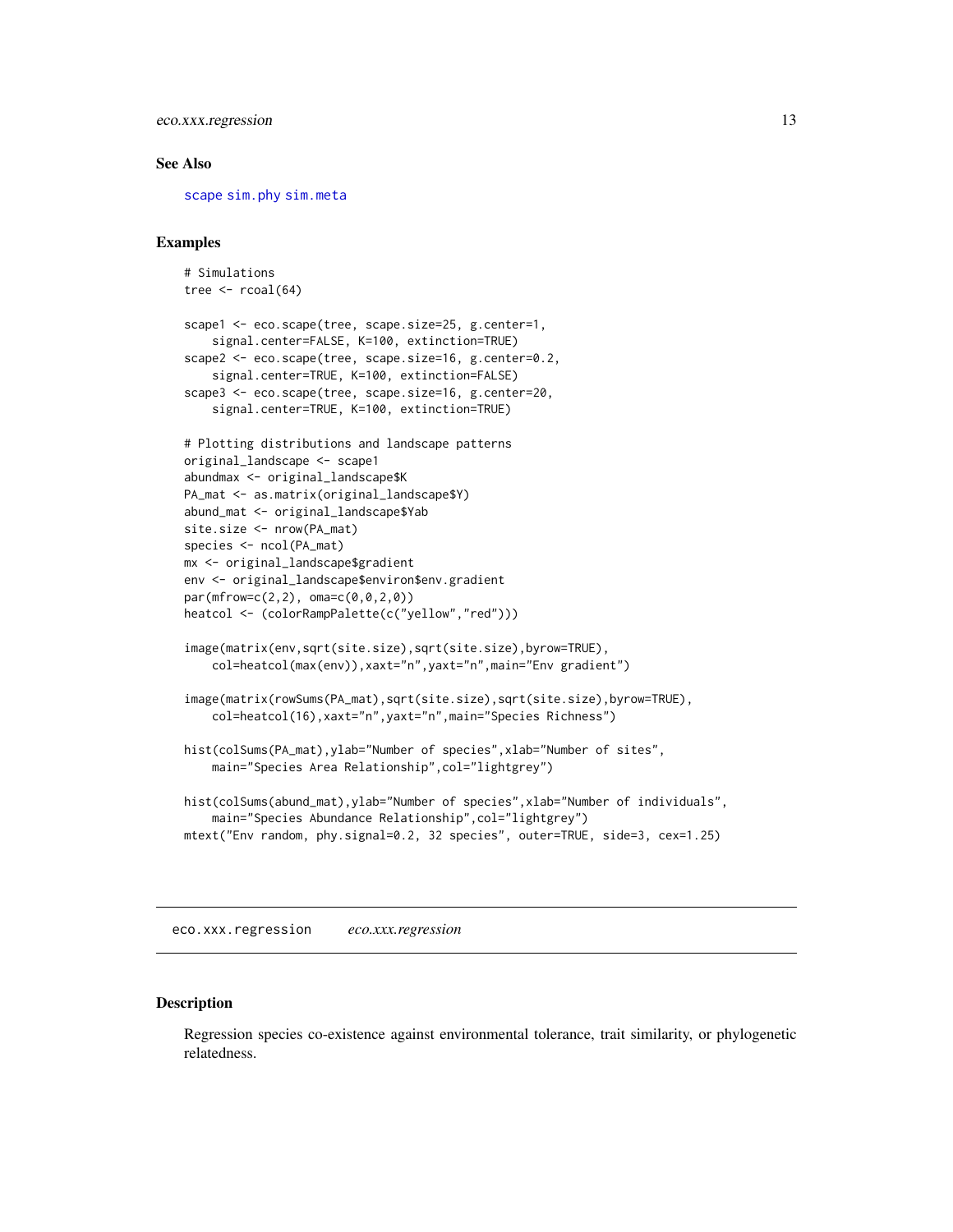#### Usage

```
eco.env.regression(
  data,
  randomisation = c("taxa.labels", "richness", "frequency", "sample.pool",
    "phylogeny.pool", "independentswap", "trialswap"),
  permute = 0,
  method = c("quantile", "lm", "mantel"),
  altogether = TRUE,
  indep.swap = 1000,abundance = TRUE,
  ...
\lambdaeco.phy.regression(
  data,
  randomisation = c("taxa.labels", "richness", "frequency", "sample.pool",
    "phylogeny.pool", "independentswap", "trialswap"),
  permute = 0,
  method = c("quantile", "lm", "mantel"),
  indep.swap = 1000,abundance = TRUE,
  ...
)
eco.trait.regression(
  data,
  randomisation = c("taxa.labels", "richness", "frequency", "sample.pool",
    "phylogeny.pool", "independentswap", "trialswap"),
  permute = 0,
  method = c("quantile", "lm", "mantel"),
  altogether = TRUE,
  indep.swap = 1000,abundance = TRUE,
  ...
\mathcal{L}## S3 method for class 'eco.xxx.regression'
summary(object, ...)
## S3 method for class 'eco.xxx.regression'
print(x, \ldots)## S3 method for class 'eco.xxx.regression'
plot(x, \ldots)
```
## Arguments

data [comparative.comm](#page-4-1) for analysis

<span id="page-13-0"></span>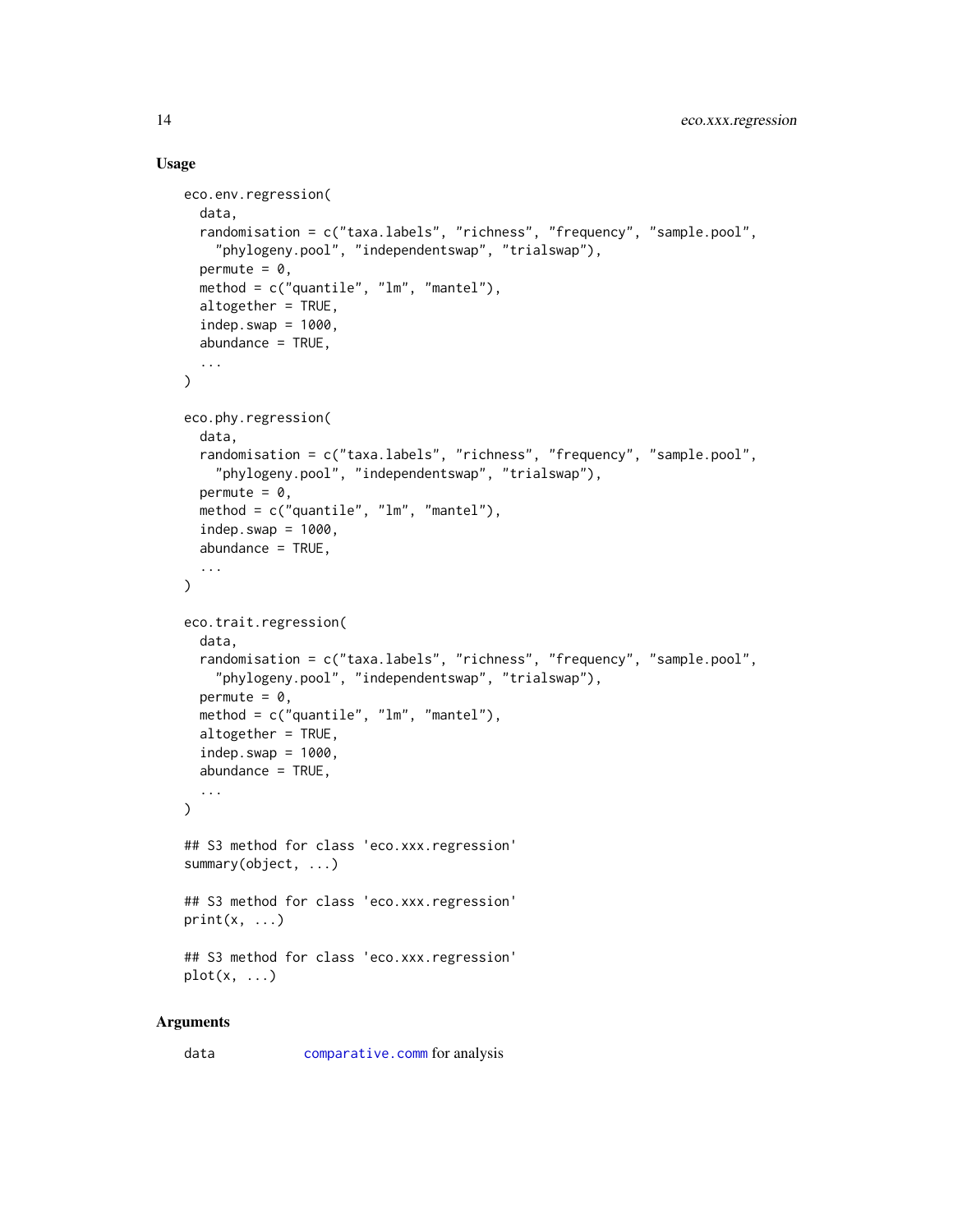<span id="page-14-0"></span>

| randomisation | null distribution with which to compare your community data, one of: taxa. labels<br>(DEFAULT), richness, frequency, sample.pool, phylogeny.pool, independentswap,<br>trialswap (as implemented in picante) |
|---------------|-------------------------------------------------------------------------------------------------------------------------------------------------------------------------------------------------------------|
| permute       | the number of null permutations to perform (DEFAULT 0)                                                                                                                                                      |
| method        | how to compare distance matrices (only the lower triangle;), one of: lm (linear<br>regression), quantile (DEFAULT; quantreg:: $rq$ ), mantel (mantel)                                                       |
| altogether    | use distance matrix based on all traits (default TRUE), or perform separate re-<br>gressions for each trait (returns a list, see details)                                                                   |
| indep.swap    | number of independent swap iterations to perform (if specified in randomisation;<br>DEFAULT 1000)                                                                                                           |
| abundance     | whether to incorporate species' abundances (default: TRUE)                                                                                                                                                  |
| $\cdots$      | additional parameters to pass on to model fitting functions                                                                                                                                                 |
| object        | eco.xxx.regression object                                                                                                                                                                                   |
| $\mathsf{x}$  | eco.xxx.regression object                                                                                                                                                                                   |

## Details

These methods are similar to those performed in Cavender-Bares et al. (2004). Each function regresses the species co-existence matrix of [data](#page-0-0) (calculated using [comm.dist](#page-7-1)) against either species' trait dissimilarity ([eco.trait.regression](#page-12-1)), species' phylogenetic distance ([eco.phy.regression](#page-12-1)), or species' shared environmental tolerances as measured by Pianka's distance ([eco.env.regression](#page-12-1)).

If altogether is set to FALSE, each trait or environemntal variables in your data will have a separate eco.trait.regression or eco.env.regression applied to it. The functions will return a list of individual regressions; you can either examine/plot them as a group (see examples below), or extract an individual regression and work with that. These lists are of class eco.xxx.regression.list; a bit messy, but it does work!...

#### Note

Like fingerprint. regression, this is a data-hungry method. Warnings will be generated if any of the methods cannot be fitted properly (the examples below give toy examples of this). In such cases the summary and plot methods of these functions may generate errors; perhaps use [traceback](#page-0-0) to examine where these are coming from, and consider whether you want to be working with the data generating these errors. I am loathe to hide these errors or gloss over them, because they represent the reality of your data!

WDP loves quantile regressions, and advises that you check different quantiles using the tau options.

#### Author(s)

Will Pearse, Jeannine Cavender-Bares

#### References

Cavender-Bares J., Ackerly D.D., Baum D.A. & Bazzaz F.A. (2004) Phylogenetic overdispersion in Floridian oak communities. The Americant Naturalist 163(6): 823–843.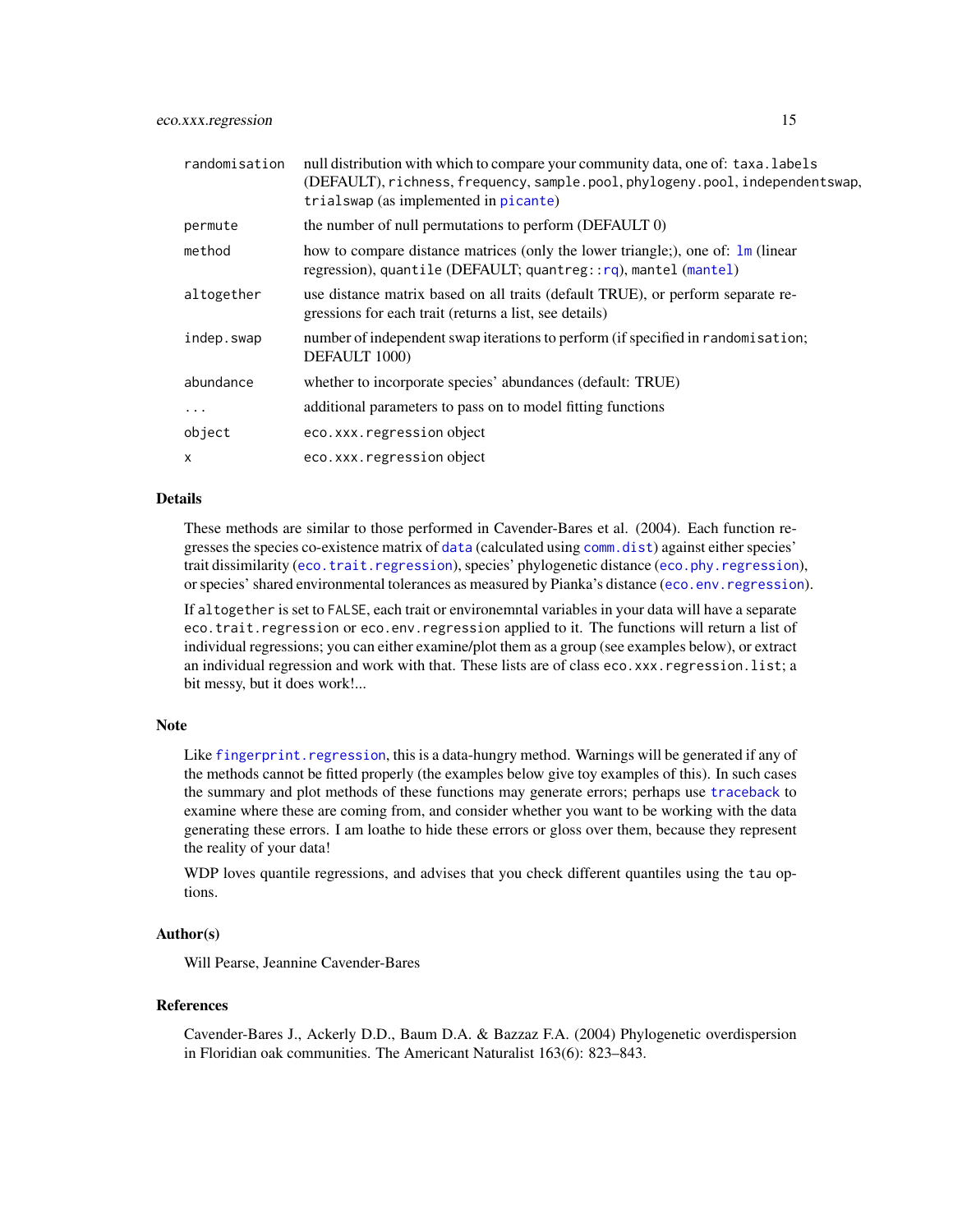Kembel, S.W., Cowan, P.D., Helmus, M.R., Cornwell, W.K., Morlon, H., Ackerly, D.D., Blomberg, S.P. & Webb, C.O. Picante: R tools for integrating phylogenies and ecology. Bioinformatics 26(11): 1463–1464.

Pagel M. Inferring the historical patterns of biological evolution. Nature 401(6756): 877–884.

#### See Also

[fingerprint.regression](#page-17-1) [phy.signal](#page-52-1)

#### Examples

```
data(laja)
#We wouldn't recommend only using ten permutations - this is just for speed!
data <- comparative.comm(invert.tree, river.sites, invert.traits, river.env)
eco.trait.regression(data, permute=10)
#Specify additional options
eco.trait.regression(data, tau=c(0.25,0.5,0.75), permute=10)
plot(eco.trait.regression(data, permute=10, method="lm"))
plot(eco.trait.regression(data, permute=10, method="lm", altogether=FALSE))
```
eco.xxx.regression.list

*List of eco.xxx.regressions*

#### Description

List of eco.xxx.regressions

## Usage

```
## S3 method for class 'eco.xxx.regression.list'
summary(object, ...)
## S3 method for class 'eco.xxx.regression.list'
print(x, \ldots)## S3 method for class 'eco.xxx.regression.list'
```
 $plot(x, \ldots)$ 

## Arguments

| object                  | eco.xxx.regression.listobject              |
|-------------------------|--------------------------------------------|
| $\cdot$ $\cdot$ $\cdot$ | additional arguments to plotting functions |
| $\mathsf{x}$            | eco.xxx.regression.listobject              |

<span id="page-15-0"></span>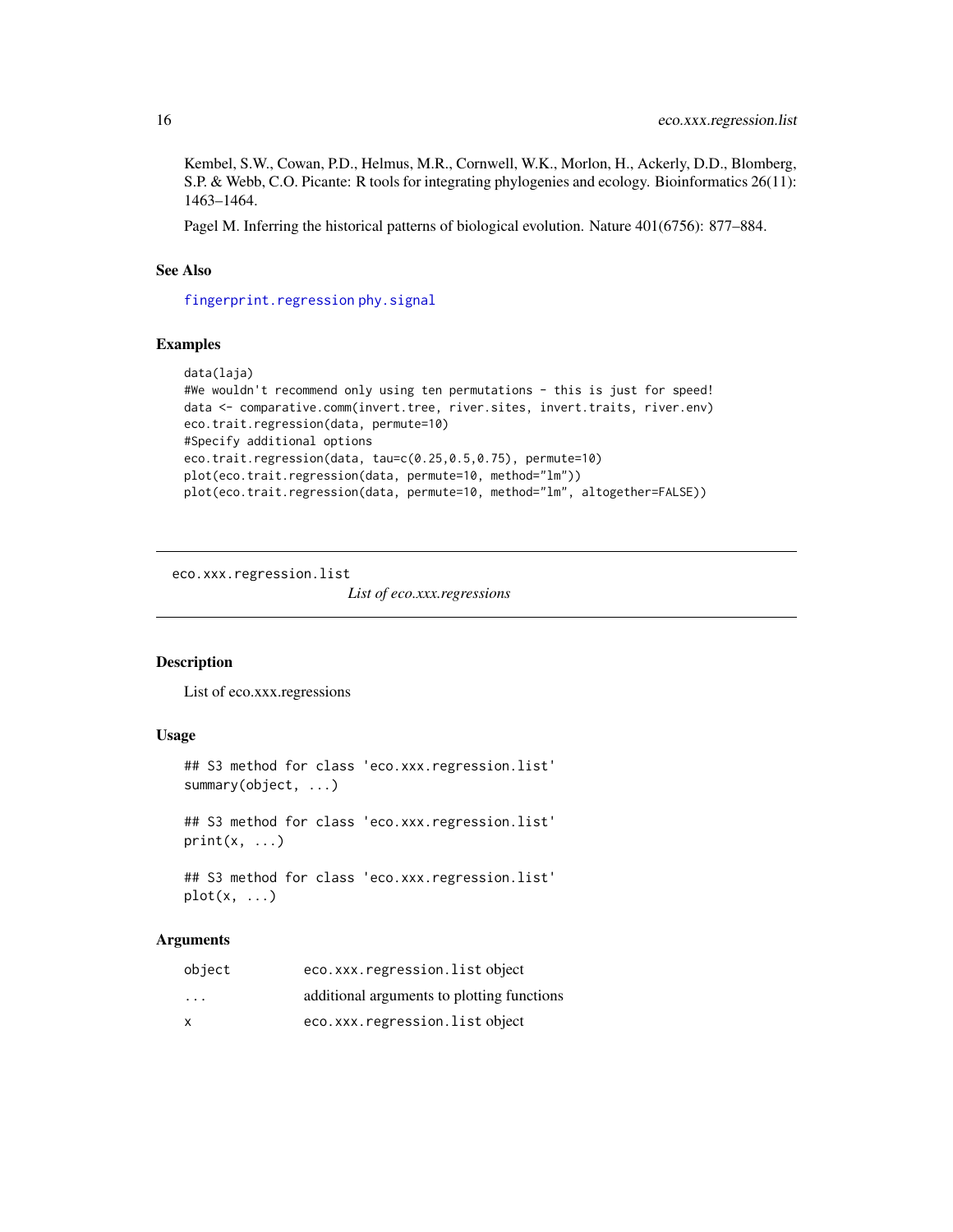<span id="page-16-0"></span>

## Description

fibre.plot (fibrously) plots a phylogeny

## Usage

```
fibre.plot(
  tree,
 gif,
 focal,
 frames = 60,
 colours = colorRampPalette(c("blue", "black", "red")),
  f.colours = colorRampPalette(c("darkgreen", "lightgreen")),
 pca = NULL,
 clade.mat = NULL,
 delay = 0.2,
  side.tree = TRUE,
 width = 600,
 height = 600)
```
## Arguments

| tree      | a phylogeny (of class phylo) you wish to plot                                                                                                                                                                                                        |
|-----------|------------------------------------------------------------------------------------------------------------------------------------------------------------------------------------------------------------------------------------------------------|
| gif       | name of GIF you would like to create. This should *not* including a folder name<br>(this is due to the use of saveGIF); "plot.gif" would be fine, but "work/plot.gif"<br>would not                                                                   |
| focal     | species numbers or clade numbers to plot differently (see examples). Note that<br>specifying a clade will highlight the clade *before* it arises; this is by design.<br>If not specified (the default) there will be no focal species; this is fine. |
| frames    | number of frames for animation; this will also determine the time internals for<br>the plot                                                                                                                                                          |
| colours   | a function that will return a colour ramp for use in plotting of species on the<br>fiber plot itself as well as the standard phylogeny to the right (e.g., rainbow)                                                                                  |
| f.colours | as colours but for the focal species                                                                                                                                                                                                                 |
| pca       | PCA (of class prcomp) of phylogenetic dissimilarity matrix; NULL calculates<br>one, I recommend you use the output from a previous run to speed things up                                                                                            |
| clade.mat | clade matrix (from clade matrix\$clade matrix) of phylogeny; NULL calcu-<br>lates one, I recommend you use the output from a previous run to speed things<br>up                                                                                      |
| delay     | the delay between each slice's frame in the output GIF; default 0.2 seconds                                                                                                                                                                          |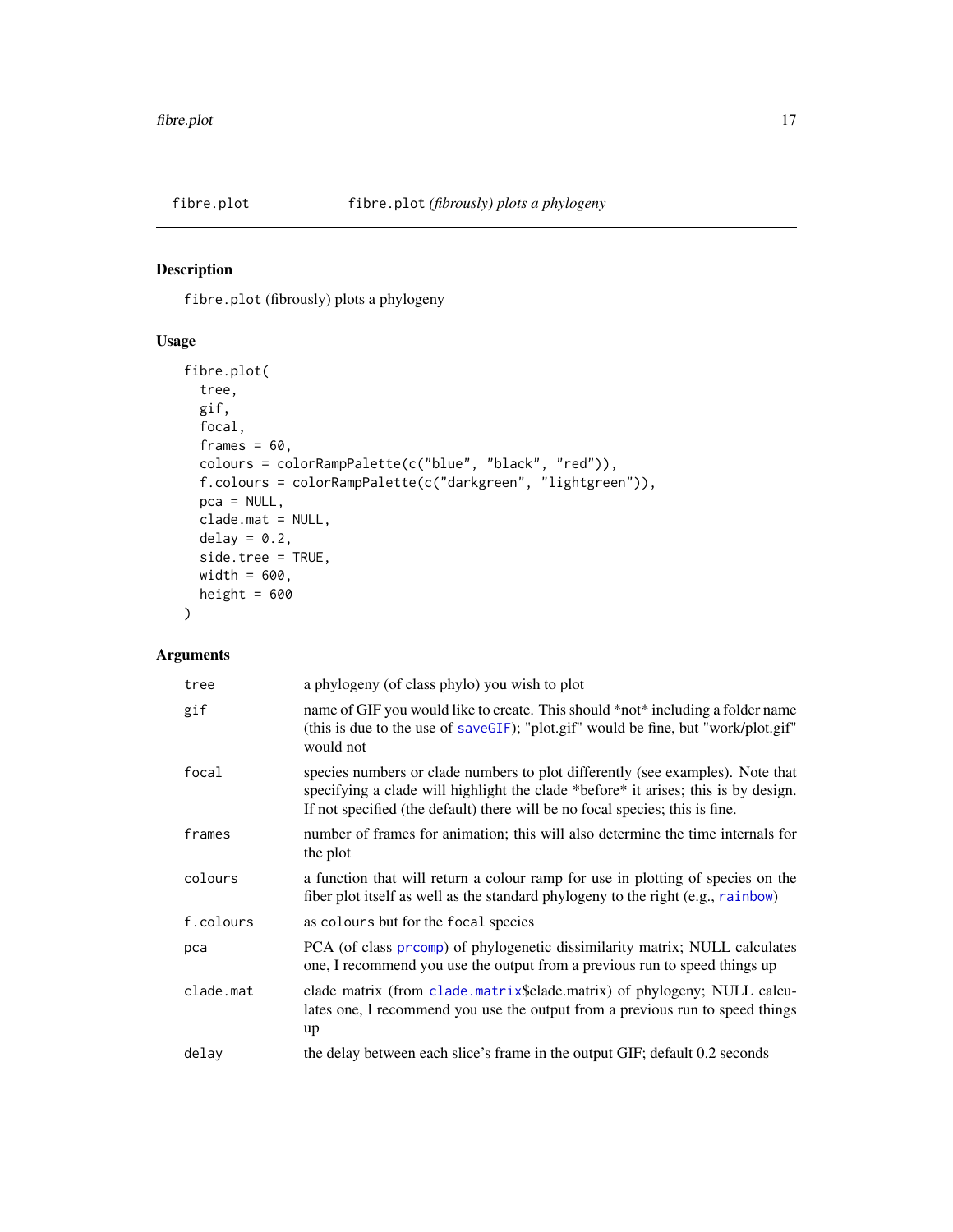## <span id="page-17-0"></span>18 fingerprint.regression

| side.tree | whether to plot a standard phylogeny to the right of the plot to aid with interpre-<br>tation (default: TRUE). You almost certainly want this option |
|-----------|------------------------------------------------------------------------------------------------------------------------------------------------------|
| width     | width of animation                                                                                                                                   |
| height    | height of animation                                                                                                                                  |

## Details

Probably best to just plot it out and see what happens, to be honest.

## Value

The data that were plotted last, the PCA and clade.matrix to speed later plots, and the colours used.

#### Note

I would be grateful if you could cite the article this code was released in when using this code. I maintain this code in the package "willeerd" on GitHub. I give an example of how to install this code from there below. Updates will be released through that, and I welcome code improvements!

#### Author(s)

Will Pearse

## Examples

## Not run: fibre.plot(rlineage(0.1,0), "Yule\_fibre.gif")

## End(Not run)

<span id="page-17-1"></span>fingerprint.regression

*Regress trait evolution against trait ecology (following Cavender-Bares et al. 2004)*

#### Description

Calculates traits' phylogenetic inertia and regresses this against trait similarity among co-existing species (sensu Cavender-Bares et al. 2004 Figure 6)

#### Usage

```
fingerprint.regression(
  data,
 eco.rnd = c("taxa.labels", "richness", "frequency", "sample.pool", "phylogeny.pool",
    "independentswap", "trialswap"),
  eco.method = c("quantile", "lm", "mantel"),
  eco.permute = 1000,
```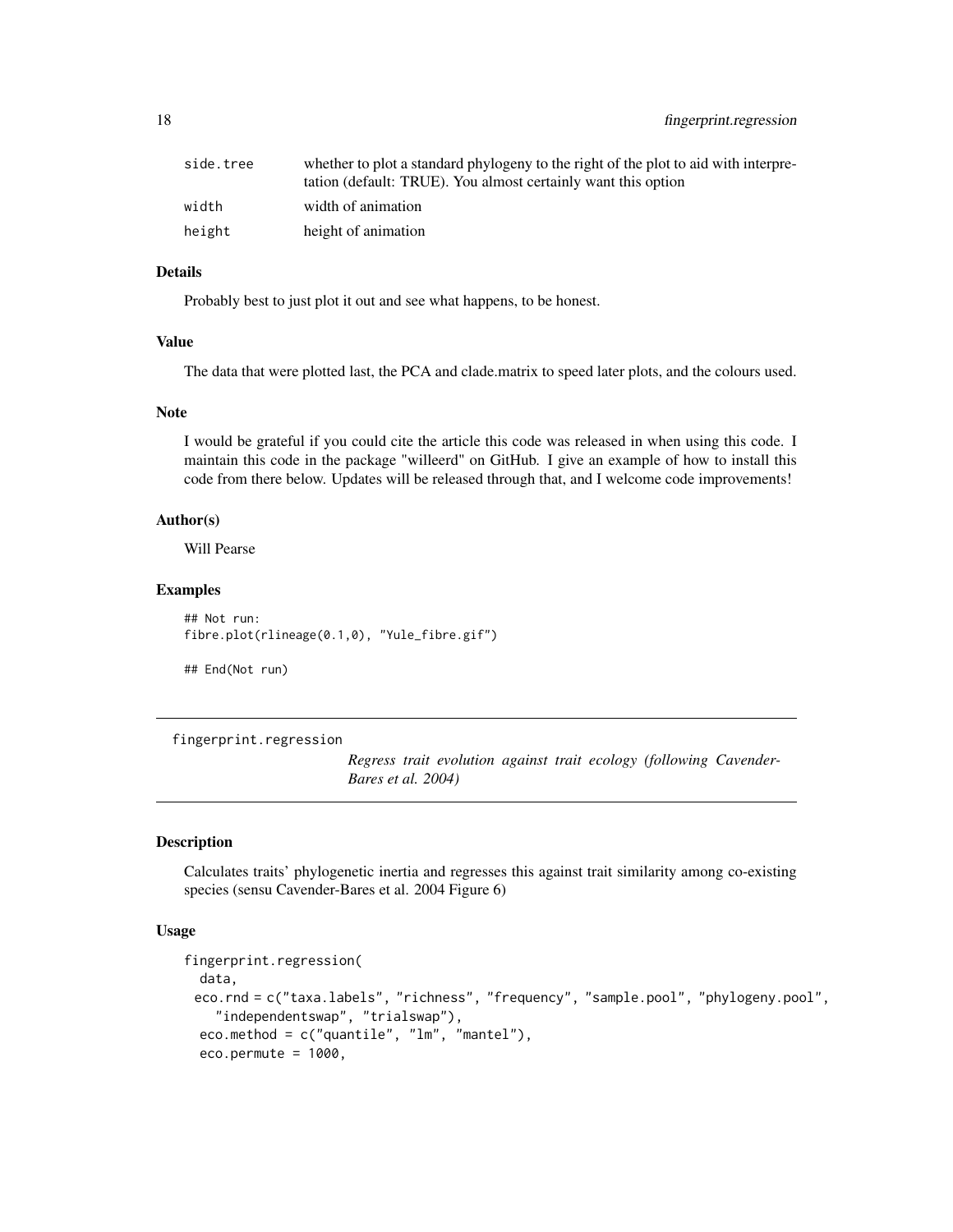```
evo.method = c("lambda", "delta", "kappa", "blom.k"),
  eco.swap = 1000,
  abundance = TRUE,
  ...
\mathcal{L}## S3 method for class 'fingerprint.regression'
print(x, \ldots)## S3 method for class 'fingerprint.regression'
summary(object, ...)
## S3 method for class 'fingerprint.regression'
plot(
  x,
  eco = c("slope", "corrected"),
  xlab = "Community Trait Similarity",
  ylab = "Phylogenetic inertia",
  ...
\mathcal{L}
```
## Arguments

| data        | comparative.comm for analysis                                                                                                                                                                               |
|-------------|-------------------------------------------------------------------------------------------------------------------------------------------------------------------------------------------------------------|
| eco.rnd     | null distribution with which to compare your community data, one of: taxa. labels<br>(DEFAULT), richness, frequency, sample.pool, phylogeny.pool, independentswap,<br>trialswap (as implemented in picante) |
| eco.method  | how to compare distance matrices (only the lower triangle;), one of: $\text{Im}$ (linear<br>regression), quantile (DEFAULT; rq), mantel (mantel)                                                            |
| eco.permute | number of permutations for ecological null model (eco. rnd); default 1000                                                                                                                                   |
| evo.method  | how to measure phylogenetic inertia, one of: lambda (default), delta, kappa,<br>blom.k; see phy.signal.                                                                                                     |
| eco.swap    | number of independent swap iterations to perform (if specified in eco. rnd; DE-<br><b>FAULT 1000)</b>                                                                                                       |
| abundance   | whether to incorporate species' abundances (default: TRUE)                                                                                                                                                  |
| $\cdots$    | additional parameters to pass on to model fitting functions and plotting functions                                                                                                                          |
| X           | fingerprint.regression object                                                                                                                                                                               |
| object      | fingerprint.regression object                                                                                                                                                                               |
| eco         | plot the observed slopes (DEFAULT: slope), or the median difference between<br>the simulations and the observed values (corrected)                                                                          |
| xlab        | label for x-axis (default "Ecological Trait Coexistence")                                                                                                                                                   |
| ylab        | label for y-axis (default "Phylogenetic inertia")                                                                                                                                                           |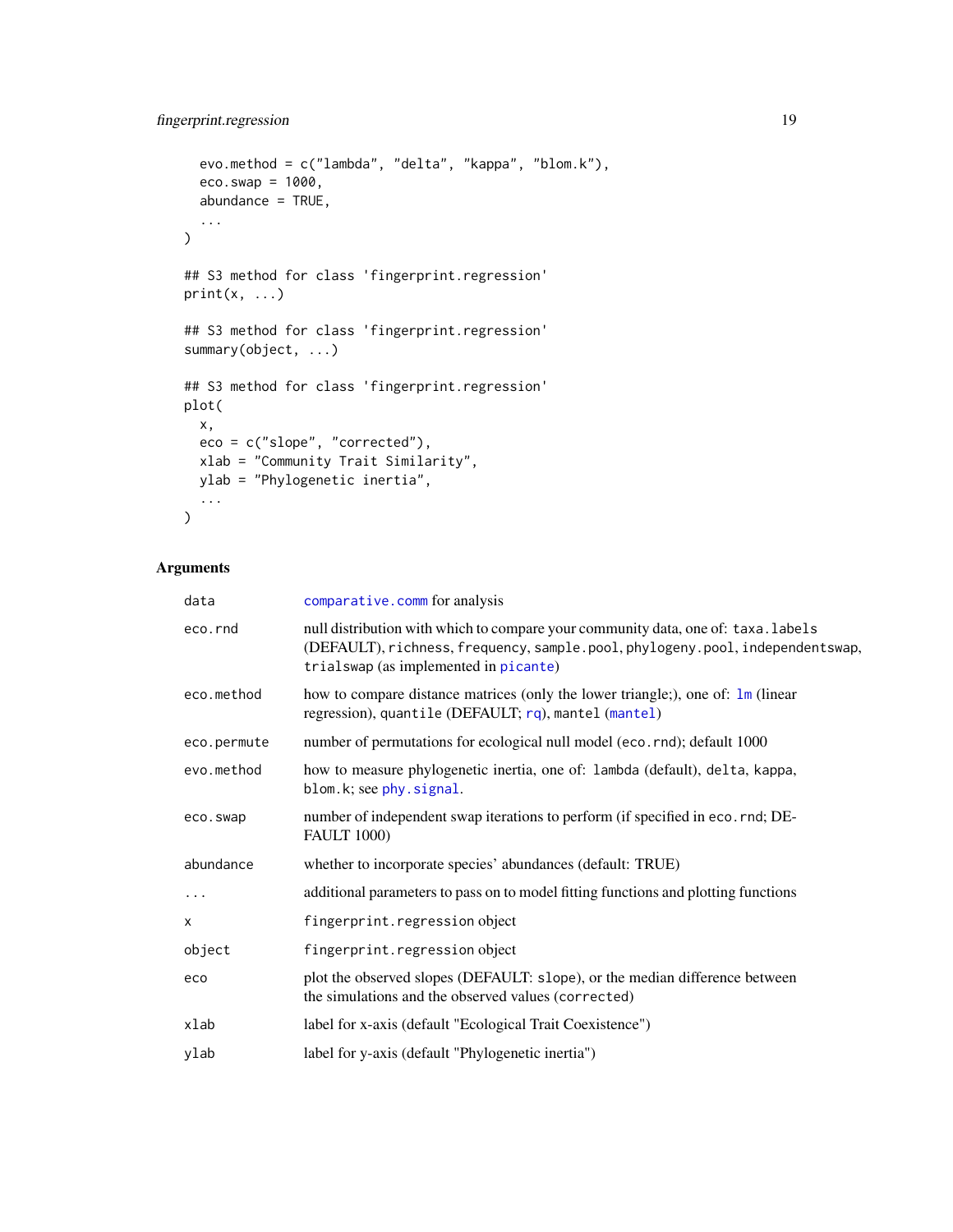## Details

While the term 'fingerprint regression' is new to pez, the method is very similar to that employed in Cavender-Bares et al. 2004 Figure 6. For each trait, the phylogenetic inertia of species traits is regressed against their co-occurrence in the community matrix. Note that Pagel's

```
λ
,
                                                          δ
, and
                                                          κ
```
, and Blomberg's K, can be used, unlike the original where a mantel test was employed. Moreover, note also that Pianka's distance (as described in the manuscript) is used to measure species overlap.

#### Note

Like [eco.xxx.regression](#page-12-2), this is a data-hungry method. Warnings will be generated if any of the methods cannot be fitted properly (the examples below give toy examples of this). In such cases the summary and plot methods of these functions may generate errors; perhaps using [traceback](#page-0-0) to examine where these are coming from, and consider whether you want to be working with the data generating these errors. I am loathe to hide these errors or gloss over them, because they represent the reality of your data!

WDP loves quantile regressions, and advises that you check different quantiles using the tau options.

#### Author(s)

Will Pearse and Jeannine Cavender-Bares

#### References

Cavender-Bares J., Ackerly D.D., Baum D.A. & Bazzaz F.A. (2004) Phylogenetic overdispersion in Floridian oak communities. The Americant Naturalist 163(6): 823–843.

Kembel, S.W., Cowan, P.D., Helmus, M.R., Cornwell, W.K., Morlon, H., Ackerly, D.D., Blomberg, S.P. & Webb, C.O. Picante: R tools for integrating phylogenies and ecology. Bioinformatics 26(11): 1463–1464.

Pagel M. Inferring the historical patterns of biological evolution. Nature 401(6756): 877–884.

#### See Also

[eco.xxx.regression](#page-12-2) [phy.signal](#page-52-1)

#### Examples

```
data(laja)
data <- comparative.comm(invert.tree, river.sites, invert.traits, river.env)
fingerprint.regression(data, eco.permute=10)
plot(fingerprint.regression(data, permute=10, method="lm"))
```
<span id="page-19-0"></span>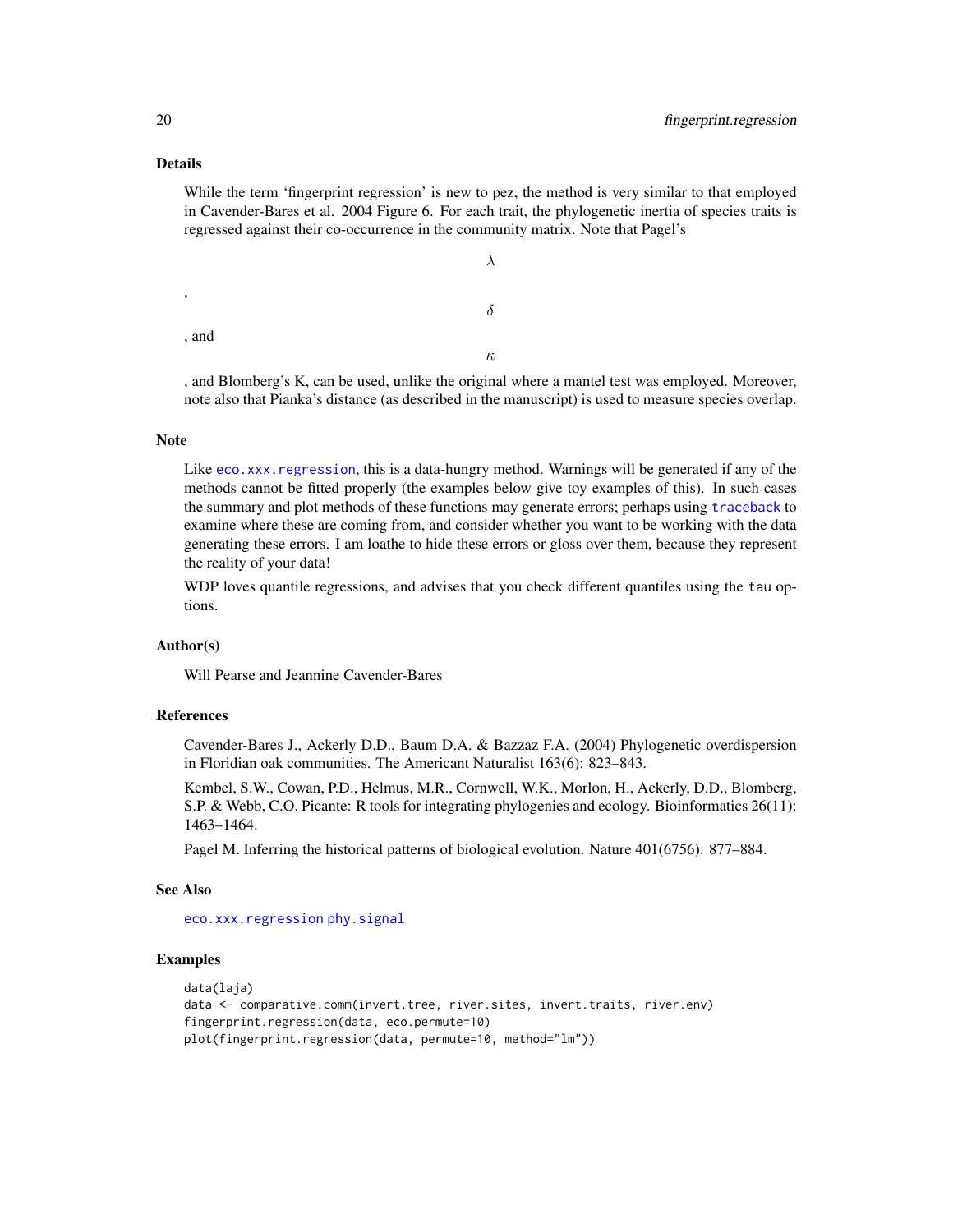<span id="page-20-2"></span><span id="page-20-0"></span>

## <span id="page-20-1"></span>Description

Allow the calculation of any metric within pez.

#### Usage

```
generic.null(
 data,
 metrics,
 null.model = c("taxa.labels", "richness", "frequency", "sample.pool",
    "phylogeny.pool", "independentswap", "trialswap", "trait.asm"),
 permute = 1000,
  comp.fun = .ses,...
)
.ses(observed, null)
.metric.null(
  data,
 metrics,
 null.model = c("taxa.labels", "richness", "frequency", "sample.pool",
    "phylogeny.pool", "independentswap", "trialswap", "trait.asm"),
  permute = 1000,
  trait = -1,
  ...
\mathcal{L}
```
generic.metrics(data, metrics, ...)

#### Arguments

| data       | data comparative.comm object                                                                                                                                                                                                                                                                                                                                             |  |
|------------|--------------------------------------------------------------------------------------------------------------------------------------------------------------------------------------------------------------------------------------------------------------------------------------------------------------------------------------------------------------------------|--|
| metrics    | vector of functions to be calculated on data; see pez. metrics for a list of them.                                                                                                                                                                                                                                                                                       |  |
| null.model | one of "taxa.labels", "richness", "frequency", "sample.pool", "phylogeny.pool",<br>"independentswap", or "independentswap". These correspond to the null models<br>available in picante                                                                                                                                                                                  |  |
| permute    | number of null permutations to perform (default 1000)                                                                                                                                                                                                                                                                                                                    |  |
| comp.fun   | comparison function to compare observed values with null values. Default is<br>ses; this is a Standard Effect Size (obs - mean)/SEmean. You may supply<br>your own function; it should take the observed site-metric matrix as its first<br>argument, and a site-metric-permutation array as its second. See the internals of<br>generic.null for an example of its use. |  |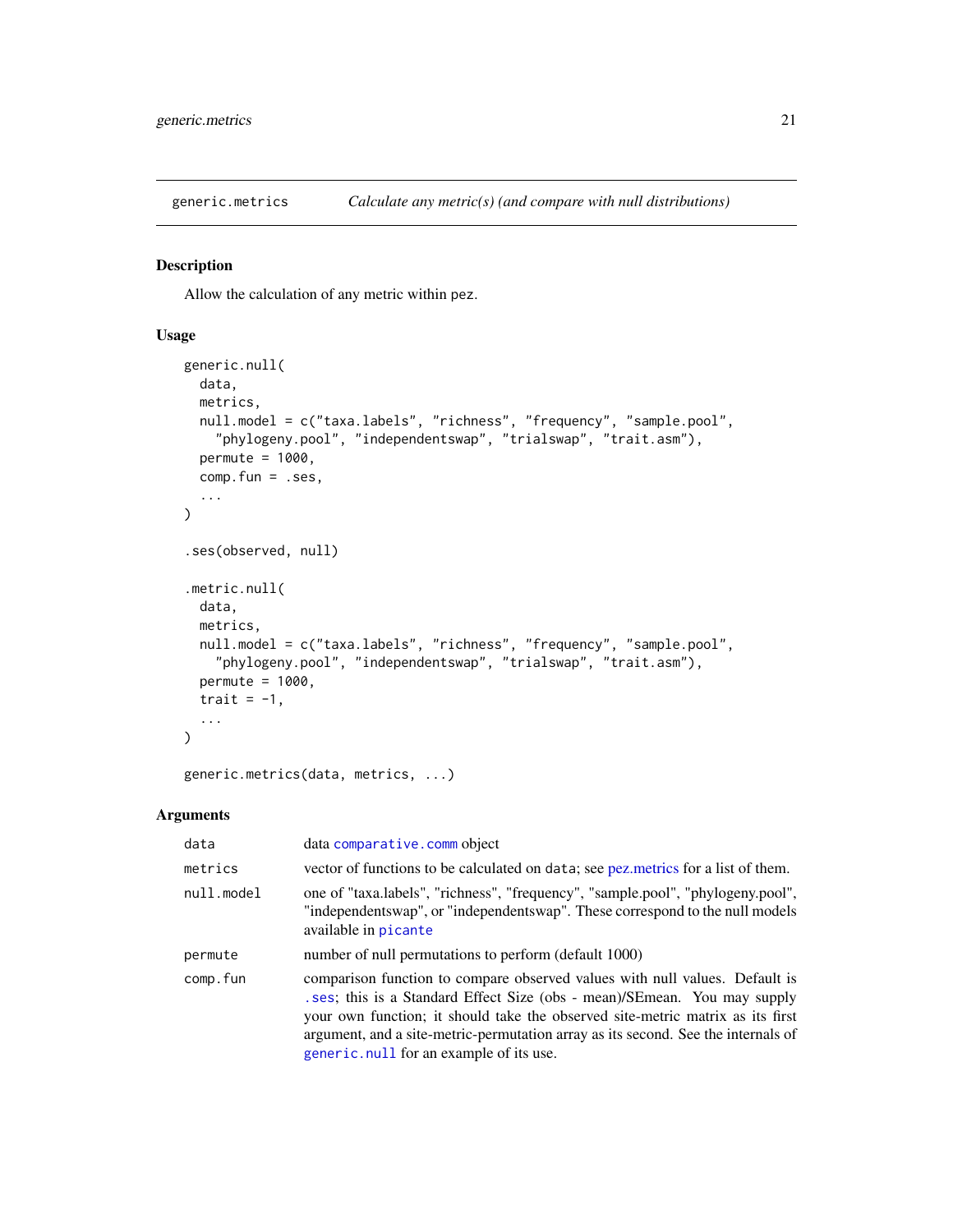<span id="page-21-0"></span>

| .        | additional arguments (e.g, dist, abundance weighted) to be passed to any<br>metric functions (see generic.metrics for possible arguments) |
|----------|-------------------------------------------------------------------------------------------------------------------------------------------|
| observed | observed metric values in site-metric matrix $(e.g., from generic.metrics)$                                                               |
| null     | null distributions (e.g., from .metric.null) in a site-metric-permutation array                                                           |
| trait    | if using trait.asm null.model, which trait to use (as in trait.asm)                                                                       |

#### Details

generic.null Calculate metrics and compare with null distributions. Very light wrapper around the utility functions [generic.null](#page-20-1) and [generic.metrics](#page-20-2) (which is, itself, a very simple function!).

## Value

generic.null Output from comp.fun, by default an array (site-metric-type), where type is the observed value, the mean of the null permutations, the Standard Error of that mean, the Standard Effect Size of the metric (obs-null.mean)/SE, and then the rank of the observed value in the permutations. The rank can be considered a bootstrapped p-value of significance, but remember that this is a rank: at the 95 would be significant.

.ses Vector of standard effect sizes

.metric.null site-metric-permutation array

generic.metrics site-metric matrix

#### **Note**

comp.fun can be *anything*; much ink has been written about the use of standard effect sizes in ecophylogenetic analyses (*e.g.*, Kembel 2009). That this function makes it easy for you to compute Standard Effect Sizes does not necessarily mean that you should (see Pearse et al. 2013).

Calculating null permutations on a dispersion metric makes little sense, since (by definition; see Pearse et al. 2014) a dispersion metric *require* the use of a null distribution to be calculated. There is nothing to stop you doing so, however! The code makes no attempt to stop you calculating null dissimilarity metrics, but I am not certain that doing so is a good idea using this code as I don't know what to do with such null models!

The [pez.shape](#page-37-1), [pez.evenness](#page-29-1), [pez.dispersion](#page-23-1), and [pez.dissimilarity](#page-26-1) wrapper functions go to some trouble to stop you calculating metrics using inappropriate data (see their notes). These functions give you access to the underlying code within pez; there is nothing I can do to stop you calculating a metric that, in my opinion, doesn't make any sense. You have been warned :D

#### Author(s)

Will Pearse

## References

Kembel S.W. (2009) Disentangling niche and neutral influences on community assembly: assessing the performance of community phylogenetic structure tests. Ecology letters, 12(9), 949-960.

Pearse W.D., Jones F.A. & Purvis A. (2013) Barro Colorado Island's phylogenetic assemblage structure across fine spatial scales and among clades of different ages. Ecology, 94(12), 2861-2872.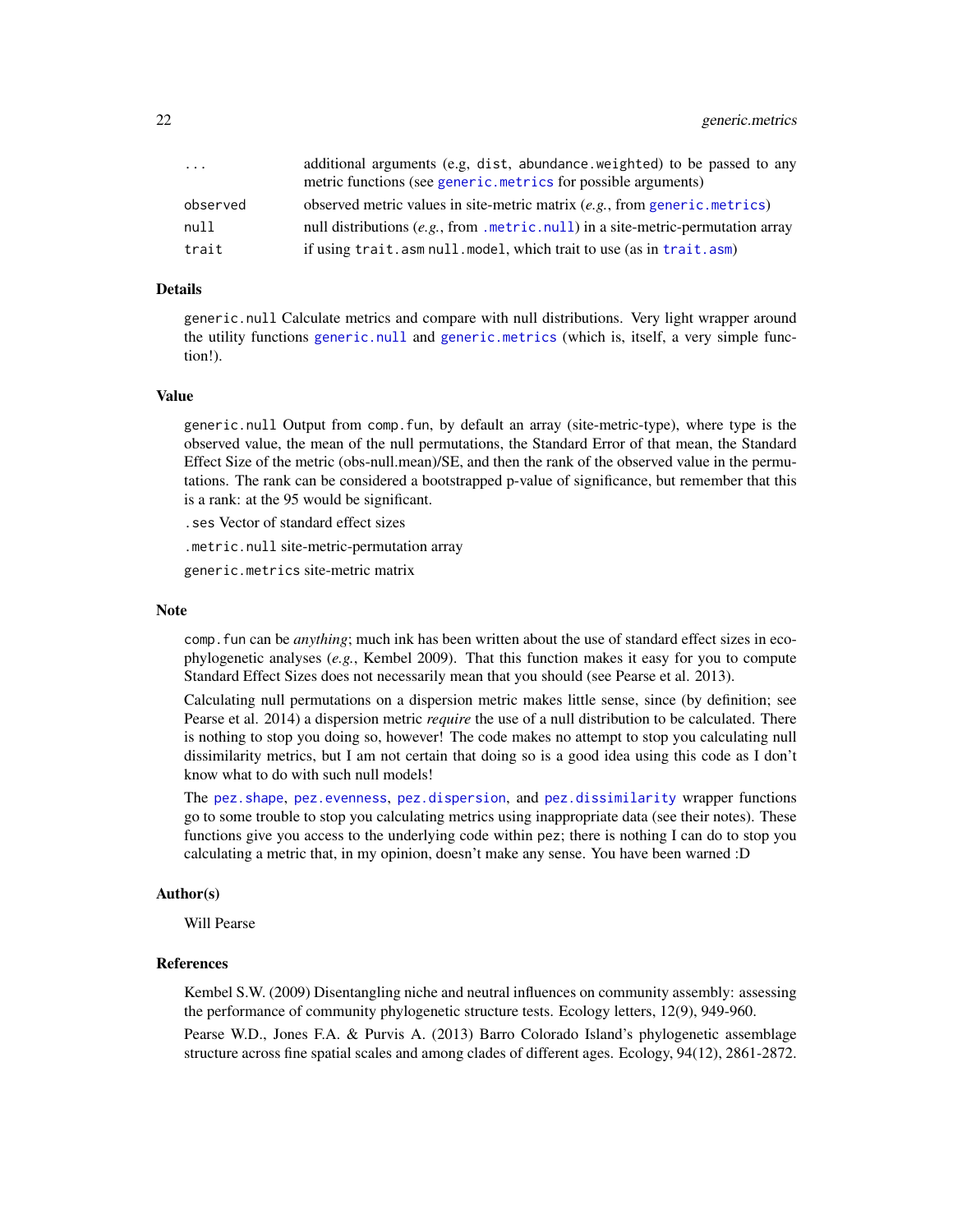<span id="page-22-0"></span>laja 23

## Examples

```
#Setup data
data(laja)
data <- comparative.comm(invert.tree, river.sites, invert.traits)
#Calculate some metrics
generic.metrics(data, c(.mpd, .pse))
#Compare with a trait-based null model (trait.asm)
generic.null(data, c(.mpd, .pse), "trait.asm", permute=10, trait="fish.pref")
#...be patient when running large (e.g., 1000) sets of null simulations
#You can also do this in pieces, giving even more flexibility
observed <- generic.metrics(data, c(.mpd, .pse))
#null <- .metric.null(data, c(.mpd, .pse))
#ses <- .ses(observed, null)
#...this is how everything works within generic.null
#...and, as with everything in pez, all internal functions start with a "."
```
laja *Macroinvertebrate samples from the Rio Laja of Mexico*

#### Description

This data set includes macroinvertebrate samples from the Rio Laja, a phylogenetic tree of the taxa and traits that include mean body length and fish feeding preference as in Helmus *et al.* 2013.

## Usage

data(laja)

## Format

laja contains a [phylo](#page-0-0) object, a dataframe of sites-by-taxa, a dataframe of sites-by-environment, and a dataframe of traits

#### Author(s)

M.R. Helmus

#### References

Helmus M., Mercado-Silva N. & Vander Zanden M.J. (2013). Subsidies to predators, apparent competition and the phylogenetic structure of prey communities. Oecologia, 173, 997-1007.

#### Examples

```
data(laja)
data <- comparative.comm(invert.tree, river.sites, invert.traits, river.env)
```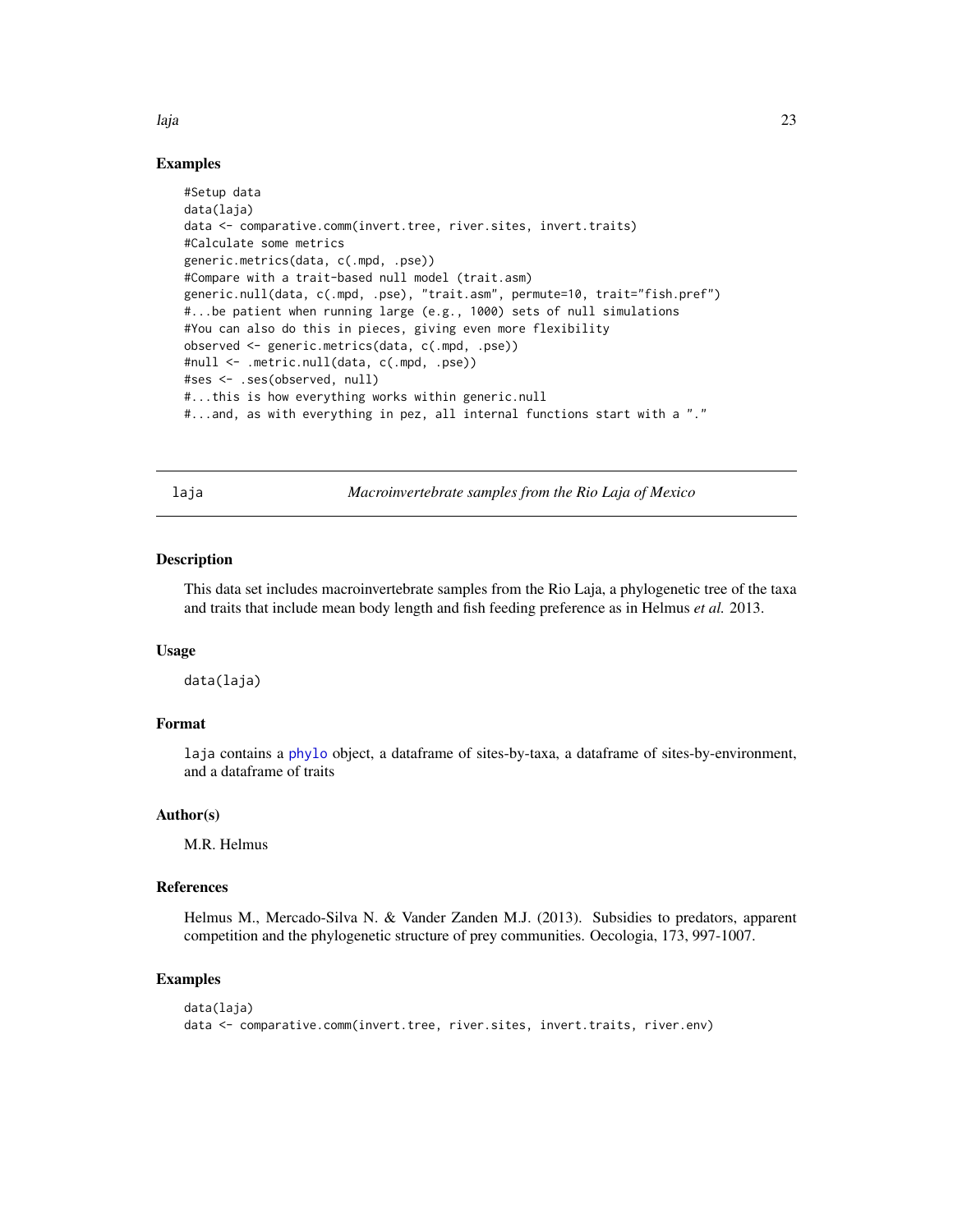#### Description

Analysis and manipulation of eco-phylogenetic datasets containing species phylogeny, species traits, community composition, and environmental data. Provide the [comparative.comm](#page-4-1) object to ease data manipulation, and wrappers for common community phylogenetic indices grouped according to Pearse et al. 2014: [pez.shape](#page-37-1), [pez.evenness](#page-29-1), [pez.dispersion](#page-23-1), and [pez.dissimilarity](#page-26-1). Implementation of Cavender-Bares et al. (2004) correlation of phylogenetic and ecological matrices ([fingerprint.regression](#page-17-1)). Simulation of null assemblages, traits, and phylogenies ([scape](#page-54-1), [sim.meta.comm](#page-57-2)).

## References

Pearse W.D., Purvis A., Cavender-Bares J. & Helmus M.R. (2014). Metrics and Models of Community Phylogenetics. In: Modern Phylogenetic Comparative Methods and Their Application in Evolutionary Biology. Springer Berlin Heidelberg, pp. 451-464.

Cavender-Bares J., Ackerly D.D., Baum D.A. & Bazzaz F.A. (2004) Phylogenetic overdispersion in Floridian oak communities. The Americant Naturalist 163(6): 823–843.

#### Examples

```
require(pez)
data(laja)
data <- comparative.comm(invert.tree, river.sites, invert.traits, river.env)
pez.shape(data)
```
<span id="page-23-1"></span>pez.dispersion *Calculate (phylogenetic) dispersion: examine assemblages in the context of a source pools*

#### Description

As described in Pearse et al. (2014), a dispersion metric is one the examines the phylogenetic structure of species present in each assemblage in the context of a source pool of potentially present species. Unlike other metrics, the value of a dispersion metric is \*contingent\* on the definition of source pool, and (often) randomisations used to conduct that comparison. For completeness, options are provided to calculate these metrics using species traits.

<span id="page-23-0"></span>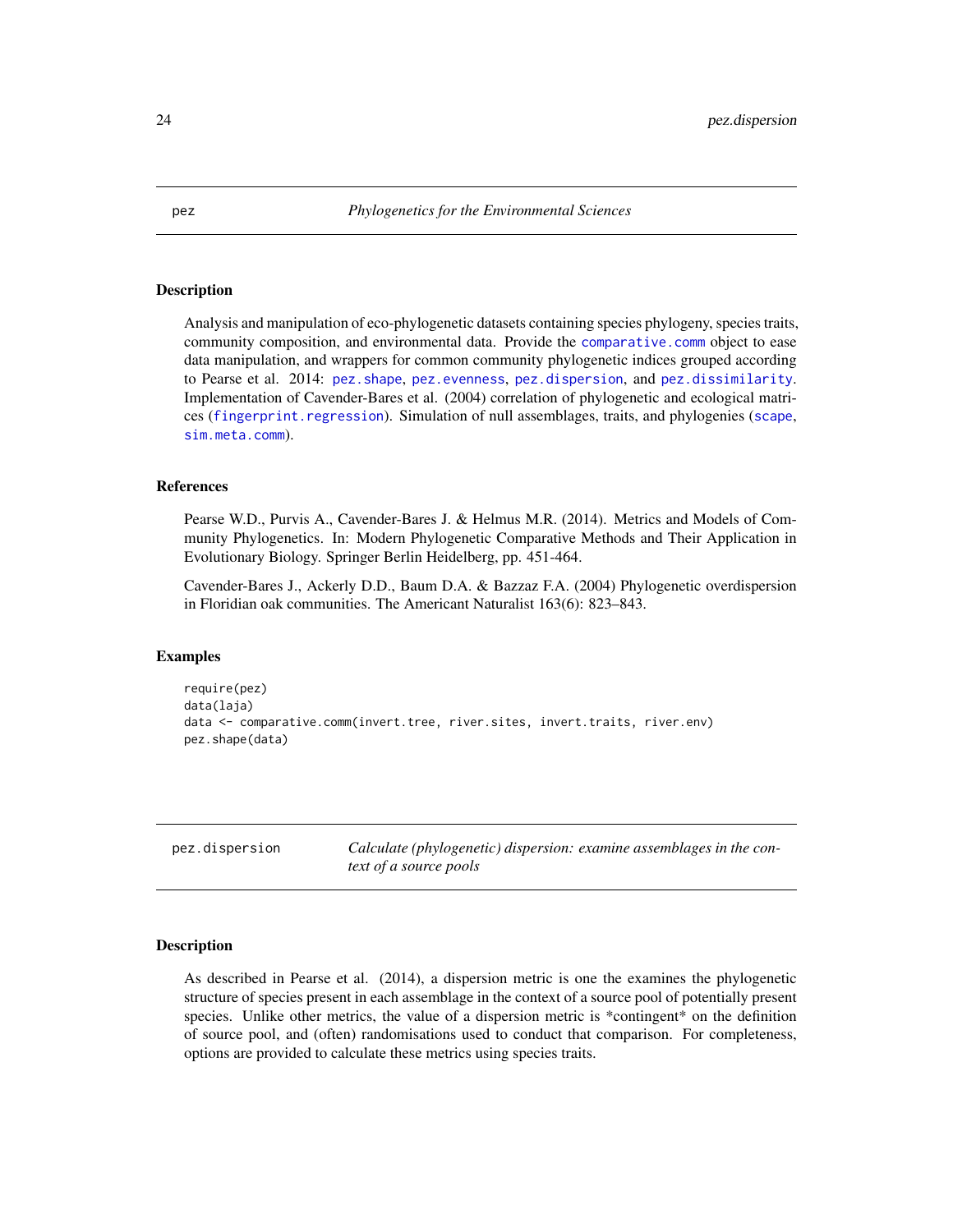## <span id="page-24-0"></span>pez.dispersion 25

## Usage

```
pez.dispersion(
  data,
  null.model = c("taxa.labels", "richness", "frequency", "sample.pool",
    "phylogeny.pool", "independentswap", "trialswap"),
  abundance = FALSE,
  sqrt.phy = FALSE,
  traitgram = NULL,
  traitgram.p = 2,
  ext.dist = NULL,
  permute = 1000,
  ...
)
```
## Arguments

| data        | comparative.comm object                                                                                                                                                                                                                                                                                                                                                                                                                                                                                                                  |
|-------------|------------------------------------------------------------------------------------------------------------------------------------------------------------------------------------------------------------------------------------------------------------------------------------------------------------------------------------------------------------------------------------------------------------------------------------------------------------------------------------------------------------------------------------------|
| null.model  | one of "taxa.labels", "richness", "frequency", "sample.pool", "phylogeny.pool",<br>"independentswap", or "independentswap". These correspond to the null models<br>available in picante; only d does not use these null models                                                                                                                                                                                                                                                                                                           |
| abundance   | Whether to use abundance-weighted forms of these metrics (default: FALSE).<br>D, which is presence/absence only, and so will not be calculated when TRUE.                                                                                                                                                                                                                                                                                                                                                                                |
| sqrt.phy    | If TRUE (default is FALSE) your phylogenetic distance matrix will be square-<br>rooted; specifying TRUE will force the square-root transformation on phyloge-<br>netic distance matrices (in the spirit of Leitten and Cornwell, 2014). See 'details'<br>for details about different metric calculations when a distance matrix is used.                                                                                                                                                                                                 |
| traitgram   | If not NULL (default), a number to be passed to funct. phylo.dist (phyloWeight;<br>the 'a' parameter), causing analysis on a distance matrix reflecting both traits<br>and phylogeny $(0 \rightarrow \text{only phylogeny}, 1 \rightarrow \text{only traits}$ ; see funct. phylo.dist).<br>If a vector of numbers is given, pez.dispersion iterates across them and re-<br>turns a data. frame with coefficients from each iteration. See 'details' for de-<br>tails about different metric calculations when a distance matrix is used. |
| traitgram.p | A value for 'p' to be used in conjunction with traitgram when calling funct.phylo.dist.                                                                                                                                                                                                                                                                                                                                                                                                                                                  |
| ext.dist    | Supply an external species-level distance matrix for use in calculations. See<br>'details' for comments on the use of distance matrices in different metric calcu-<br>lations.                                                                                                                                                                                                                                                                                                                                                           |
| permute     | number of null permutations to perform (default 1000)                                                                                                                                                                                                                                                                                                                                                                                                                                                                                    |
|             | additional parameters to be passed to metrics (unlikely you will want to use<br>this!)                                                                                                                                                                                                                                                                                                                                                                                                                                                   |
|             |                                                                                                                                                                                                                                                                                                                                                                                                                                                                                                                                          |

## Details

Most of these metrics do not involve comparison with some kind of evolutionary-derived expectation for phylogenetic shape. Those that do, however, such as D, make no sense unless applied to a phylogenetic distance matrix - their null expectation \*requires\* it. Using square-rooted distance matrices, or distance matrices that incorporate trait information, can be an excellent thing to do, but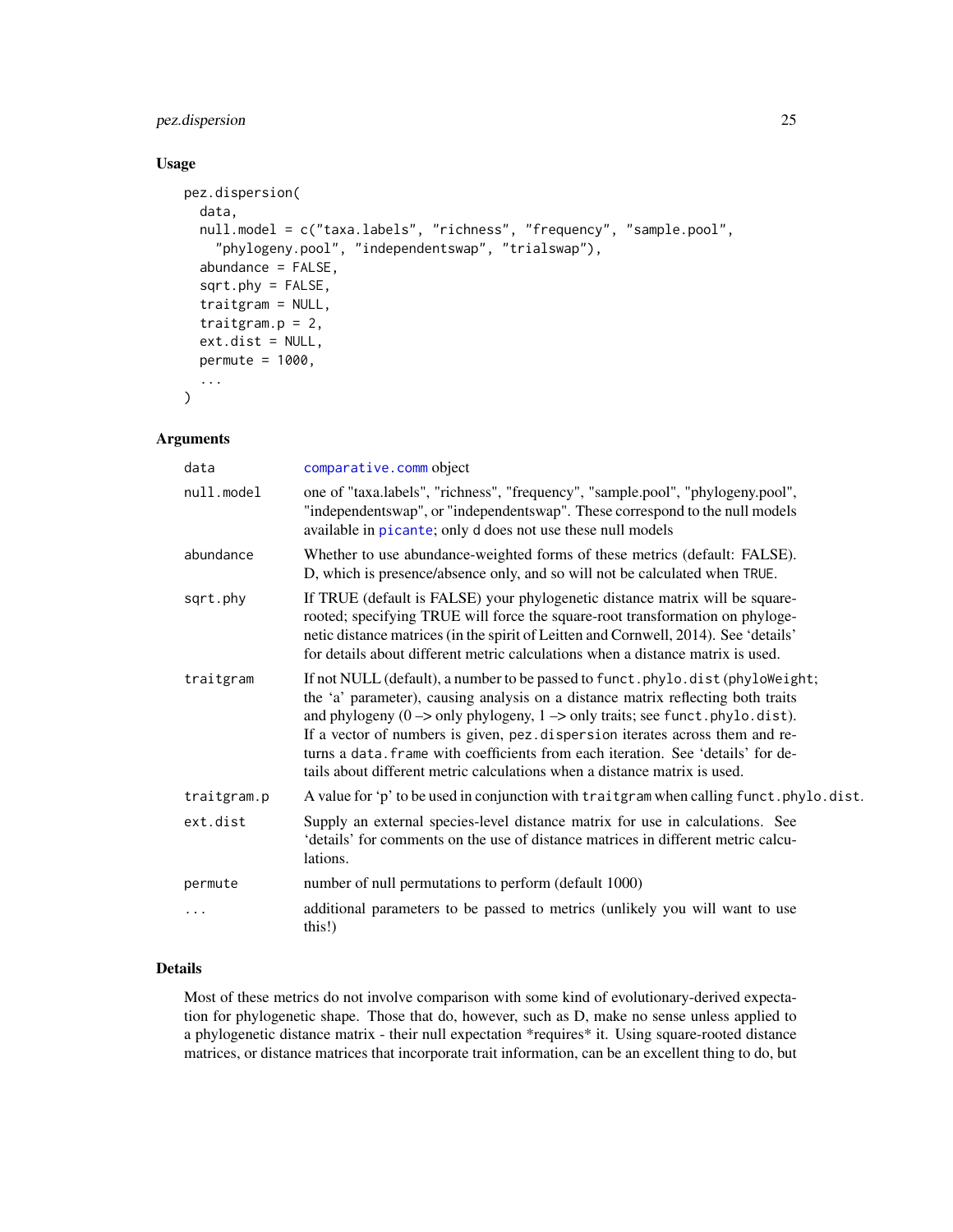(for the above reasons), pez won't give you an answer for metrics for which WDP thinks it makes no sense. SESpd can (...up to you whether it should!...) be used with a square-rooted distance matrix, but the results \*will always be wrong\* if you do not have an ultrametric tree (branch lengths proportional to time) and you will be warned about this. WDP strongly feels you should only be using ultrametric phylogenies in any case, but code to fix this bug is welcome.

## Value

a data.frame with metric values

#### Author(s)

M.R. Helmus, Will Pearse

## References

Pearse W.D., Purvis A., Cavender-Bares J. & Helmus M.R. (2014). Metrics and Models of Community Phylogenetics. In: Modern Phylogenetic Comparative Methods and Their Application in Evolutionary Biology. Springer Berlin Heidelberg, pp. 451-464.

sesmpd, sesmntd Webb C.O. (2000). Exploring the phylogenetic structure of ecological communities: An example for rain forest trees. American Naturalist, 156, 145-155.

sespd Webb C.O., Ackerly D.D. & Kembel S.W. (2008). Phylocom: software for the analysis of phylogenetic community structure and trait evolution. Bioinformatics Applications Note, 24, 2098-2100.

innd,mipd Ness J.H., Rollinson E.J. & Whitney K.D. (2011). Phylogenetic distance can predict susceptibility to attack by natural enemies. Oikos, 120, 1327-1334.

d Fritz S.A. & Purvis A. (2010). Selectivity in Mammalian Extinction Risk and Threat Types: a New Measure of Phylogenetic Signal Strength in Binary Traits. Conservation Biology, 24, 1042- 1051.

#### See Also

[pez.shape](#page-37-1) [pez.evenness](#page-29-1) [pez.dissimilarity](#page-26-1)

#### Examples

```
data(laja)
data <- comparative.comm(invert.tree, river.sites, invert.traits)
## Not run: pez.dispersion(data)
pez.dispersion(data, permute = 100)
```
<span id="page-25-0"></span>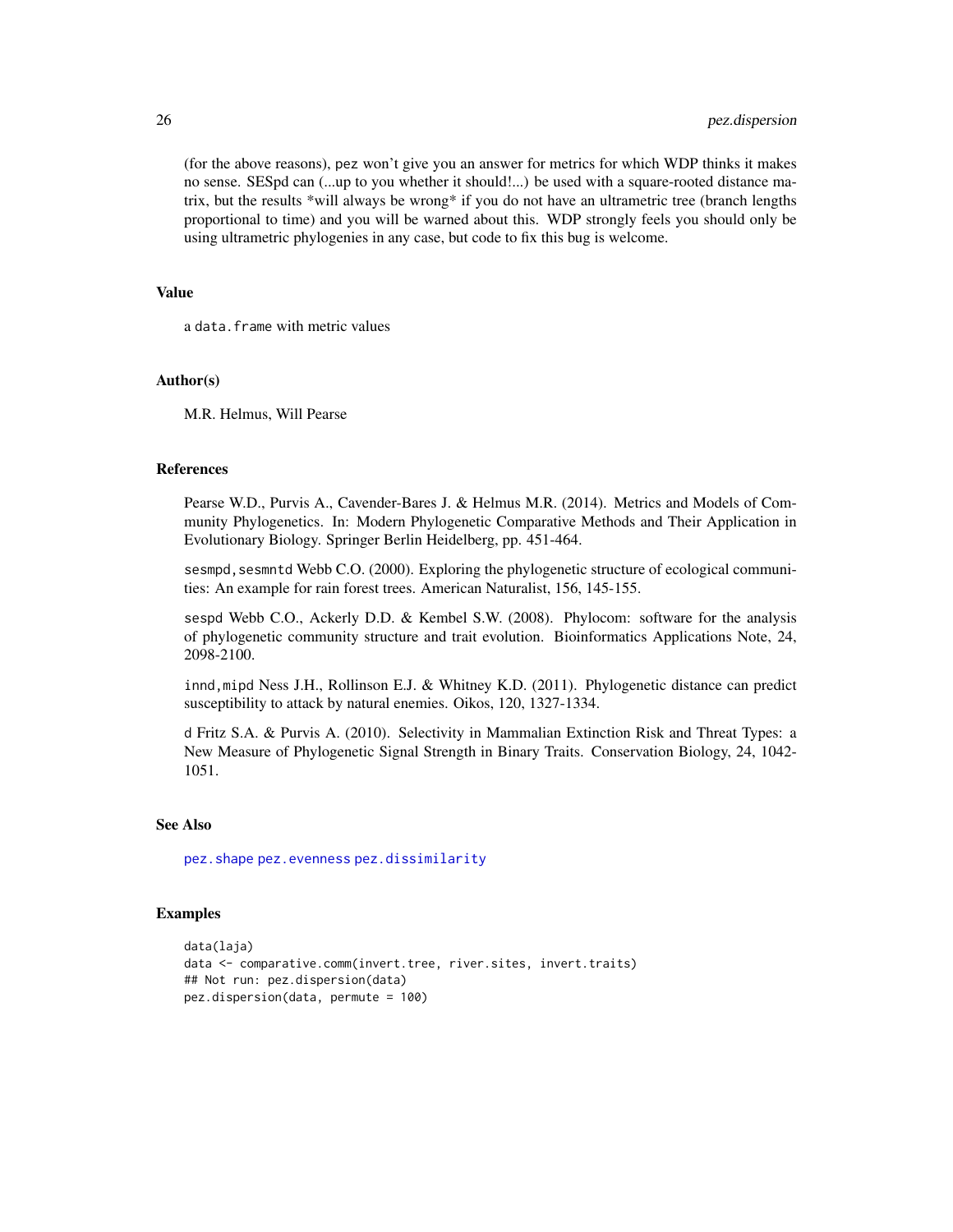<span id="page-26-1"></span><span id="page-26-0"></span>pez.dissimilarity *Calculate (phylogenetic) dissimilarity: compare assemblages to oneanother*

## Description

As described in Pearse et al. (2014), a dissimilarity metric compares diversity between communities. WARNING: Phylosor is presented as a distance matrix here, i.e. it is \*not\* the fraction of shared branch length among communities, but rather '1 - shared branch length'. This means dissimilarity always returns a \*distance\* object, not a similarity object; this is a different convention from other packages.

#### Usage

```
pez.dissimilarity(
  data,
  metric = c("all", "unifrac", "pcd", "phylosor", "comdist"),
  abundance.weighted = FALSE,
  permute = 1000,
  sqrt.phy = FALSE,
  traitgram = NULL,
  traitgram.p = 2,
  ext.dist = NULL,...
)
```
#### Arguments

| data               | comparative.comm object                                                                                                                                                                                                                                                                                                                                                                                                                                                                                                                                                  |
|--------------------|--------------------------------------------------------------------------------------------------------------------------------------------------------------------------------------------------------------------------------------------------------------------------------------------------------------------------------------------------------------------------------------------------------------------------------------------------------------------------------------------------------------------------------------------------------------------------|
| metric             | default (all) calculates everything; individually call-able metrics are: unifrac,<br>pcd, phylosor, comdist.                                                                                                                                                                                                                                                                                                                                                                                                                                                             |
| abundance.weighted |                                                                                                                                                                                                                                                                                                                                                                                                                                                                                                                                                                          |
|                    | If TRUE (default is FALSE) metrics are calculated incorporating species abun-<br>dances; only comdist can incorporate abundances                                                                                                                                                                                                                                                                                                                                                                                                                                         |
| permute            | Number of permutations for metric (currently only for pcd)                                                                                                                                                                                                                                                                                                                                                                                                                                                                                                               |
| sqrt.phy           | If TRUE (default is FALSE) your phylogenetic distance matrix will be square-<br>rooted; specifying TRUE will force the square-root transformation on phyloge-<br>netic distance matrices (in the spirit of Leitten and Cornwell, 2014). See 'details'<br>for details about different metric calculations when a distance matrix is used.                                                                                                                                                                                                                                 |
| traitgram          | If not NULL (default), a number to be passed to funct. phylo.dist (phyloWeight;<br>the 'a' parameter), causing analysis on a distance matrix reflecting both traits<br>and phylogeny $(0 \rightarrow \text{only phylogeny}, 1 \rightarrow \text{only traits}$ ; see funct.phylo.dist).<br>Unlike other metric wrapper functions, dissimilarity does not accept a vec-<br>tor of traitgram values; call the function many times to get these. This is simply<br>because it can take so long: you're probably better off looping/apply-ing over<br>this function yourself. |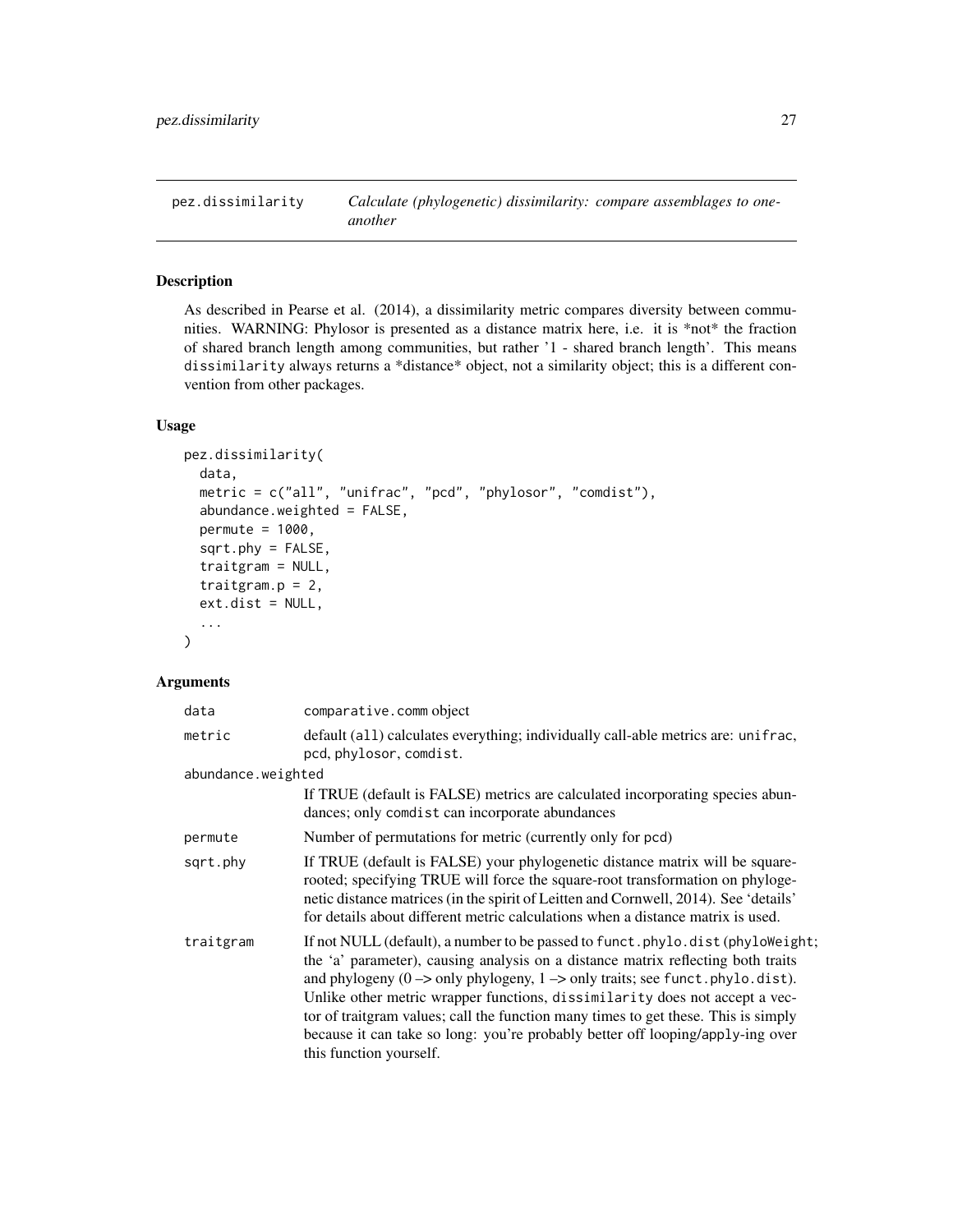<span id="page-27-0"></span>28 pez.dissimilarity

| traitgram.p | A value for 'p' to be used in conjunction with traitgram when calling funct.phylo.dist.                                                                                        |
|-------------|--------------------------------------------------------------------------------------------------------------------------------------------------------------------------------|
| ext.dist    | Supply an external species-level distance matrix for use in calculations. See<br>'details' for comments on the use of distance matrices in different metric calcu-<br>lations. |
| .           | additional parameters to be passed to 'metric function(s) you are calling                                                                                                      |

## Details

Using square-rooted distance matrices, or distance matrices that incorporate trait information, can be an excellent thing to do, but (for the above reasons), pez won't give you an answer for metrics for which WDP thinks it makes no sense. All results from this other than comdist \*will always be wrong\* if you do not have an ultrametric tree and square-root (branch lengths proportional to time) and you will be warned about this. WDP strongly feels you should only be using ultrametric phylogenies in any case, but code to fix this bug is welcome.

#### Value

list object of metric values.

#### Author(s)

M.R. Helmus, Will Pearse

## References

Pearse W.D., Purvis A., Cavender-Bares J. & Helmus M.R. (2014). Metrics and Models of Community Phylogenetics. In: Modern Phylogenetic Comparative Methods and Their Application in Evolutionary Biology. Springer Berlin Heidelberg, pp. 451-464.

unifrac Lozupone C.A. & Knight R. (2005). UniFrac: a new phylogenetic method for comparing microbial communities. Applied and Environmental Microbiology, 71, 8228-8235.

pcd Ives A.R. & Helmus M.R. (2010). Phylogenetic metrics of community similarity. The American Naturalist, 176, E128-E142.

phylosor Bryant J.A., Lamanna C., Morlon H., Kerkhoff A.J., Enquist B.J. & Green J.L. (2008). Microbes on mountainsides: Contrasting elevational patterns of bacterial and plant diversity. Proceedings of the National Academy of Sciences of the United States of America, 105, 11505-11511.

comdist C.O. Webb, D.D. Ackerly, and S.W. Kembel. 2008. Phylocom: software for the analysis of phylogenetic community structure and trait evolution. Bioinformatics 18:2098-2100.

#### See Also

[pez.shape](#page-37-1) [pez.evenness](#page-29-1) [pez.dispersion](#page-23-1)

## Examples

```
data(laja)
data <- comparative.comm(invert.tree, river.sites, invert.traits)
## Not run:
dissim <- pez.dissimilarity(data)
```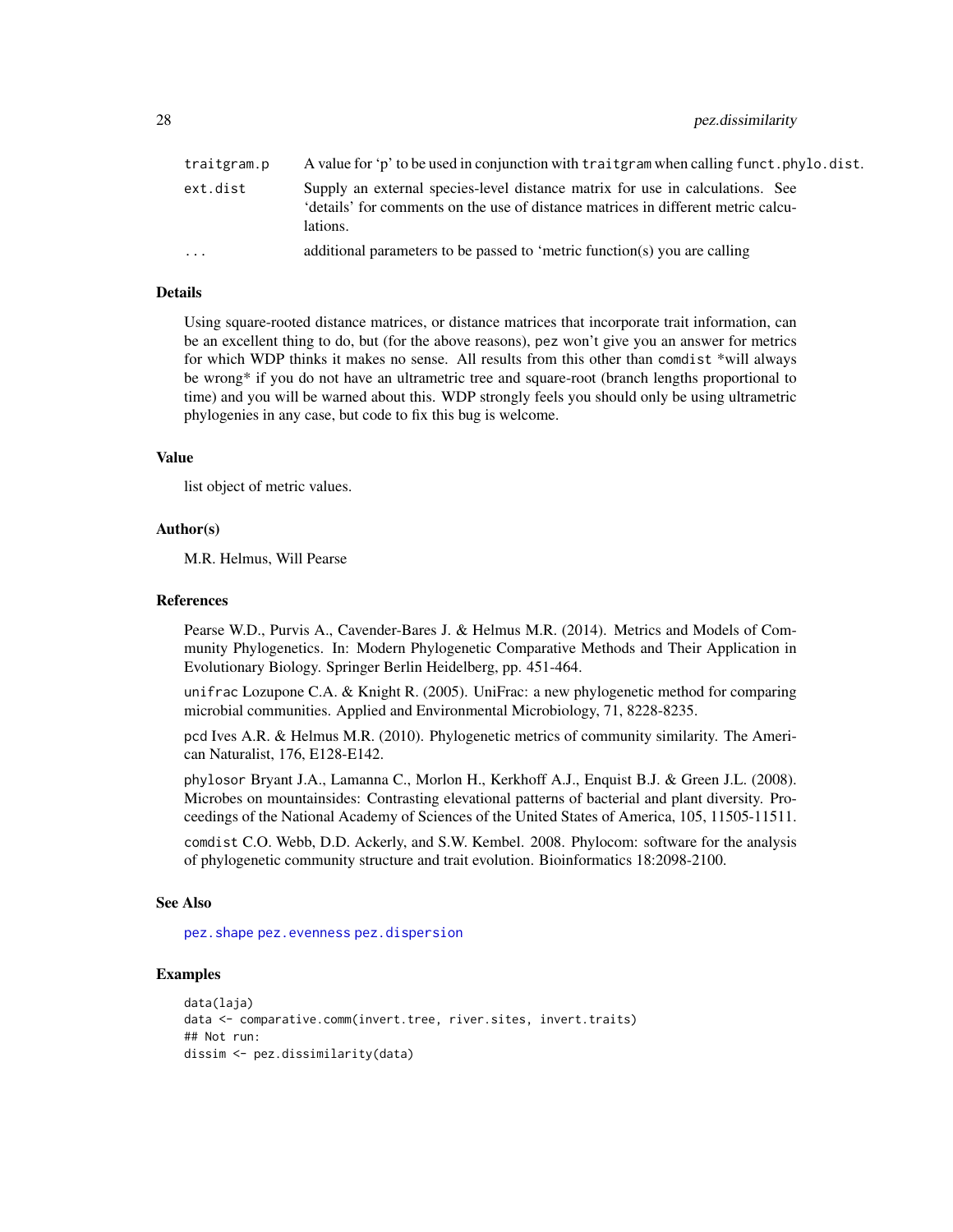## <span id="page-28-0"></span>pez.endemism 29

## End(Not run)

## pez.endemism *Calculate (phylogenetic) endemism*

#### Description

At present, only a small number of metrics, but we intend for this to grow with time. Note that metrics that incorporate abundance are mixed in with those that do not. Some of these metrics make sense when used with probabilities, for example those derived from an SDM; some do not. You will have to use your own judgement (as with everything in science!).

#### Usage

```
pez.endemism(data, sqrt.phy = FALSE)
```
### Arguments

| data     | comparative.comm object                                                                                                                                                                                                                                                                                                                  |
|----------|------------------------------------------------------------------------------------------------------------------------------------------------------------------------------------------------------------------------------------------------------------------------------------------------------------------------------------------|
| sqrt.phy | If TRUE (default is FALSE) your phylogenetic distance matrix will be square-<br>rooted; specifying TRUE will force the square-root transformation on phyloge-<br>netic distance matrices (in the spirit of Leitten and Cornwell, 2014). See 'details'<br>for details about different metric calculations when a distance matrix is used. |
|          |                                                                                                                                                                                                                                                                                                                                          |

#### Value

data.frame with metric values.

#### Author(s)

Will Pearse, Dan Rosauer

## References

BED Cadotte, M. W., & Jonathan Davies, T. (2010). Rarest of the rare: advances in combining evolutionary distinctiveness and scarcity to inform conservation at biogeographical scales. Diversity and Distributions, 16(3), 376-385.

PE Rosauer, D. A. N., Laffan, S. W., Crisp, M. D., Donnellan, S. C., & Cook, L. G. (2009). Phylogenetic endemism: a new approach for identifying geographical concentrations of evolutionary history. Molecular Ecology, 18(19), 4061-4072.

## See Also

[pez.shape](#page-37-1) [pez.evenness](#page-29-1) [pez.dispersion](#page-23-1) [pez.dissimilarity](#page-26-1)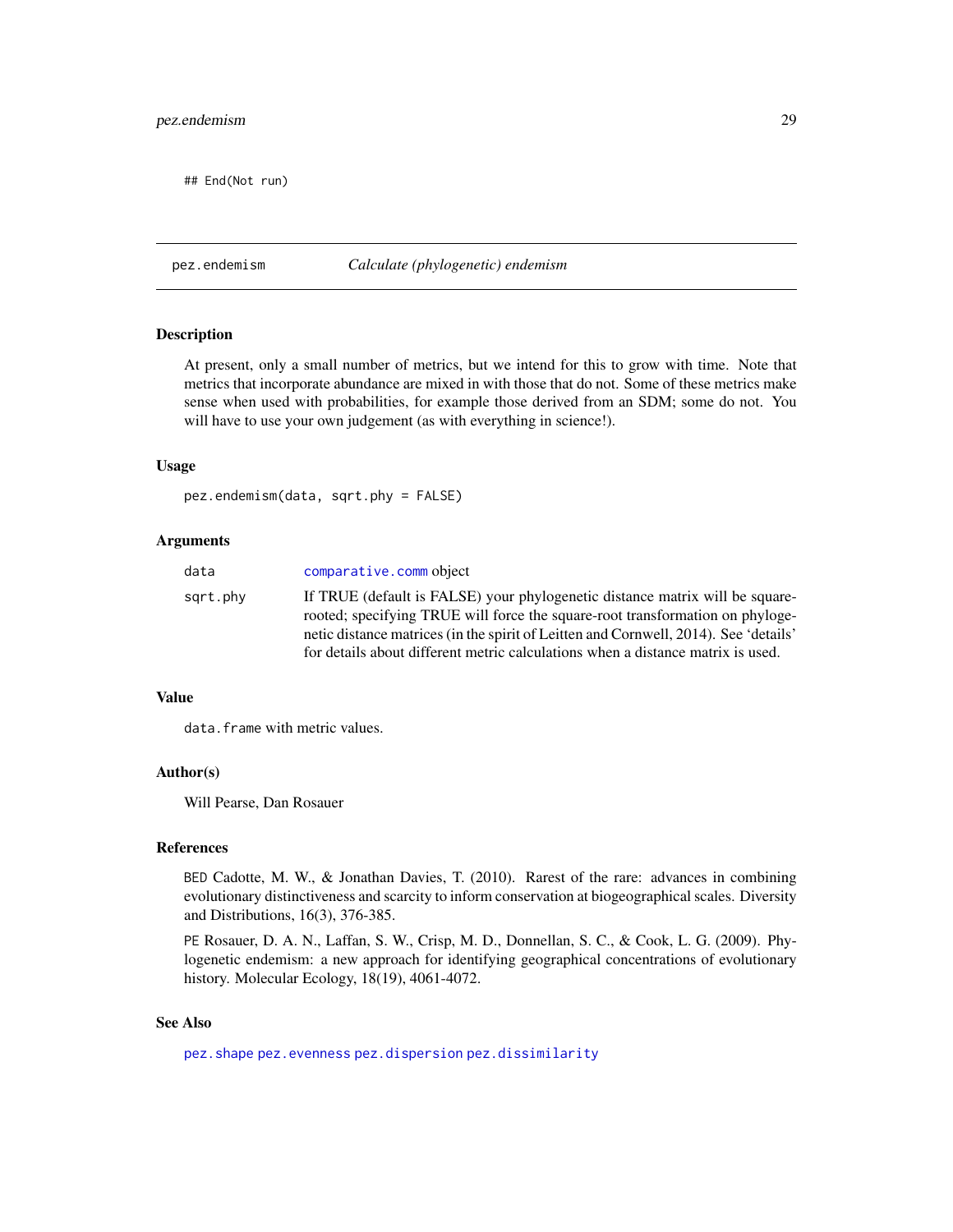## Examples

```
data(laja)
data <- comparative.comm(invert.tree, river.sites, invert.traits)
(output<-pez.endemism(data))
```
<span id="page-29-1"></span>pez.evenness *Calculate (phylogenetic) evenness: examine assemblage composition and abundance*

## Description

As described in Pearse et al. (2014), an evenness metric is one the examines the phylogenetic structure of species present in each assemblage, taking into account their abundances. For completeness, options are provided to calculate these metrics using species traits.

## Usage

```
pez.evenness(
  data,
  sqrt.phy = FALSE,
  traitgram = NULL,
  traitgram.p = 2,
  ext.dist = NULL,
  quick = TRUE,
  q = 1)
```
## Arguments

| data        | comparative.comm object                                                                                                                                                                                                                                                                                                                                                                                                                                                                                                        |
|-------------|--------------------------------------------------------------------------------------------------------------------------------------------------------------------------------------------------------------------------------------------------------------------------------------------------------------------------------------------------------------------------------------------------------------------------------------------------------------------------------------------------------------------------------|
| sqrt.phy    | If TRUE (default is FALSE) your phylogenetic distance matrix will be square-<br>rooted; specifying TRUE will force the square-root transformation on phyloge-<br>netic distance matrices (in the spirit of Leitten and Cornwell, 2014). See 'details'<br>for details about different metric calculations when a distance matrix is used.                                                                                                                                                                                       |
| traitgram   | If not NULL (default), a number to be passed to funct. phylo. dist (phyloWeight;<br>the 'a' parameter), causing analysis on a distance matrix reflecting both traits<br>and phylogeny $(0\rightarrow\text{only phylogeny}, 1\rightarrow\text{only traits}$ ; see funct.phylo.dist).<br>If a vector of numbers is given, pez. eveness iterates across them and returns a<br>data. frame with coefficients from each iteration. See 'details' for details about<br>different metric calculations when a distance matrix is used. |
| traitgram.p | A value for 'p' to be used in conjunction with traitgram when calling funct.phylo.dist.                                                                                                                                                                                                                                                                                                                                                                                                                                        |
| ext.dist    | Supply an external species-level distance matrix for use in calculations. See<br>'details' for comments on the use of distance matrices in different metric calcu-<br>lations.                                                                                                                                                                                                                                                                                                                                                 |

<span id="page-29-0"></span>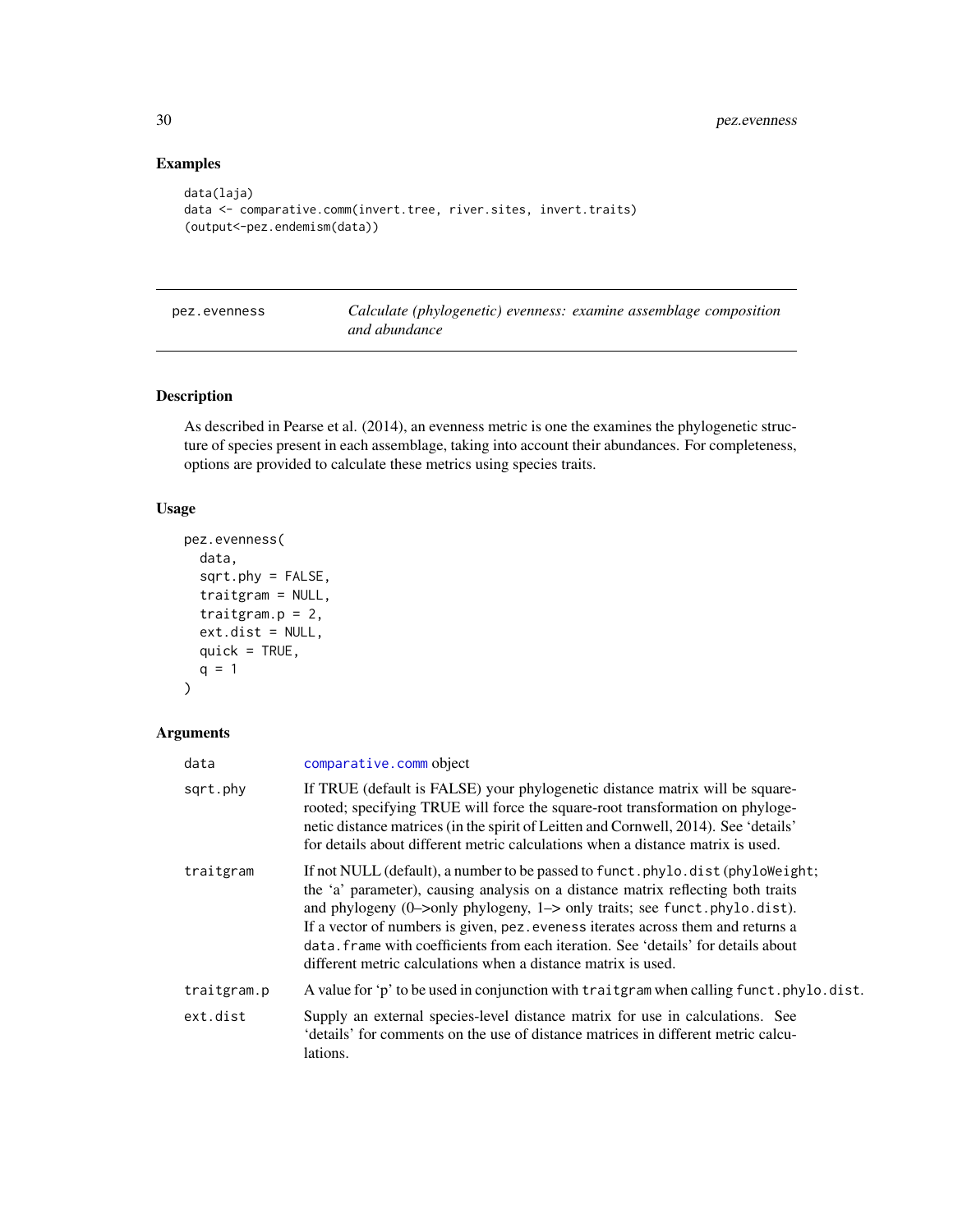<span id="page-30-0"></span>

| quick | Only calculate metrics which are quick to calculate (default: TRUE); setting to<br>FALSE will also calculate fd.dist and the Pagel transformations ( |          |  |
|-------|------------------------------------------------------------------------------------------------------------------------------------------------------|----------|--|
|       |                                                                                                                                                      |          |  |
|       | ,                                                                                                                                                    | δ        |  |
|       | ,                                                                                                                                                    | $\kappa$ |  |
|       |                                                                                                                                                      |          |  |

q value for *q* in scheiner (default 1)

#### Details

Most of these metrics do not involve comparison with some kind of evolutionary-derived expectation for phylogenetic shape. Those that do, however, such as PSE, make no sense unless applied to a phylogenetic distance matrix - their null expectation \*requires\* it. Using square-rooted distance matrices, or distance matrices that incorporate trait information, can be an excellent thing to do, but (for the above reasons), pez won't give you an answer for metrics for which WDP thinks it makes no sense. pae, iac, haead & eaed can (...up to you whether you should!...) be used with a squarerooted distance matrix, but the results \*will always be wrong\* if you do not have an ultrametric tree (branch lengths proportional to time) and you will be warned about this. WDP strongly feels you should only be using ultrametric phylogenies in any case, but code to fix this bug is welcome.

#### Value

phy.structure list object of metric values. Use coefs to extract a summary metric table, or examine each individual metric (which gives more details for each) by calling print on the output (i.e., type output in the example below).

#### Note

As mentioned above, dist.fd is calculated using a phylogenetic distance matrix if no trait data are available, or if you specify sqrt.phy. It is not calculated by default because it generates warning messsages (which WDP is loathe to suppress) which are related to the general tendency for a low rank of phylogenetic distance matrices. Much ink has been written about this, and in par this problem is why the eigen. sum measure came to be suggested.

Some of these metrics can cause (inconsequential) warnings if given assemblages with only one species/individual in them, and return NA/NaN values depending on the metric. I consider these 'features', not bugs.

Some of the metrics in this wrapper are also in [pez.shape](#page-37-1); such metrics can be calculated using species' abundances (making them *evenness*) metrics or simply using presence/absence of species (making them *shape* metrics).

#### Author(s)

M.R. Helmus, Will Pearse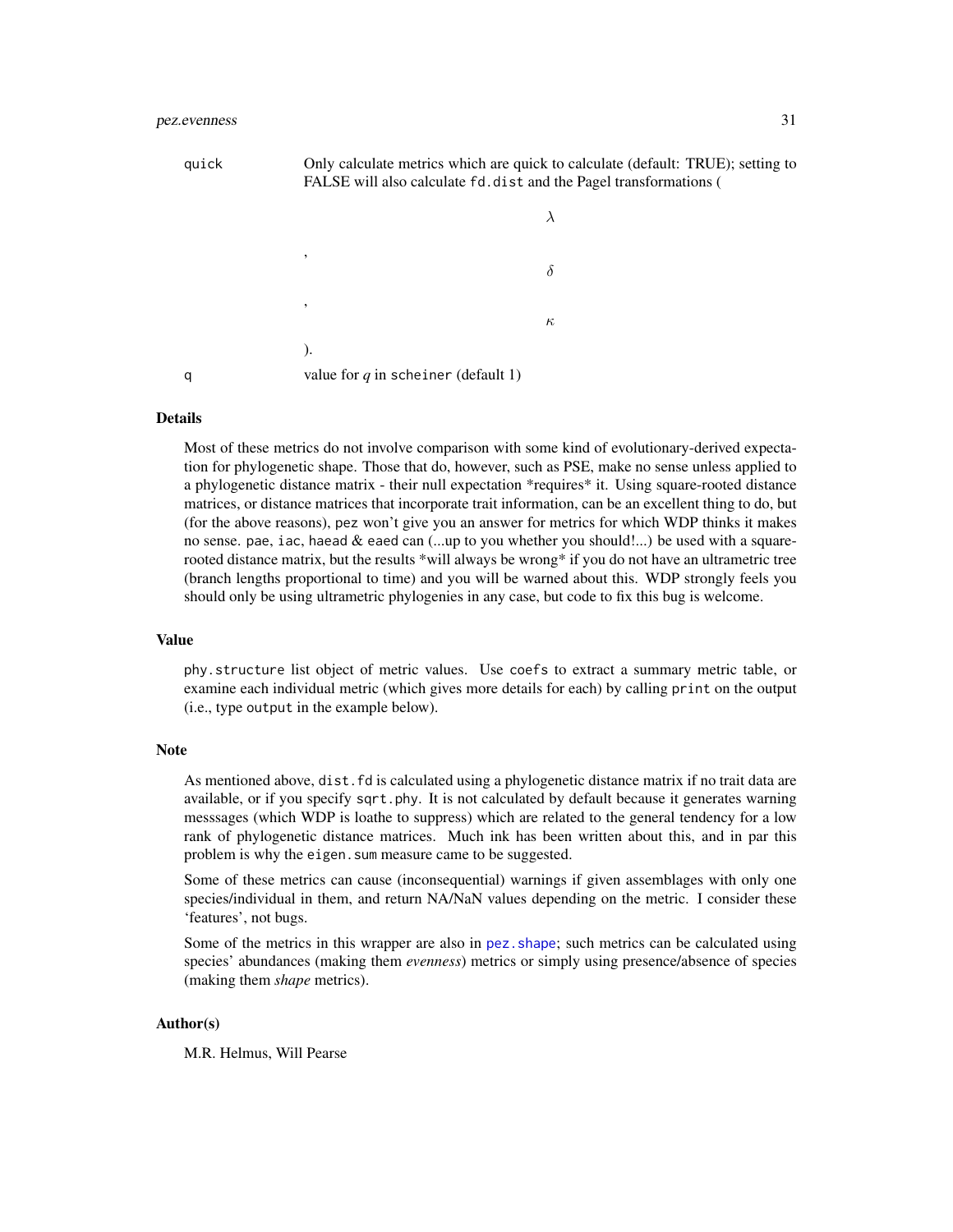#### References

Pearse W.D., Purvis A., Cavender-Bares J. & Helmus M.R. (2014). Metrics and Models of Community Phylogenetics. In: Modern Phylogenetic Comparative Methods and Their Application in Evolutionary Biology. Springer Berlin Heidelberg, pp. 451-464.

pse Helmus M.R., Bland T.J., Williams C.K. & Ives A.R. (2007). Phylogenetic measures of biodiversity. American Naturalist, 169, E68-E83.

Pearse W.D., Purvis A., Cavender-Bares J. & Helmus M.R. (2014). Metrics and Models of Community Phylogenetics. In: Modern Phylogenetic Comparative Methods and Their Application in Evolutionary Biology. Springer Berlin Heidelberg, pp. 451-464.

pse Helmus M.R., Bland T.J., Williams C.K. & Ives A.R. (2007). Phylogenetic measures of biodiversity. American Naturalist, 169, E68-E83.

rao Webb C.O. (2000). Exploring the phylogenetic structure of ecological communities: An example for rain forest trees. American Naturalist, 156, 145-155.

taxon Clarke K.R. & Warwick R.M. (1998). A taxonomic distinctness index and its statistical properties. J. Appl. Ecol., 35, 523-531.

entropy Allen B., Kon M. & Bar-Yam Y. (2009). A New Phylogenetic Diversity Measure Generalizing the Shannon Index and Its Application to Phyllostomid Bats. The American Naturalist, 174, 236-243.

pae, iac, haed, eaed Cadotte M.W., Davies T.J., Regetz J., Kembel S.W., Cleland E. & Oakley T.H. (2010). Phylogenetic diversity metrics for ecological communities: integrating species richness, abundance and evolutionary history. Ecology Letters, 13, 96-105.

lambda, delta, kappa Mark Pagel (1999) Inferring the historical patterns of biological evolution. Nature 6756(401): 877–884.

innd,mipd Ness J.H., Rollinson E.J. & Whitney K.D. (2011). Phylogenetic distance can predict susceptibility to attack by natural enemies. Oikos, 120, 1327-1334.

scheiner Scheiner, S.M. (20120). A metric of biodiversity that integrates abundance, phylogeny, and function. Oikos, 121, 1191-1202.

## See Also

pez.shape pez.dispersion pez.dissimilarity

## Examples

```
data(laja)
data <- comparative.comm(invert.tree, river.sites, invert.traits)
pez.evenness(data)
```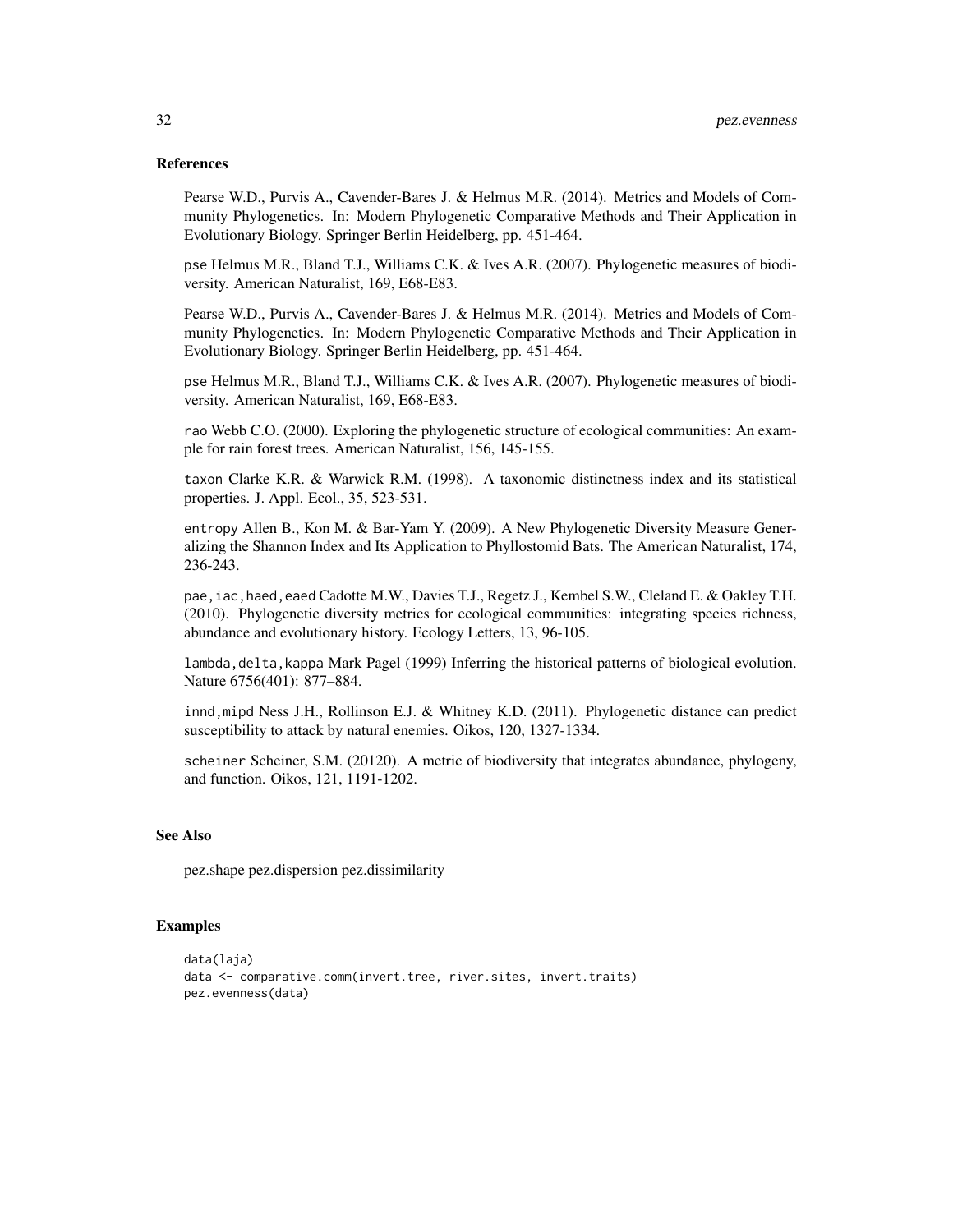#### <span id="page-32-2"></span><span id="page-32-1"></span><span id="page-32-0"></span>Description

Using these functions, you can calculate any of the phylogenetic metrics within pez, using [comparative.comm](#page-4-1) objects. While you can call each individually, using the pez. shape, pez. evenness, pez. dispersion, and [pez.dissimilarity](#page-26-1) wrapper functions (and the more flexible [generic.metrics](#page-20-2) and null model functions) are probably your best bet. Note that \*all of these functions\* take a common first parameter: a [comparative.comm](#page-4-1) object. There are additional parameters that can be passed, which are described below.

#### Usage

```
.hed(x, \ldots).eed(x, na.rm = TRUE, ...).py(x, \ldots)psr(x, \ldots).mpd(x, dist = NULL, abundance.weighted = FALSE, ...)
.vpd(x, dist = NULL, abundance. weighted = FALSE, ...).vntd(x, dist = NULL, abundance.weighted = FALSE, ...)
.pdf(x, include-root = TRUE, abundance-weighted = FALSE, ...).mntd(x, dist = NULL, abundance.weighted = FALSE, ...)
(gamma(x, \ldots)).taxon(x, dist = NULL, abundance.weighted = FALSE, \ldots)
.eigen.sum(x, dist = NULL, which. eigen = 1, ...)dist.fd(x, method = "phy", abundance.weighted = FALSE, ...).sqrt.phy(x)
.phylo.entropy(x, ...)
.add(x, \ldots).haed(x, \ldots)
```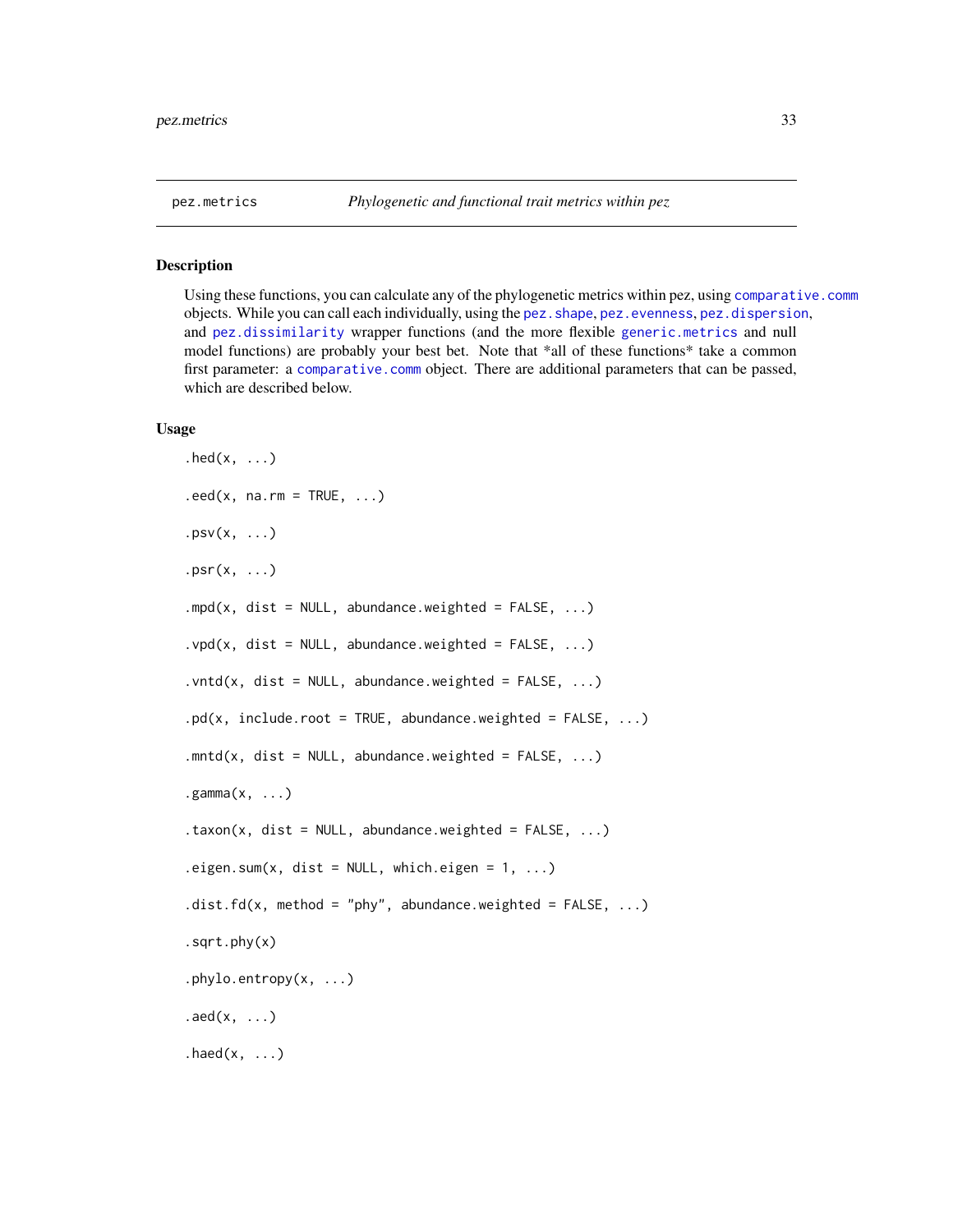```
.simpson.phylogenetic(x)
iac(x, na.rm = TRUE, ...).\text{pae}(x, \text{na}.\text{rm} = \text{TRUE}, \dots)scheiner(x, q = 0, abundance weighted = FALSE, ...).\text{pse}(x, \ldots)\cdotrao(x, \ldots).lambda(x, \ldots).delta(x, \ldots).kappa(x, \ldots).eaed(x, \ldots).unifrac(x, \ldots).pcd(x, permute = 1000, \dots)
count(x, dist = NULL, abundance.weighted = FALSE, ...).phylosor(x, dist = NULL, abundance.weighted = FALSE, ...)
.d(x, permute = 1000, ...)
.ses.mpd(
  x,
 dist = NULL,null.model = "taxa.labels",
  abundance.weighted = FALSE,
 permute = 1000,
  ...
)
.ses.mntd(
  x,
 dist = NULL,
 null.model = "taxa.labels",
  abundance.weighted = FALSE,
 permute = 1000,
  ...
\mathcal{L}
```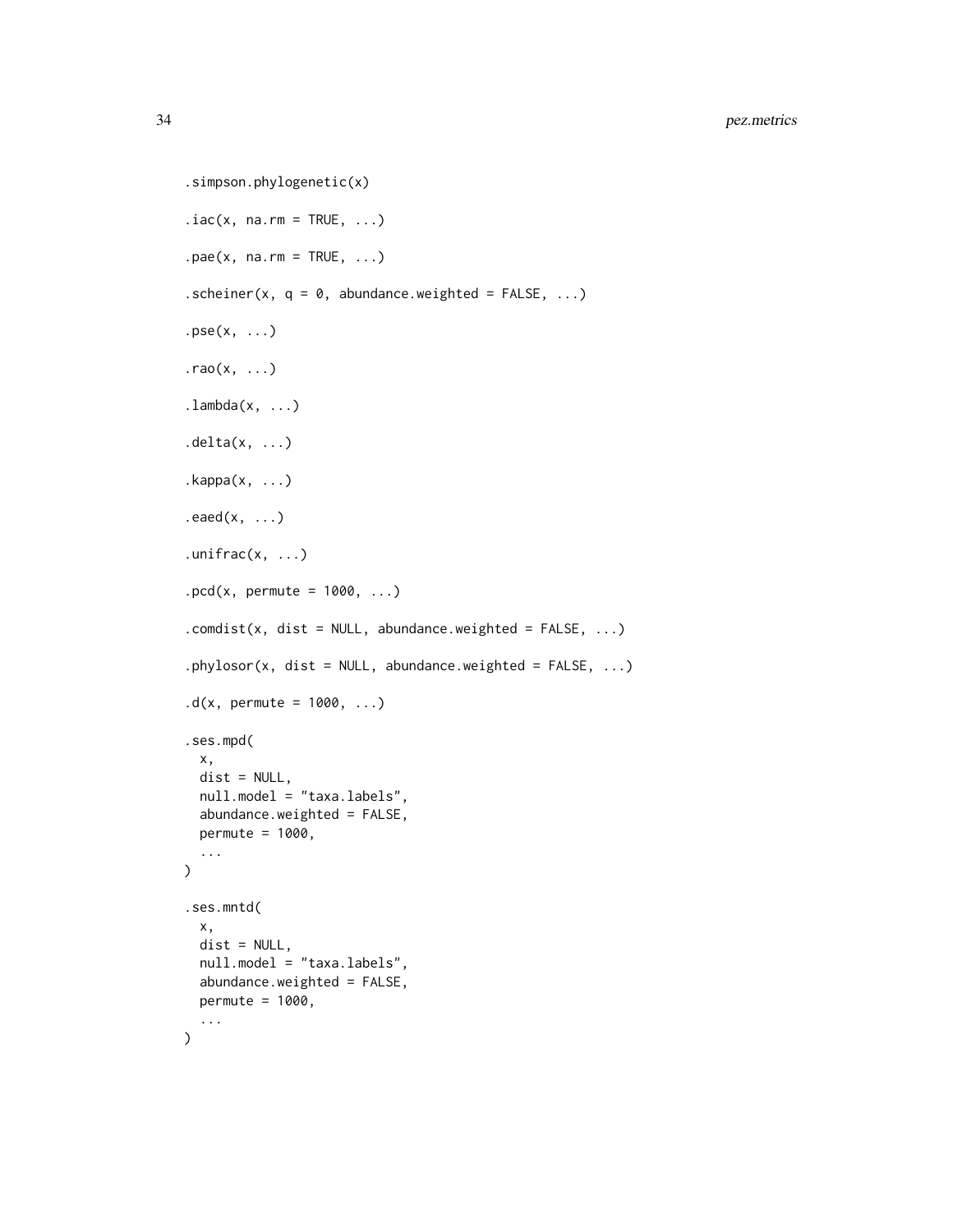```
.ses.vpd(
 x,
 dist = NULL,null.model = "taxa.labels",
 abundance.weighted = FALSE,
 permute = 1000,
  ...
\mathcal{L}.ses.vntd(
 x,
 dist = NULL,null.model = "taxa.labels",
 abundance.weighted = FALSE,
 permute = 1000,
  ...
\mathcal{L}.ses.mipd(
 x,
 dist = NULL,null.model = "taxa.labels",
 abundance.weighted = FALSE,
 permute = 1000,
  ...
\mathcal{L}.ses.innd(
 x,
 dist = NULL,null.model = "taxa.labels",
 abundance.weighted = FALSE,
 permute = 1000,
  ...
\mathcal{L}.mipd(x, dist = NULL, abundance.weighted = FALSE, ...)
.innd(x, dist = NULL, abundance.weighted = FALSE, ...)
.innd(x, dist = NULL, abundance.weighted = FALSE, \ldots)
pe(x, \ldots).bed(x, \ldots)
```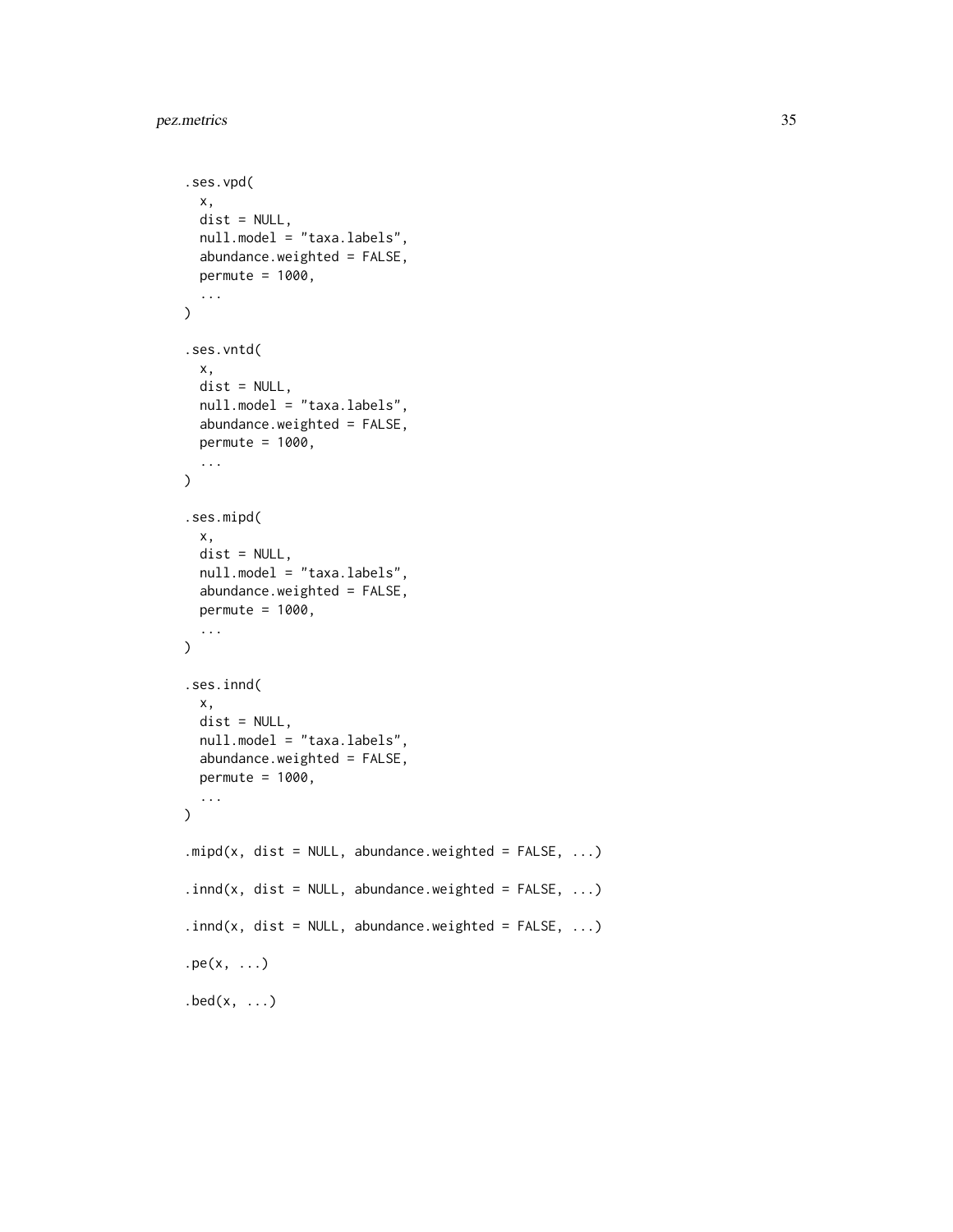#### <span id="page-35-0"></span>**Arguments**

| $\times$           | comparative.comm object                                                                                                                                                                                                                                                                     |  |
|--------------------|---------------------------------------------------------------------------------------------------------------------------------------------------------------------------------------------------------------------------------------------------------------------------------------------|--|
| $\cdots$           | ignored                                                                                                                                                                                                                                                                                     |  |
| na.rm              | remove NAs in calculations (altering this can obscure errors that are meaningful;<br>I would advise leaving alone)                                                                                                                                                                          |  |
| dist               | distance matrix for use with calculations; could be generated from traits, a<br>square-root-transformed distance matrix (see . sqrt.phy for creating a comparative.comm<br>object with a square-root transformed phylogeny). Default: NULL (-> calculate<br>distance matrix from phylogeny) |  |
| abundance.weighted |                                                                                                                                                                                                                                                                                             |  |
|                    | whether to include species' abundances in metric calculation, often dictating<br>whether you're calculating a pez. shape or pez. evenness metric. Default:<br><b>FALSE</b>                                                                                                                  |  |
| include.root       | include root in PD calculations (default is TRUE, as in picante, but within<br>pez. shape I specify FALSE                                                                                                                                                                                   |  |
| which.eigen        | which phylo-eigenvector to be used for PVR metric                                                                                                                                                                                                                                           |  |
| method             | whether to calculate using phylogeny ("phy"; default) or trait data ("traits")                                                                                                                                                                                                              |  |
| q                  | the q parameter for . scheiner; default 0.0001                                                                                                                                                                                                                                              |  |
| permute            | number of permutations of null randomisations (mostly only applies to dispersion<br>metrics)                                                                                                                                                                                                |  |
| null.model         | one of "taxa.labels", "richness", "frequency", "sample.pool", "phylogeny.pool",<br>"independentswap", or "independentswap". These correspond to the null models<br>available in picante; only d does not use these null models                                                              |  |

## Details

.pd returns two metrics: Faith's PD (which does not take into account abundance) and Faith's PD corrected for species richness or total abundance (depending on abundance.weighted). I am almost certain that I got the idea for this from somewhere, but I can't find the reference: if you published on this before 2012, please get in touch with me.

.scheiner has a different formula for the case where q is equal to 1 (check the code if interested). The nature of its definition means that values very close to, but not exactly equal to, 1 may be extremely large or extremely small. This is a feature, not a bug, and an inherent aspect of its definition. Check the formula in the code for more information!

#### Note

Many (but not all) of these functions are fairly trivial wrappers around functions in other packages. In the citations for each metric, \* indicates a function that's essentially written in [picante](#page-0-0). The Pagel family of measures are also fairly trivial wrapper around [caper](#page-0-0) code, functional dissimilarity [FD](#page-0-0) code, gamma, and [ape](#page-0-0) code. I can't demand it, but I would be grateful if you would cite these authors when using these wrappers.

The [pez.shape](#page-37-1), [pez.evenness](#page-29-1), [pez.dispersion](#page-23-1), and [pez.dissimilarity](#page-26-1) wrapper functions go to some trouble to stop you calculating metrics using inappropriate data (see their notes). These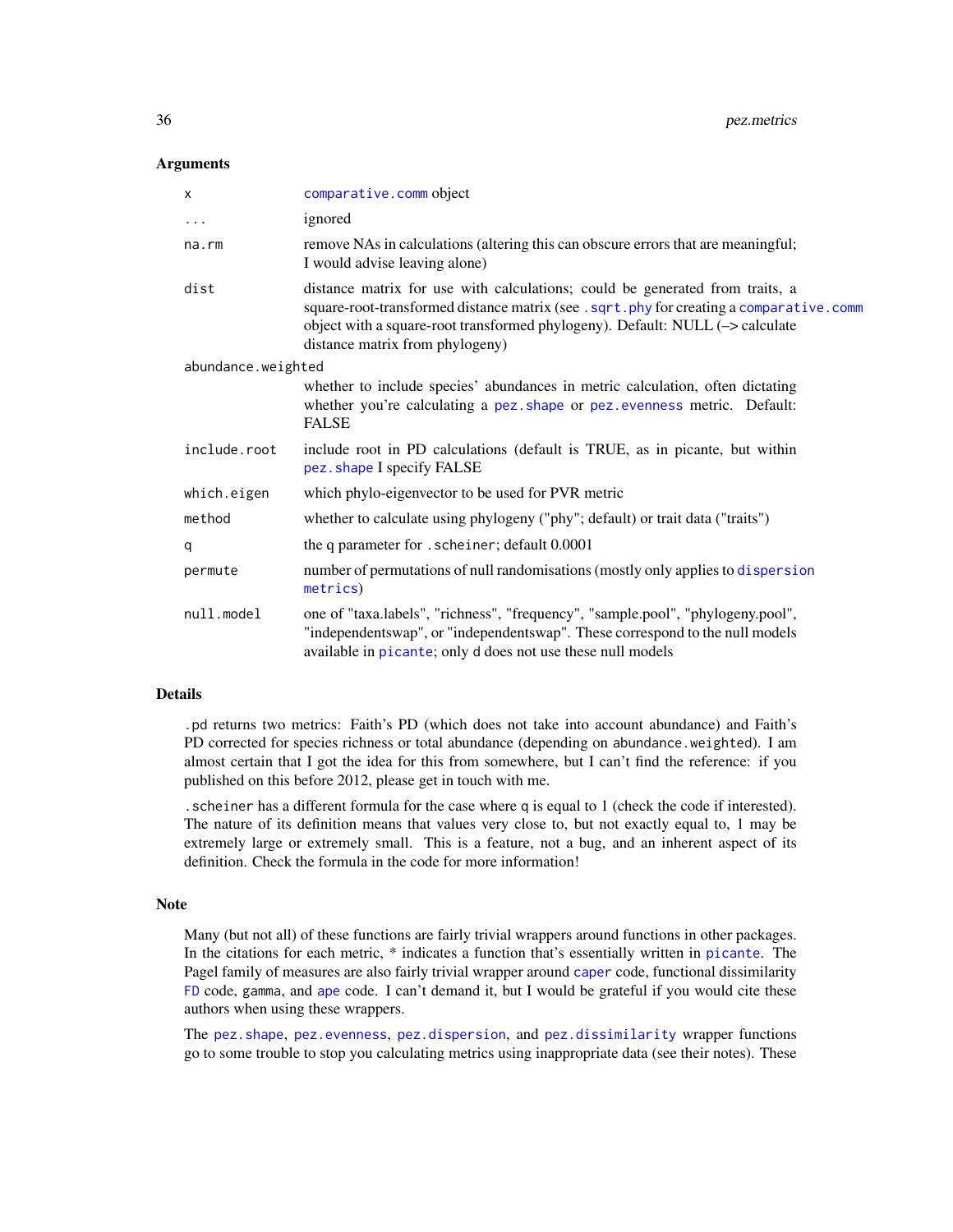#### <span id="page-36-0"></span>pez.metrics 37

functions give you access to the underlying code within pez; there is nothing I can do to stop you calculating a metric that, in my opinion, doesn't make any sense. You have been warned :D

If you're a developer hoping to make your metric(s) work in this framework, please use the argument naming convention for arguments described in this help file, and use the ... operator in your definition. That way functions that don't need particular arguments can co-exist peacefully with those that do. The first argument to one of these functions should *always* be a [comparative.comm](#page-4-1) object; there is no method dispatch on any of these functions and I foresee future pain without this rule.

#### **References**

eed,hed (i.e., *Eed, Hed*) Cadotte M.W., Davies T.J., Regetz J., Kembel S.W., Cleland E. & Oakley T.H. (2010). Phylogenetic diversity metrics for ecological communities: integrating species richness, abundance and evolutionary history. Ecology Letters, 13, 96-105.

PSV,PSR,PSE Helmus M.R., Bland T.J., Williams C.K. & Ives A.R. (2007). Phylogenetic measures of biodiversity. American Naturalist, 169, E68-E83.

PD Faith D.P. (1992). Conservation evaluation and phylogenetic diversity. Biological Conservation, 61, 1-10.

gamma Pybus O.G. & Harvey P.H. (2000) Testing macro-evolutionary models using incomplete molecular phylogenies. Proceedings of the Royal Society of London. Series B. Biological Sciences 267: 2267–2272.

taxon Clarke K.R. & Warwick R.M. (1998). A taxonomic distinctness index and its statistical properties. J. Appl. Ecol., 35, 523-531.

eigen.sum Diniz-Filho J.A.F., Cianciaruso M.V., Rangel T.F. & Bini L.M. (2011). Eigenvector estimation of phylogenetic and functional diversity. Functional Ecology, 25, 735-744.

entropy Allen B., Kon M. & Bar-Yam Y. (2009). A New Phylogenetic Diversity Measure Generalizing the Shannon Index and Its Application to Phyllostomid Bats. The American Naturalist, 174, 236-243.

pae, aed, iac, haed, eaed Cadotte M.W., Davies T.J., Regetz J., Kembel S.W., Cleland E. & Oakley T.H. (2010). Phylogenetic diversity metrics for ecological communities: integrating species richness, abundance and evolutionary history. Ecology Letters, 13, 96-105.

scheiner Scheiner, S.M. (20120). A metric of biodiversity that integrates abundance, phylogeny, and function. Oikos, 121, 1191-1202.

rao Webb C.O. (2000). Exploring the phylogenetic structure of ecological communities: An example for rain forest trees. American Naturalist, 156, 145-155.

lambda, delta, kappa Mark Pagel (1999) Inferring the historical patterns of biological evolution. Nature 6756(401): 877–884.

unifrac Lozupone C.A. & Knight R. (2005). UniFrac: a new phylogenetic method for comparing microbial communities. Applied and Environmental Microbiology, 71, 8228-8235.

pcd Ives A.R. & Helmus M.R. (2010). Phylogenetic metrics of community similarity. The American Naturalist, 176, E128-E142.

comdist C.O. Webb, D.D. Ackerly, and S.W. Kembel. 2008. Phylocom: software for the analysis of phylogenetic community structure and trait evolution. Bioinformatics 18:2098-2100.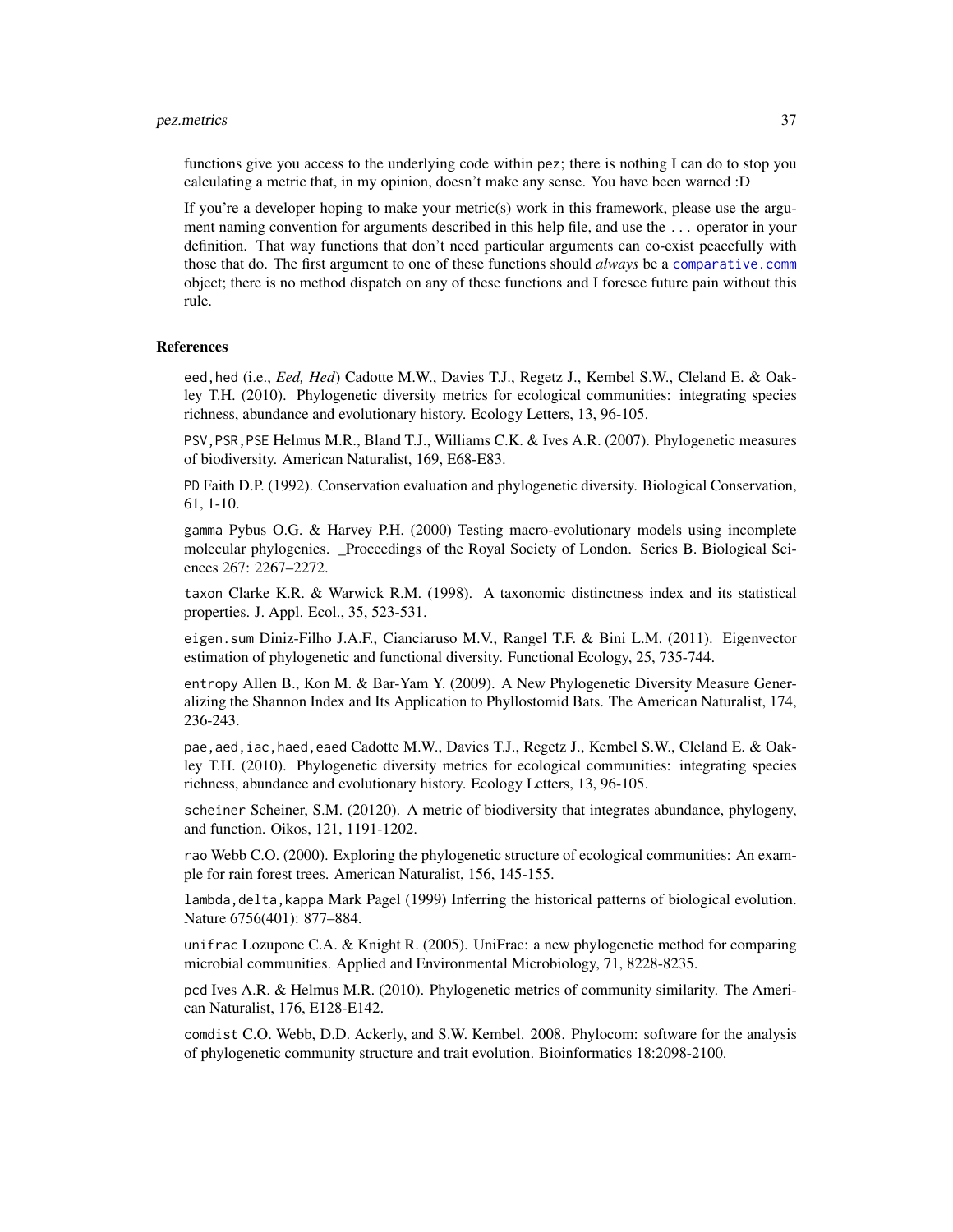<span id="page-37-0"></span>phylosor Bryant J.A., Lamanna C., Morlon H., Kerkhoff A.J., Enquist B.J. & Green J.L. (2008). Microbes on mountainsides: Contrasting elevational patterns of bacterial and plant diversity. Proceedings of the National Academy of Sciences of the United States of America, 105, 11505-11511.

d Fritz S.A. & Purvis A. (2010). Selectivity in Mammalian Extinction Risk and Threat Types: a New Measure of Phylogenetic Signal Strength in Binary Traits. Conservation Biology, 24, 1042- 1051.

sesmpd, sesmntd Webb C.O. (2000). Exploring the phylogenetic structure of ecological communities: An example for rain forest trees. American Naturalist, 156, 145-155.

innd,mipd Ness J.H., Rollinson E.J. & Whitney K.D. (2011). Phylogenetic distance can predict susceptibility to attack by natural enemies. Oikos, 120, 1327-1334.

PE Rosauer, D. A. N., Laffan, S. W., Crisp, M. D., Donnellan, S. C., & Cook, L. G. (2009). Phylogenetic endemism: a new approach for identifying geographical concentrations of evolutionary history. Molecular Ecology, 18(19), 4061-4072.

BED Cadotte, M. W., & Jonathan Davies, T. (2010). Rarest of the rare: advances in combining evolutionary distinctiveness and scarcity to inform conservation at biogeographical scales. Diversity and Distributions, 16(3), 376-385.

#### Examples

```
data(laja)
data <- comparative.comm(invert.tree, river.sites)
.psv(data)
```
<span id="page-37-1"></span>pez.shape *Calculate (phylogenetic) shape: examine assemblage composition*

#### **Description**

As described in Pearse et al. (2014), a shape metric is one the examines the phylogenetic structure of species present in each assemblage, ignoring abundances entirely. For completeness, options are provided to calculate these metrics using species traits.

#### Usage

```
pez.shape(
  data,
  sqrt.Pky = FALSE,traitgram = NULL,
  traitgram.p = 2,
  ext.dist = NULL,which.eigen = 1,
  quick = TRUE,
  q = 1e-04)
```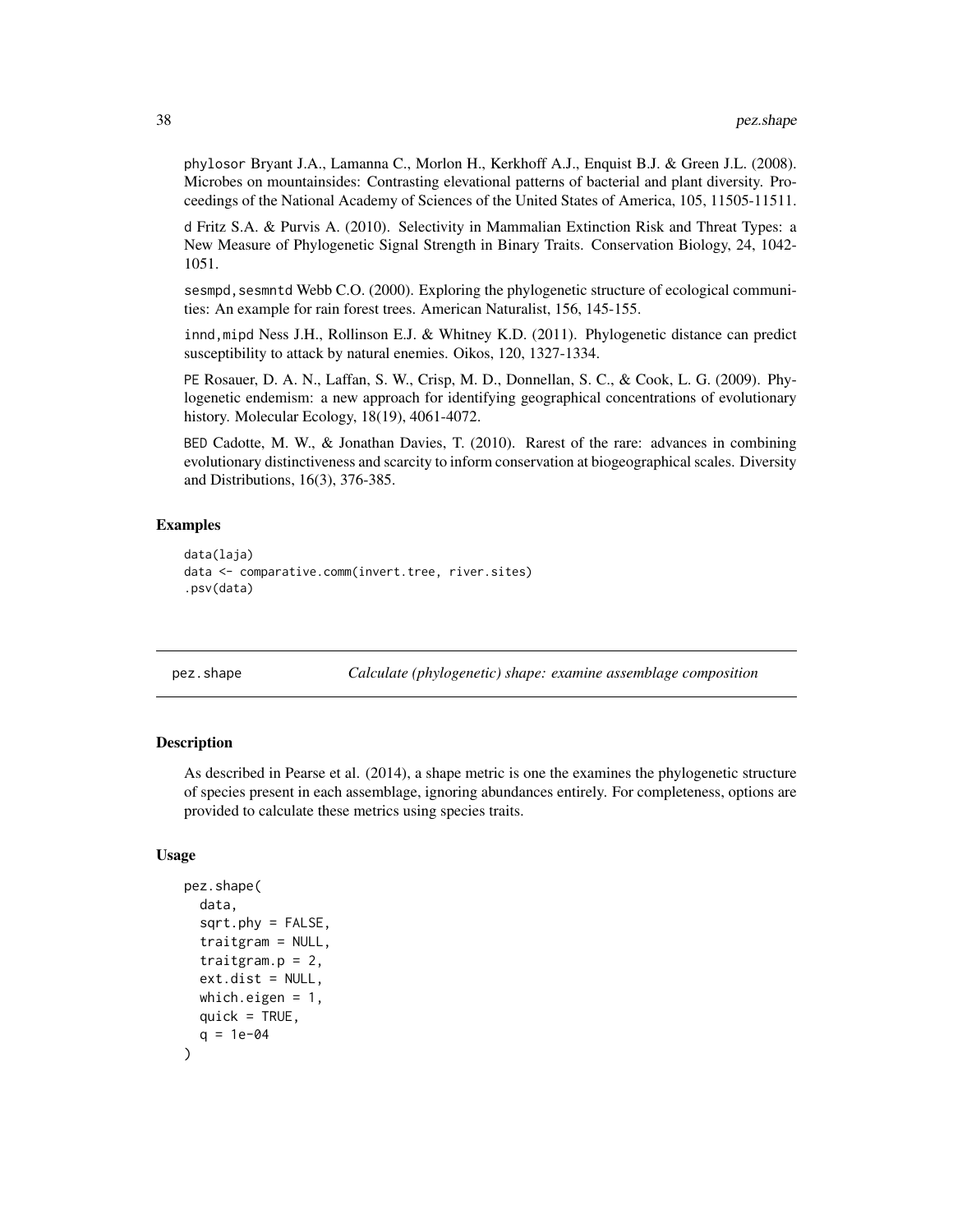#### <span id="page-38-0"></span>pez.shape 39

#### Arguments

| data        | comparative.comm object                                                                                                                                                                                                                                                                                                                                                                                                                                                                                                          |
|-------------|----------------------------------------------------------------------------------------------------------------------------------------------------------------------------------------------------------------------------------------------------------------------------------------------------------------------------------------------------------------------------------------------------------------------------------------------------------------------------------------------------------------------------------|
| sqrt.phy    | If TRUE (default is FALSE) your phylogenetic distance matrix will be square-<br>rooted; specifying TRUE will force the square-root transformation on phyloge-<br>netic distance matrices (in the spirit of Leitten and Cornwell, 2014). See 'details'<br>for details about different metric calculations when a distance matrix is used.                                                                                                                                                                                         |
| traitgram   | If not NULL (default), a number to be passed to funct. phylo. dist (phyloWeight;<br>the 'a' parameter), causing analysis on a distance matrix reflecting both traits<br>and phylogeny $(0 \rightarrow \text{only phylogeny}, 1 \rightarrow \text{only traits}$ ; see funct.phylo.dist).<br>If a vector of numbers is given, pez. shape iterates across them and returns a<br>data. frame with coefficients from each iteration. See 'details' for details about<br>different metric calculations when a distance matrix is used. |
| traitgram.p | A value for 'p' to be used in conjunction with traitgram when calling funct.phylo.dist.                                                                                                                                                                                                                                                                                                                                                                                                                                          |
| ext.dist    | Supply an external species-level distance matrix for use in calculations. See<br>'details' for comments on the use of distance matrices in different metric calcu-<br>lations.                                                                                                                                                                                                                                                                                                                                                   |
| which.eigen | The eigen vector to calculate for the PhyloEigen metric (eigen.sum)                                                                                                                                                                                                                                                                                                                                                                                                                                                              |
| quick       | Only calculate metrics which are quick to calculate (default: TRUE); setting to<br>FALSE will also calculate fd.dist.                                                                                                                                                                                                                                                                                                                                                                                                            |
| q           | value for q in scheiner (default $0.0001$ )                                                                                                                                                                                                                                                                                                                                                                                                                                                                                      |

#### Details

Most of these metrics do not involve comparison with some kind of evolutionary-derived expectation for phylogenetic shape. Those that do, however, such as PSV, make no sense unless applied to a phylogenetic distance matrix - their null expectation \*requires\* it. Using square-rooted distance matrices, or distance matrices that incorporate trait information, can be an excellent thing to do, but (for the above reasons), pez won't give you an answer for metrics for which WDP thinks it makes no sense. pd, eed & hed can (...up to you whether you should!...) be used with a square-rooted distance matrix, but the results \*will always be wrong\* if you do not have an ultrametric tree (branch lengths proportional to time) and you will be warned about this. WDP strongly feels you should only be using ultrametric phylogenies in any case, but code to fix this bug is welcome.

## Value

phy.structure list object of metric values. Use coefs to extract a summary metric table, or examine each individual metric (which gives more details for each) by calling print on the output (i.e., type output in the example below).

Some of the metrics in this wrapper are also in pez. evenness; such metrics can be calculated using species' abundances (making them *evenness*) metrics or simply using presence/absence of species (making them *shape* metrics).

#### Note

As mentioned above, dist.fd is calculated using a phylogenetic distance matrix if no trait data are available, or if you specify sqrt.phy. It is not calculated by default because it generates warning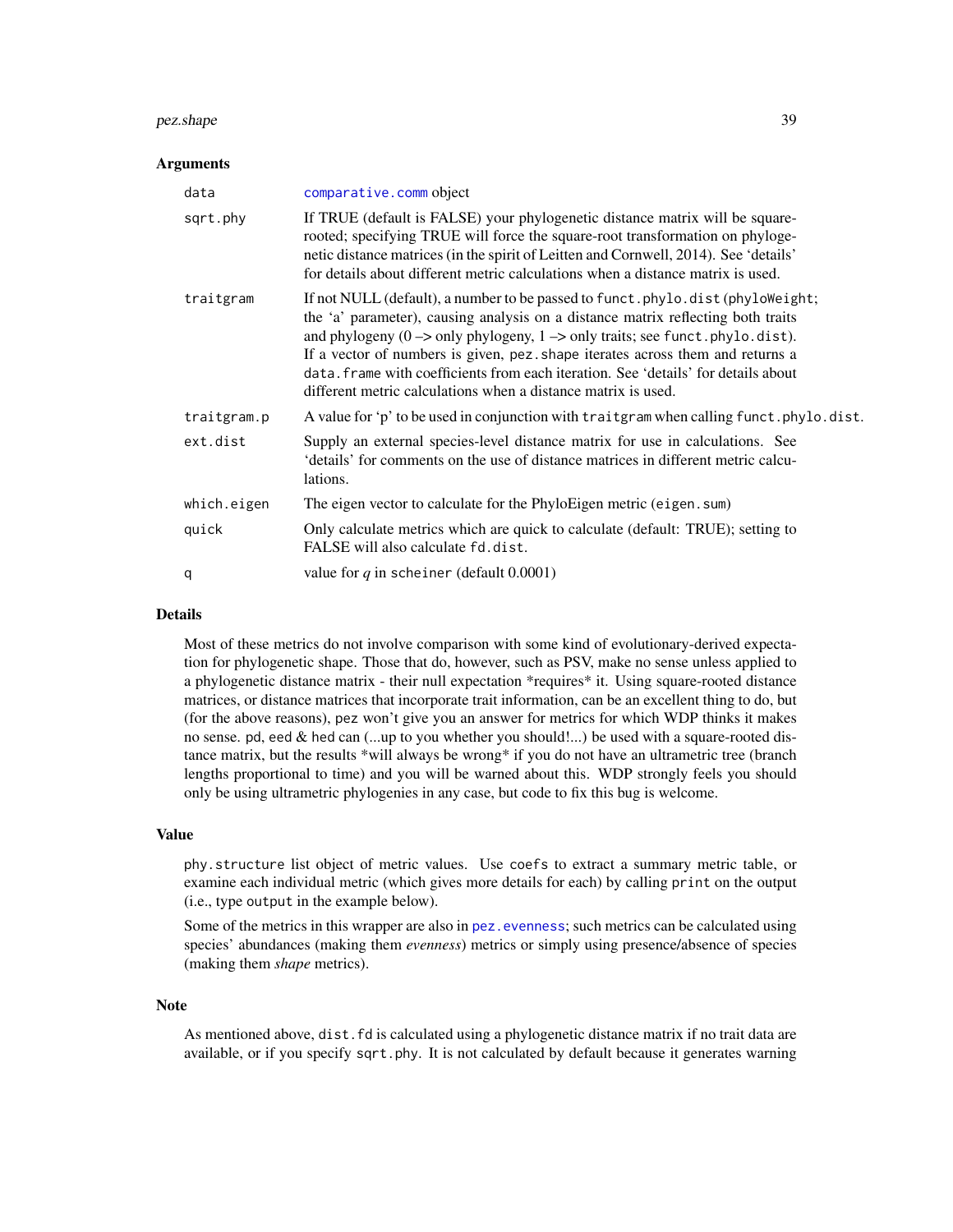messsages (which WDP is loathe to suppress) which are related to the general tendency for a low rank of phylogenetic distance matrices. Much ink has been written about this, and in part this problem is why the eigen.sum measure came to be suggested.

Many of these metrics, (*e.g.*, eed) will cause (inconsequential) warnings if given assemblages with only one species in them, and return NA/NaN values depending on the metric. I consider these 'features', not bugs.

#### Author(s)

M.R. Helmus, Will Pearse

#### References

Pearse W.D., Purvis A., Cavender-Bares J. & Helmus M.R. (2014). Metrics and Models of Community Phylogenetics. In: Modern Phylogenetic Comparative Methods and Their Application in Evolutionary Biology. Springer Berlin Heidelberg, pp. 451-464.

PSV,PSR Helmus M.R., Bland T.J., Williams C.K. & Ives A.R. (2007). Phylogenetic measures of biodiversity. American Naturalist, 169, E68-E83.

PD Faith D.P. (1992). Conservation evaluation and phylogenetic diversity. Biological Conservation, 61, 1-10.

gamma Pybus O.G. & Harvey P.H. (2000) Testing macro-evolutionary models using incomplete molecular phylogenies. \_Proceedings of the Royal Society of London. Series B. Biological Sciences 267: 2267–2272.

taxon Clarke K.R. & Warwick R.M. (1998). A taxonomic distinctness index and its statistical properties. J. Appl. Ecol., 35, 523-531.

eigen.sum Diniz-Filho J.A.F., Cianciaruso M.V., Rangel T.F. & Bini L.M. (2011). Eigenvector estimation of phylogenetic and functional diversity. Functional Ecology, 25, 735-744.

eed,hed (i.e., *Eed, Hed*) Cadotte M.W., Davies T.J., Regetz J., Kembel S.W., Cleland E. & Oakley T.H. (2010). Phylogenetic diversity metrics for ecological communities: integrating species richness, abundance and evolutionary history. Ecology Letters, 13, 96-105.

innd,mipd Ness J.H., Rollinson E.J. & Whitney K.D. (2011). Phylogenetic distance can predict susceptibility to attack by natural enemies. Oikos, 120, 1327-1334.

scheiner Scheiner, S.M. (20120). A metric of biodiversity that integrates abundance, phylogeny, and function. Oikos, 121, 1191-1202.

#### See Also

[pez.evenness](#page-29-1) [pez.dispersion](#page-23-1) [pez.dissimilarity](#page-26-1)

#### Examples

```
data(laja)
data <- comparative.comm(invert.tree, river.sites, invert.traits)
(output<-pez.shape(data))
```
<span id="page-39-0"></span>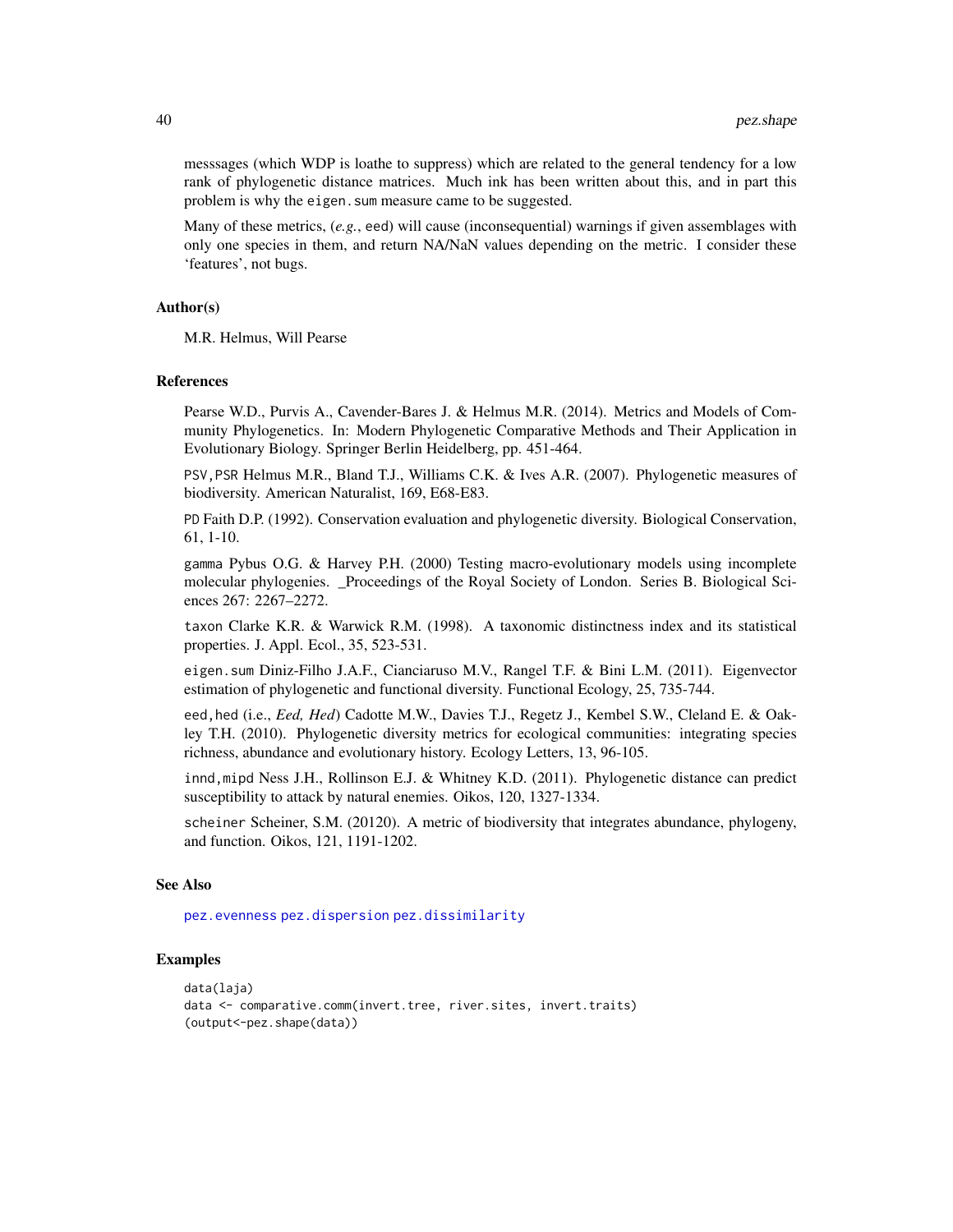<span id="page-40-0"></span>pglmm *Phylogenetic Generalised Linear Mixed Model for Community Data*

## Description

This function performs Generalized Linear Mixed Models for binary and continuous phylogenetic data, estimating regression coefficients with approximate standard errors. It is modeled after [lmer](#page-0-0) but is more general by allowing correlation structure within random effects; these correlations can be phylogenetic among species, or any other correlation structure, such as geographical correlations among sites. It is, however, much more specific than [lmer](#page-0-0) in that it can only analyze a subset of1 the types of model designed handled by [lmer](#page-0-0). It is also much slower than [lmer](#page-0-0) and requires users to specify correlation structures as covariance matrices. communityPGLMM can analyze models in Ives and Helmus (2011). It can also analyze bipartite phylogenetic data, such as that analyzed in Rafferty and Ives (2011), by giving sites phylogenetic correlations.

## Usage

```
communityPGLMM(
  formula,
  data = list(),
  family = "gaussian",
  sp = NULL,site = NULL,
  random.effects = list(),
  REML = TRUE,
  s2.init = NULL,B.init = NULL,
  reltol = 10^{\lambda - 6},
  maxit = 500,
  tol.pql = 10^{\wedge} - 6,
  maxit.pdf = 200,verbose = FALSE
)
communityPGLMM.gaussian(
  formula,
  data = list(),
  family = "gaussian",
  sp = NULL,site = NULL,
  random.effects = list(),
  REML = TRUE,
  s2.init = NULL,B.init = NULL,
  reltol = 10^{\lambda - 8},
  maxit = 500,
  verbose = FALSE
```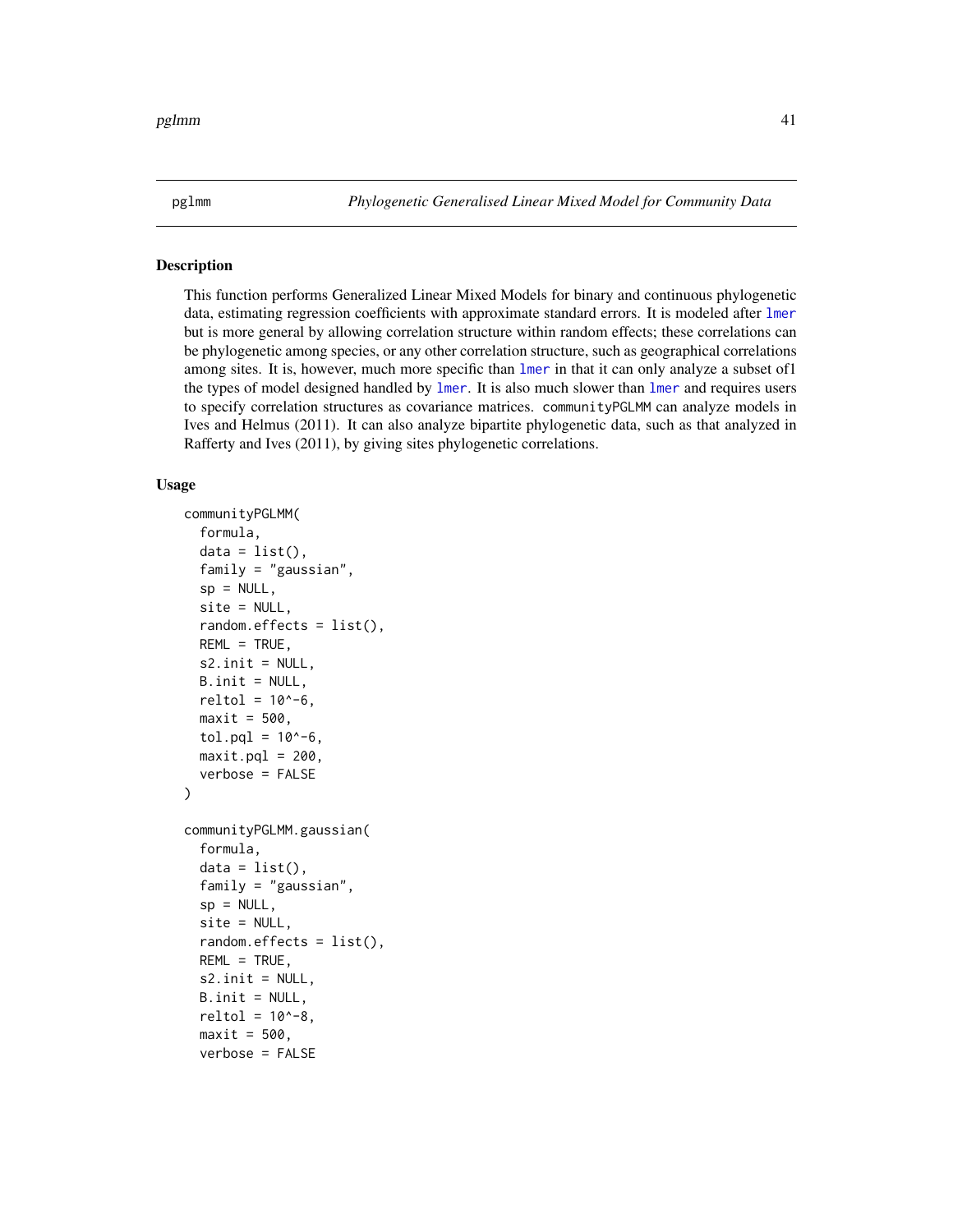```
\mathcal{L}communityPGLMM.binary(
  formula,
  data = list(),family = "binomial",
  sp = NULL,site = NULL,
  random.effects = list(),
 REML = TRUE,s2.init = 0.25,
 B.init = NULL,
 reltol = 10^{\lambda - 5},
 maxit = 40,
 tol.pql = 10^{\wedge}-6,maxit.pdf = 200,verbose = FALSE
\mathcal{L}communityPGLMM.binary.LRT(x, re.number = 0, ...)
communityPGLMM.matrix.structure(
  formula,
  data = list(),family = "binomial",
 sp = NULL,site = NULL,
 random.effects = list(),
 ss = 1)
## S3 method for class 'communityPGLMM'
summary(object, digits = max(3, getOption("digits") - 3), ...)
## S3 method for class 'communityPGLMM'
plot(x, digits = max(3, getOption("digits") - 3), ...)
communityPGLMM.predicted.values(x, show.plot = TRUE, ...)
```
## Arguments

| formula | a two-sided linear formula object describing the fixed-effects of the model; for<br>example, $Y \sim X$ .                                                                                                                                                                                                                                                                           |
|---------|-------------------------------------------------------------------------------------------------------------------------------------------------------------------------------------------------------------------------------------------------------------------------------------------------------------------------------------------------------------------------------------|
| data    | a data. Frame containing the variables named in formula. The data frame should<br>have long format with factors specifying species and sites. communityPGLMM<br>will reorder rows of the data frame so that species are nested within sites. Please<br>note that calling as . data. frame. comparative. comm will return your comparative. comm<br>object into this format for you. |

<span id="page-41-0"></span>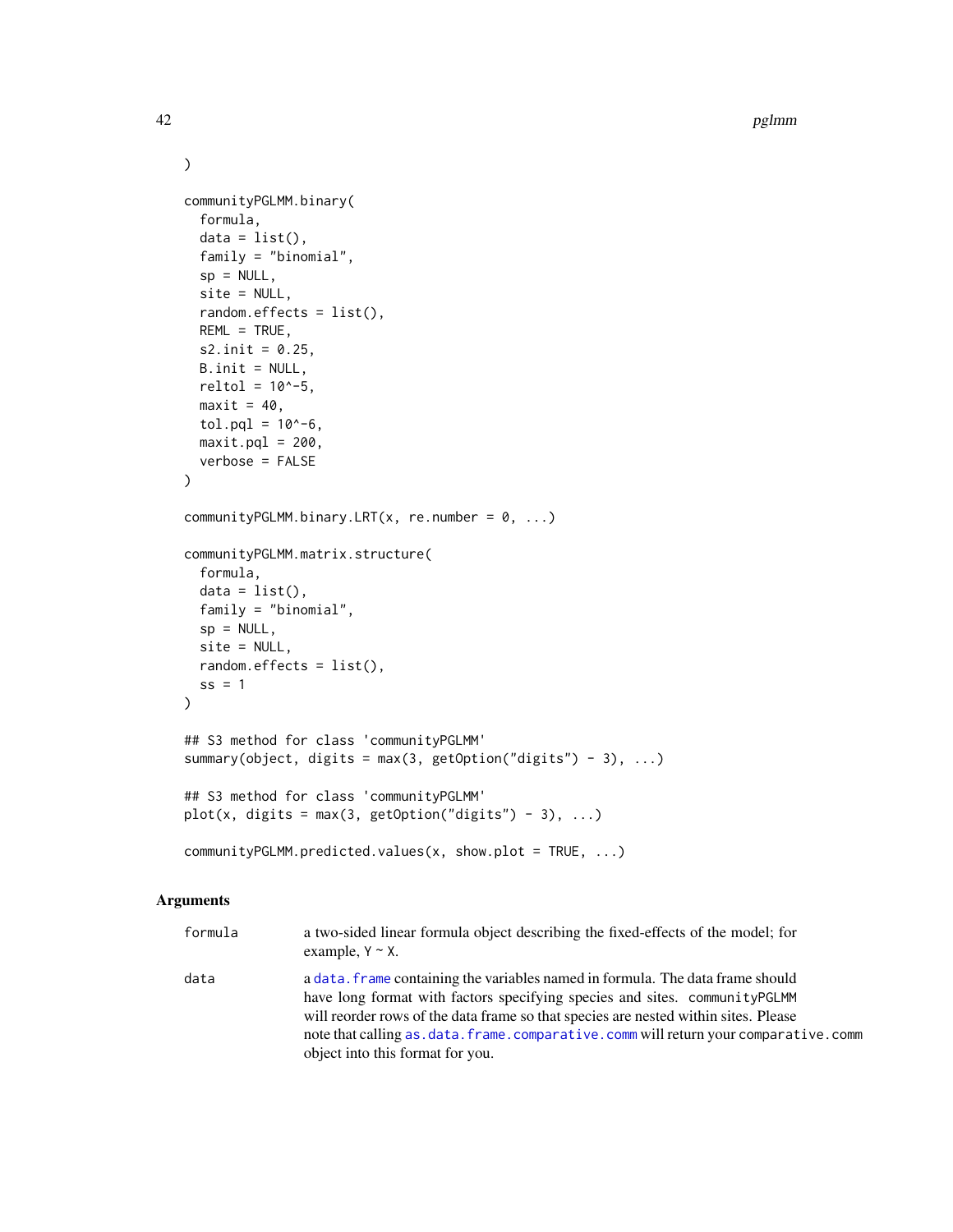<span id="page-42-0"></span>

| family    | either gaussian for a Linear Mixed Model, or binomial for binary dependent<br>data.                                                                                                                                                                                                                                                                                                                                                                                                                                                                                                                                                                                                                                                   |
|-----------|---------------------------------------------------------------------------------------------------------------------------------------------------------------------------------------------------------------------------------------------------------------------------------------------------------------------------------------------------------------------------------------------------------------------------------------------------------------------------------------------------------------------------------------------------------------------------------------------------------------------------------------------------------------------------------------------------------------------------------------|
| sp        | a factor variable that identifies species                                                                                                                                                                                                                                                                                                                                                                                                                                                                                                                                                                                                                                                                                             |
| site      | a factor variable that identifies sites                                                                                                                                                                                                                                                                                                                                                                                                                                                                                                                                                                                                                                                                                               |
|           | random. effects a list that contains, for non-nested random effects, lists of triplets of the form<br>$list(X, group = group, covar = V)$ . This is modeled after the lmer formula<br>syntax $(X   group)$ where X is a variable and group is a grouping factor. Note<br>that group should be either your sp or site variable specified in sp and site.<br>The additional term $\nu$ is a covariance matrix of rank equal to the number of levels<br>of group that specifies the covariances among groups in the random effect X. For<br>nested variable random effects, random. effects contains lists of quadruplets of<br>the form $list(X, group1 = group1, covar = V, group2 = group2)$ where group1<br>is nested within group2. |
| REML      | whether REML or ML is used for model fitting. For the generalized linear mixed<br>model for binary data, these don't have standard interpretations, and there is no<br>log likelihood function that can be used in likelihood ratio tests.                                                                                                                                                                                                                                                                                                                                                                                                                                                                                            |
| s2.init   | an array of initial estimates of s2 for each random effect that scales the variance.<br>If s2.init is not provided for family="gaussian", these are estimated using in<br>a clunky way using $1m$ assuming no phylogenetic signal. A better approach is to<br>run link[lme4:lmer]{lmer} and use the output random effects for s2.init.<br>If s2. init is not provided for family="binomial", these are set to 0.25.                                                                                                                                                                                                                                                                                                                   |
| B.init    | initial estimates of $B$ , a matrix containing regression coefficients in the model<br>for the fixed effects. This matrix must have $dim(B.init)=c(p+1,1)$ , where p<br>is the number of predictor (independent) variables; the first element of B cor-<br>responds to the intercept, and the remaining elements correspond in order to<br>the predictor (independent) variables in the formula. If B. in it is not provided,<br>these are estimated using in a clunky way using lm or glm assuming no phylo-<br>genetic signal. A better approach is to run lmer and use the output fixed effects<br>for B. init.                                                                                                                    |
| reltol    | a control parameter dictating the relative tolerance for convergence in the opti-<br>mization; see optim.                                                                                                                                                                                                                                                                                                                                                                                                                                                                                                                                                                                                                             |
| maxit     | a control parameter dictating the maximum number of iterations in the optimiza-<br>tion; see optim.                                                                                                                                                                                                                                                                                                                                                                                                                                                                                                                                                                                                                                   |
| tol.pql   | a control parameter dictating the tolerance for convergence in the PQL estimates<br>of the mean components of the binomial GLMM.                                                                                                                                                                                                                                                                                                                                                                                                                                                                                                                                                                                                      |
| maxit.pql | a control parameter dictating the maximum number of iterations in the PQL<br>estimates of the mean components of the binomial GLMM.                                                                                                                                                                                                                                                                                                                                                                                                                                                                                                                                                                                                   |
| verbose   | if TRUE, the model deviance and running estimates of s2 and B are plotted each<br>iteration during optimization.                                                                                                                                                                                                                                                                                                                                                                                                                                                                                                                                                                                                                      |
| Χ         | communityPGLMM object                                                                                                                                                                                                                                                                                                                                                                                                                                                                                                                                                                                                                                                                                                                 |
| re.number | which random. effect in x to be tested                                                                                                                                                                                                                                                                                                                                                                                                                                                                                                                                                                                                                                                                                                |
| $\ldots$  | additional arguments to summary and plotting functions (currently ignored)                                                                                                                                                                                                                                                                                                                                                                                                                                                                                                                                                                                                                                                            |

- ss which of the random.effects to produce
- object communityPGLMM object to be summarised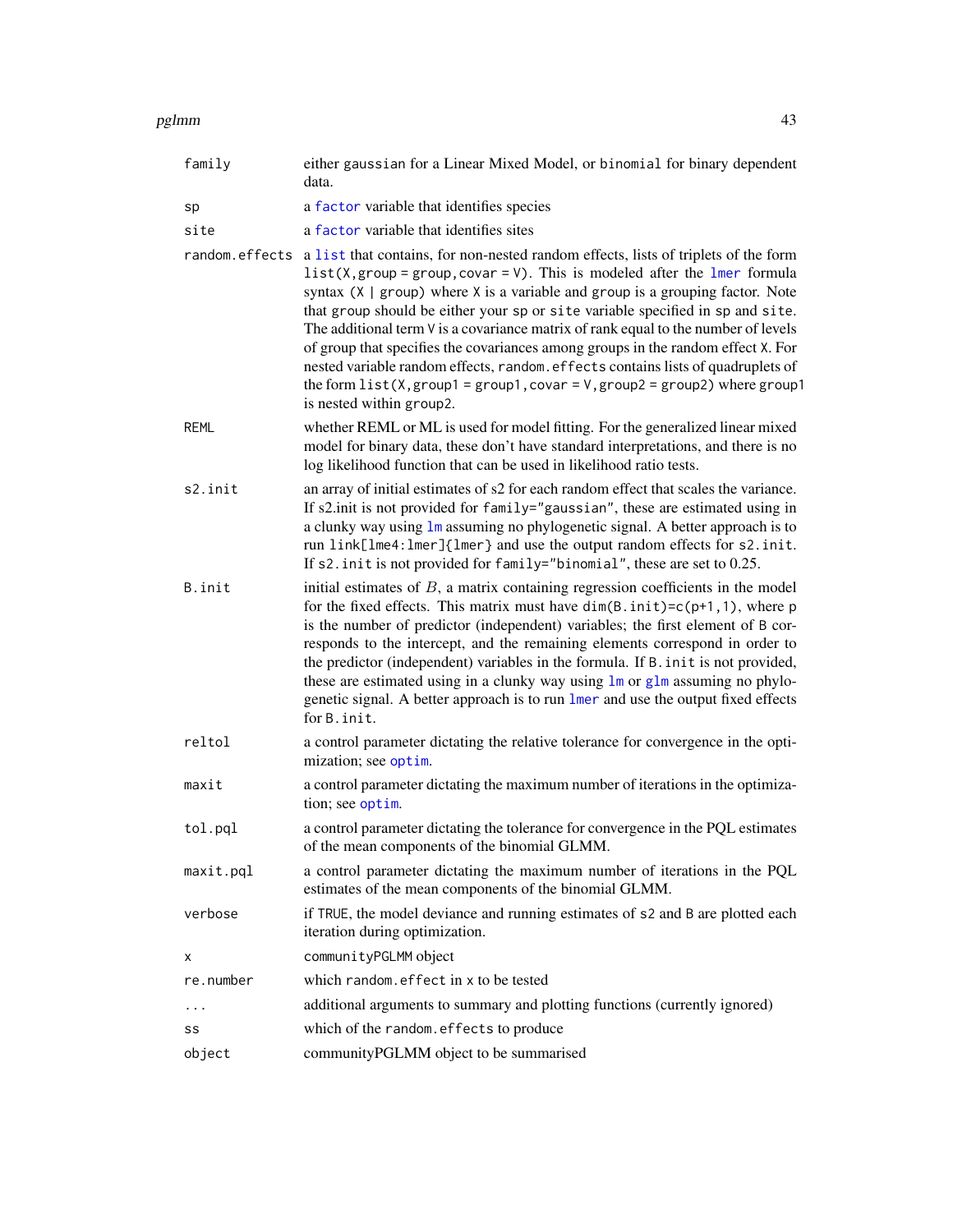<span id="page-43-0"></span>

| digits    | minimal number of significant digits for printing, as in print. default |
|-----------|-------------------------------------------------------------------------|
| show.plot | if TRUE (default), display plot                                         |

#### Details

The vignette 'pez-pglmm-overview' gives a gentle introduction to using PGLMMS. For linear mixed models (family  $=$  'gaussian'), the function estimates parameters for the model of the form, for example,

$$
Y = \beta_0 + \beta_1 x + b_0 + b_1 x
$$
  
\n
$$
b_0 \text{ Gaussian}(0, \sigma_0^2 I_{sp})
$$
  
\n
$$
b_1 \text{ Gaussian}(0, \sigma_0^2 V_{sp})
$$
  
\n
$$
\eta \text{ Gaussian}(0, \sigma^2)
$$

where  $\beta_0$  and  $\beta_1$  are fixed effects, and  $V_{sp}$  is a variance-covariance matrix derived from a phylogeny (typically under the assumption of Brownian motion evolution). Here, the variation in the mean (intercept) for each species is given by the random effect  $b_0$  that is assumed to be independent among species. Variation in species' responses to predictor variable  $x$  is given by a random effect  $b_0$  that is assumed to depend on the phylogenetic relatedness among species given by  $V_{sp}$ ; if species are closely related, their specific responses to  $x$  will be similar. This particular model would be specified as

re.1 <-list(1,sp = dat\$sp,covar = diag(nspp)) re.2 <-list(dat\$X,sp = dat\$sp,covar = Vsp) z <-communityPGLMM(Y ~ X,data = data,family = "gaussian",random.effects = list(re.1,re.2))

The covariance matrix covar is standardized to have its determinant equal to 1. This in effect standardizes the interpretation of the scalar  $\sigma^2$ . Although mathematically this is not required, it is a very good idea to standardize the predictor (independent) variables to have mean 0 and variance 1. This will make the function more robust and improve the interpretation of the regression coefficients. For categorical (factor) predictor variables, you will need to construct 0-1 dummy variables, and these should not be standardized (for obvious reasons).

For binary generalized linear mixed models (family = 'binomial'), the function estimates parameters for the model of the form, for example,

$$
y = \beta_0 + \beta_1 x + b_0 + b_1 x
$$

$$
Y = logit^{-1}(y)
$$

$$
b_0 \text{ Gaussian}(0, \sigma_0^2 I_{sp})
$$

$$
b_1 \text{ Gaussian}(0, \sigma_0^2 V_{sp})
$$

where  $\beta_0$  and  $\beta_1$  are fixed effects, and  $V_{sp}$  is a variance-covariance matrix derived from a phylogeny (typically under the assumption of Brownian motion evolution).

z <-communityPGLMM(Y ~ X,data = data,family = 'binomial',random.effects = list(re.1,re.2)) As with the linear mixed model, it is a very good idea to standardize the predictor (independent) variables to have mean 0 and variance 1. This will make the function more robust and improve the interpretation of the regression coefficients. For categorical (factor) predictor variables, you will need to construct 0-1 dummy variables, and these should not be standardized (for obvious reasons).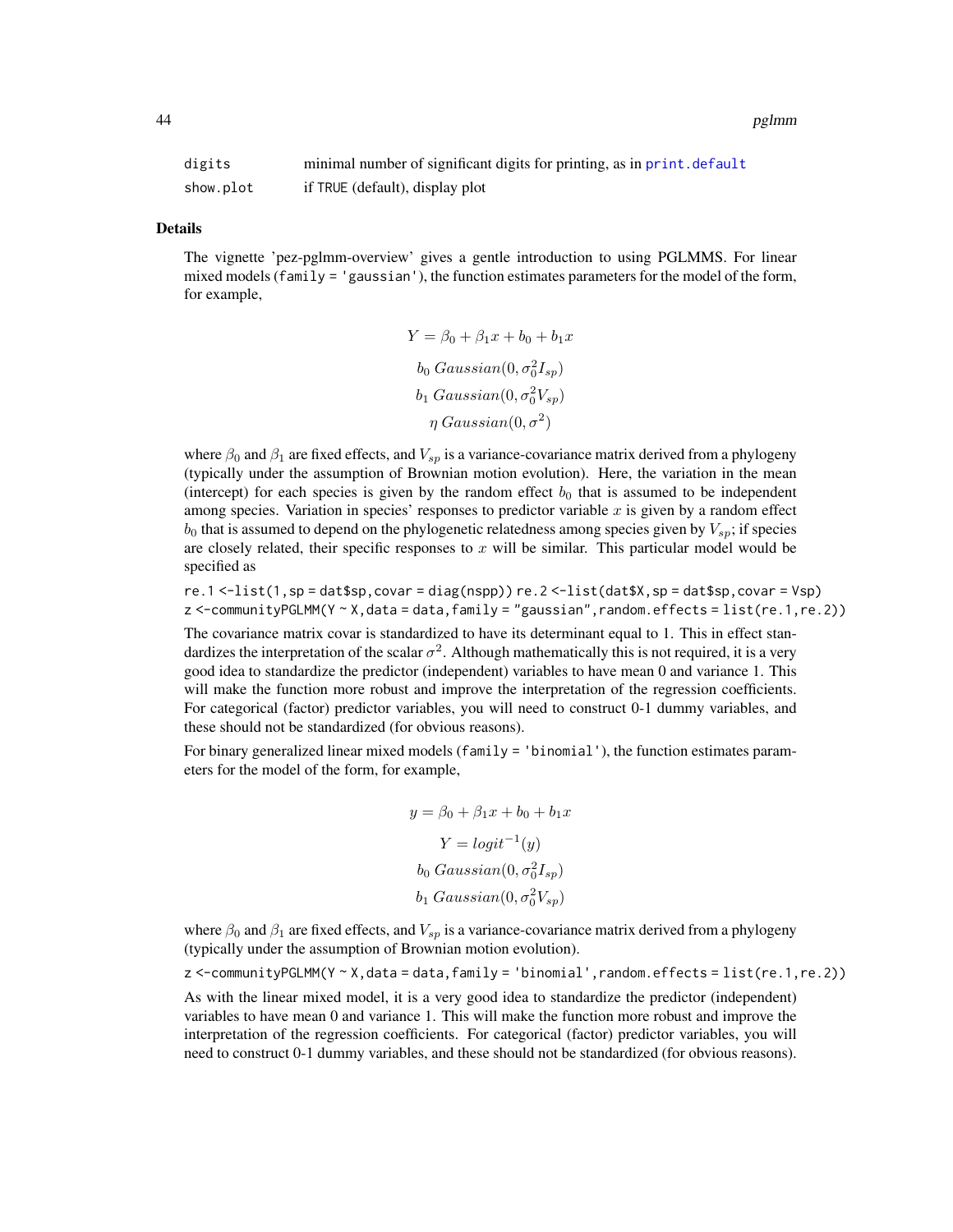## Value

an object of class communityPGLMM

| formula    | the formula for fixed effects                                                                                                                                                                      |  |
|------------|----------------------------------------------------------------------------------------------------------------------------------------------------------------------------------------------------|--|
| data       | the dataset                                                                                                                                                                                        |  |
| family     | either gaussian or binomial depending on the model fit                                                                                                                                             |  |
|            | random.effects the list of random effects                                                                                                                                                          |  |
| B          | estimates of the regression coefficients                                                                                                                                                           |  |
| B.se       | approximate standard errors of the fixed effects regression coefficients                                                                                                                           |  |
| B.cov      | approximate covariance matrix for the fixed effects regression coefficients                                                                                                                        |  |
| B.zscore   | approximate Z scores for the fixed effects regression coefficients                                                                                                                                 |  |
| B.pvalue   | approximate tests for the fixed effects regression coefficients being different<br>from zero                                                                                                       |  |
| SS         | random effects' standard deviations for the covariance matrix $\sigma^2 V$ for each ran-<br>dom effect in order. For the linear mixed model, the residual variance is listed<br>last               |  |
| s2r        | random effects variances for non-nested random effects                                                                                                                                             |  |
| s2n        | random effects variances for nested random effects                                                                                                                                                 |  |
| s2resid    | for linear mixed models, the residual vairance                                                                                                                                                     |  |
| logLIK     | for linear mixed models, the log-likelihood for either the restricted likelihood<br>(REML=TRUE) or the overall likelihood (REML=FALSE). This is set to NULL for<br>generalised linear mixed models |  |
| AIC        | for linear mixed models, the AIC for either the restricted likelihood (REML=TRUE)<br>or the overall likelihood (REML=FALSE). This is set to NULL for generalised<br>linear mixed models            |  |
| <b>BIC</b> | for linear mixed models, the BIC for either the restricted likelihood (REML=TRUE)<br>or the overall likelihood (REML=FALSE). This is set to NULL for generalised<br>linear mixed models            |  |
| REML       | whether or not REML is used (TRUE or FALSE)                                                                                                                                                        |  |
| s2.init    | the user-provided initial estimates of s2                                                                                                                                                          |  |
| B.init     | the user-provided initial estimates of B                                                                                                                                                           |  |
| Y          | the response (dependent) variable returned in matrix form                                                                                                                                          |  |
| X          | the predictor (independent) variables returned in matrix form (including 1s in<br>the first column)                                                                                                |  |
| Η          | the residuals. For the generalized linear mixed model, these are the predicted<br>residuals in the $logit^{-1}$ space                                                                              |  |
| i٧         | the inverse of the covariance matrix for the entire system (of dimension (nsp*nsite)<br>by (nsp*nsite))                                                                                            |  |
| mu         | predicted mean values for the generalized linear mixed model. Set to NULL for<br>linear mixed models                                                                                               |  |
| sp, sp     | matrices used to construct the nested design matrix                                                                                                                                                |  |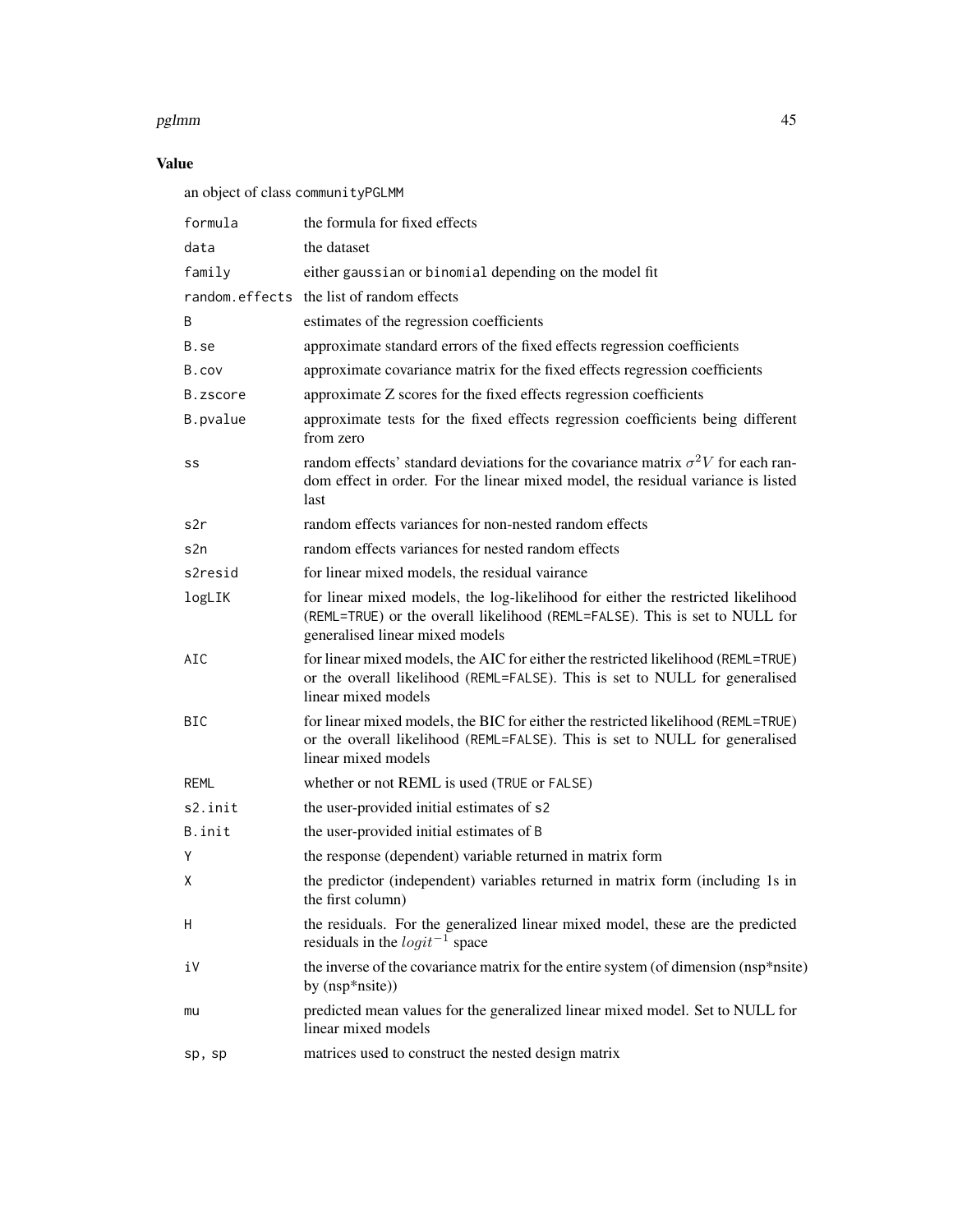<span id="page-45-0"></span>

| Zt       | the design matrix for random effects                                          |
|----------|-------------------------------------------------------------------------------|
| St       | diagonal matrix that maps the random effects variances onto the design matrix |
| convcode | the convergence code provided by optim                                        |
| niter    | number of iterations performed by optim                                       |

#### Note

These function *do not* use a [comparative.comm](#page-4-1) object, but you can use [as.data.frame.comparative.comm](#page-1-2) to create a data. frame for use with these functions. The power of this method comes from deciding your own parameters parameters to be determined (the data for regression, the random effects, etc.), and it is our hope that this interface gives you more flexibility in model selection/fitting.

#### Author(s)

Anthony R. Ives, cosmetic changes by Will Pearse

#### References

Ives, A. R. and M. R. Helmus. 2011. Generalized linear mixed models for phylogenetic analyses of community structure. Ecological Monographs 81:511-525.

Rafferty, N. E., and A. R. Ives. 2013. Phylogenetic trait-based analyses of ecological networks. Ecology 94:2321-2333.

#### Examples

```
## Structure of examples:
# First, a (brief) description of model types, and how they are specified
# - these are *not* to be run 'as-is'; they show how models should be organised
# Second, a run-through of how to simulate, and then analyse, data
# - these *are* to be run 'as-is'; they show how to format and work with data
## Not run:
#########################################################
#First section; brief summary of models and their use####
#########################################################
## Model structures from Ives & Helmus (2011)
# dat = data set for regression (note: *not* an comparative.comm object)
# nspp = number of species
# nsite = number of sites
# Vphy = phylogenetic covariance matrix for species
# Vrepul = inverse of Vphy representing phylogenetic repulsion
# Model 1 (Eq. 1)
re.site <- list(1, site = dat$site, covar = diag(nsite))
re.sp.site <- list(1, sp = dat$sp, covar = Vphy, site = dat$site) # note: nested
z <- communityPGLMM(freq \sim sp, data = dat, family = "binomial", sp
= dat$sp, site = dat$site, random.effects = list(re.site,
re.sp.site), REML = TRUE, verbose = TRUE, s2.init=.1)
```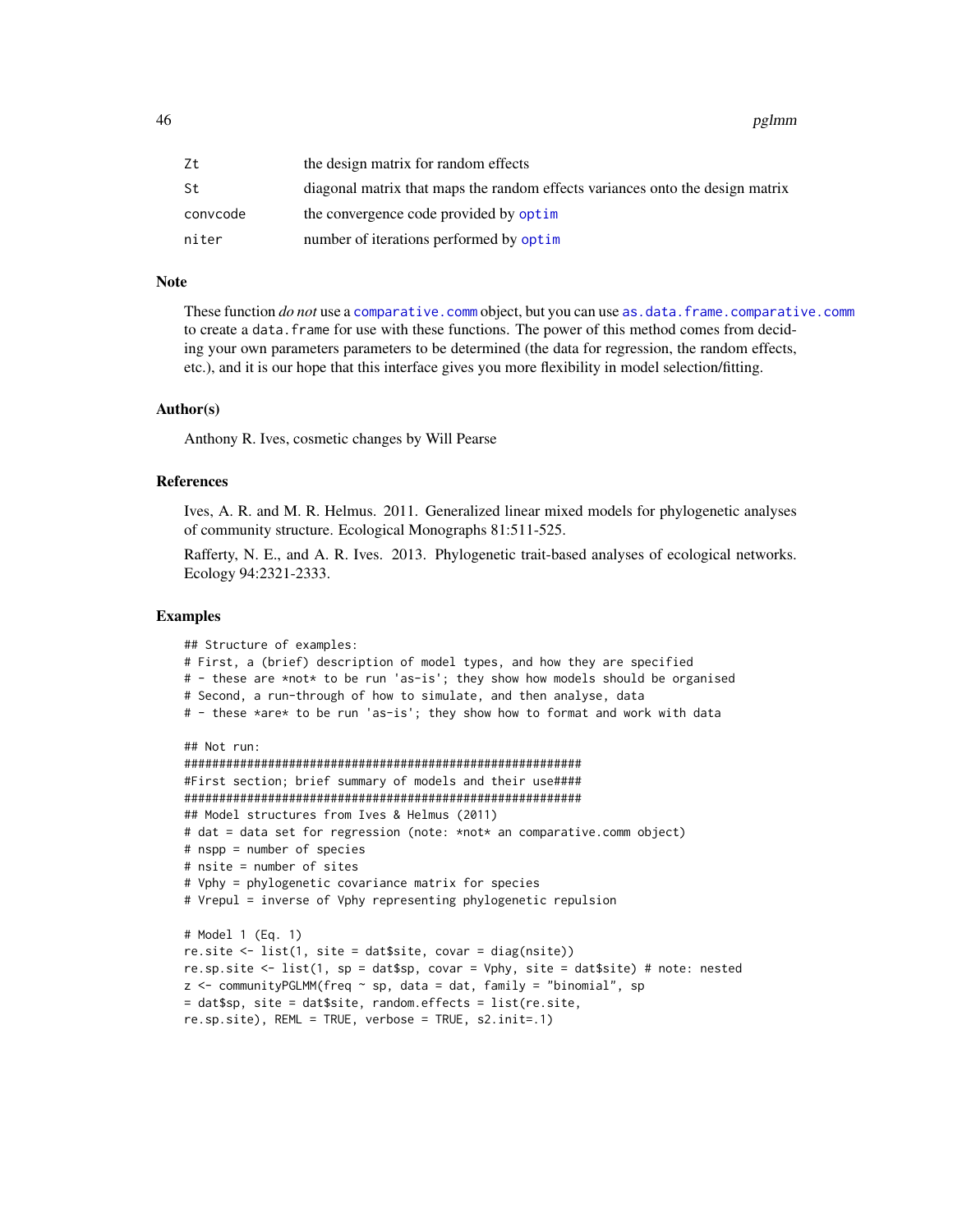```
# Model 2 (Eq. 2)
re.site \le list(1, site = dat$site, covar = diag(nsite))
re.sleep \leftarrow list(X, sp = data\{sp}, covar = diag(nspp))
re.slopephy \le list(X, sp = dat$sp, covar = Vphy)
z <- communityPGLMM(freq \sim sp + X, data = dat, family = "binomial",
sp = dat$sp, site = dat$site, random.effects = list(re.site,
re.slope, re.slopephy), REML = TRUE, verbose = TRUE, s2.init=.1)
# Model 3 (Eq. 3)
re.site <- list(1, site = dat$site, covar = diag(nsite))
re.sp.site <- list(1, sp = dat$sp, covar = Vrepul, site = dat$site) # note: nested
z <- communityPGLMM(freq ~ sp*X, data = dat, family = "binomial",
sp = dat$sp, site = dat$site, random.effects = list(re.site,
re.sp.site), REML = TRUE, verbose = TRUE, s2.init=.1)
## Model structure from Rafferty & Ives (2013) (Eq. 3)
# dat = data set
# npp = number of pollinators (sp)
# nsite = number of plants (site)
# VphyPol = phylogenetic covariance matrix for pollinators
# VphyPlt = phylogenetic covariance matrix for plants
re.a \leq list(1, sp = dat$sp, covar = diag(nspp))
re.b \leq list(1, sp = dat$sp, covar = VphyPol)
re.c \le list(1, sp = dat$sp, covar = VphyPol, dat$site)
re.d \le list(1, site = dat$site, covar = diag(nsite))
re.f \le list(1, site = dat$site, covar = VphyPlt)
re.g <- list(1, site = dat$site, covar = VphyPlt, dat$sp)
#term h isn't possible in this implementation, but can be done with
available matlab code
z \le communityPGLMM(freq \sim sp*X, data = dat, family = "binomial",
sp = datssp, site = dat$site, random.effects = list(re.a, re.b,
re.c, re.d, re.f, re.g), REML = TRUE, verbose = TRUE, s2.init=.1)
## End(Not run)
#########################################################
#Second section; detailed simulation and analysis #######
#NOTE: this section is explained and annotated in #######
# detail in the vignette 'pez-pglmm-overview'#######
# run 'vignette('pez-pglmm-overview') to read#######
#########################################################
# Generate simulated data for nspp species and nsite sites
nspp <- 15
nsite <- 10
# residual variance (set to zero for binary data)
sd.resid <- 0
# fixed effects
beta0 < -0beta1 <- 0
```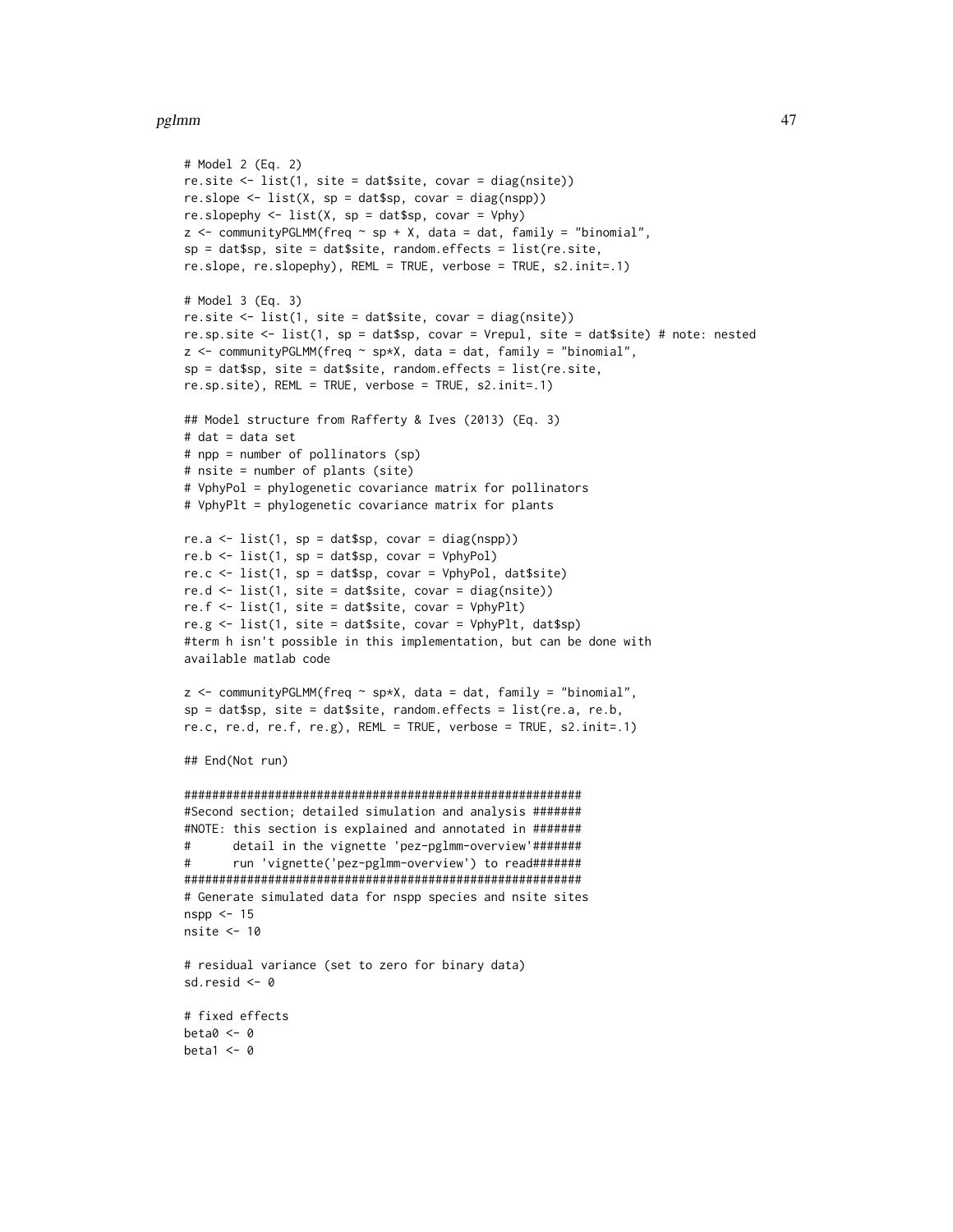```
# magnitude of random effects
sd.B0 <- 1
sd.B1 < -1# whether or not to include phylogenetic signal in B0 and B1
signal.B0 <- TRUE
signal.B1 <- TRUE
# simulate a phylogenetic tree
phy \leq rtree(n = nspp)
phy \le - compute.brlen(phy, method = "Grafen", power = 0.5)
# standardize the phylogenetic covariance matrix to have determinant 1
Vphy <- vcv(phy)
Vphy <- Vphy/(det(Vphy)^(1/nspp))
# Generate environmental site variable
X \leq - matrix(1:nsite, nrow = 1, ncol = nsite)
X \leftarrow (X - \text{mean}(X)) / \text{sd}(X)# Perform a Cholesky decomposition of Vphy. This is used to
# generate phylogenetic signal: a vector of independent normal random
# variables, when multiplied by the transpose of the Cholesky
# deposition of Vphy will have covariance matrix equal to Vphy.
iD \leftarrow t(chol(Vphy))# Set up species-specific regression coefficients as random effects
if (signal.B0 == TRUE) {
b0 \le - beta0 + iD %*% rnorm(nspp, sd = sd.B0)
} else {
b0 \le - beta0 + rnorm(nspp, sd = sd.B0)
}
if (signal.B1 == TRUE) {
b1 \leftarrow \text{beta}1 + iD %*% rnorm(nspp, sd = sd.B1)
} else {
b1 \le - \text{beta1} + \text{rnorm}(nspp, sd = sd.B1)}
# Simulate species abundances among sites to give matrix Y that
# contains species in rows and sites in columns
y <- rep(b0, each=nsite)
y \le -y + rep(b1, each = nsite) * rep(X, nsp)y <- y + rnorm(nspp*nsite) #add some random 'error'
Y \leftarrow \text{rbinom}(\text{length}(y), \text{ size=1}, \text{prob=exp}(y)/(\text{1+exp}(y)))y \le - matrix(outer(b0, array(1, dim = c(1, nsite))), nrow = nspp,
ncol = nsite) + matrix(outer(b1, X), nrow = nspp, ncol = nsite)
e \leq rnorm(nspp * nsite, sd = sd.resid)
y \le y + \text{matrix}(e, nrow = nspp, ncol = nsite)y \le - matrix(y, nrow = nspp * nsite, ncol = 1)
Y \leq - rbinom(n = length(y), size = 1, prob = exp(y)/(1 + exp(y)))
```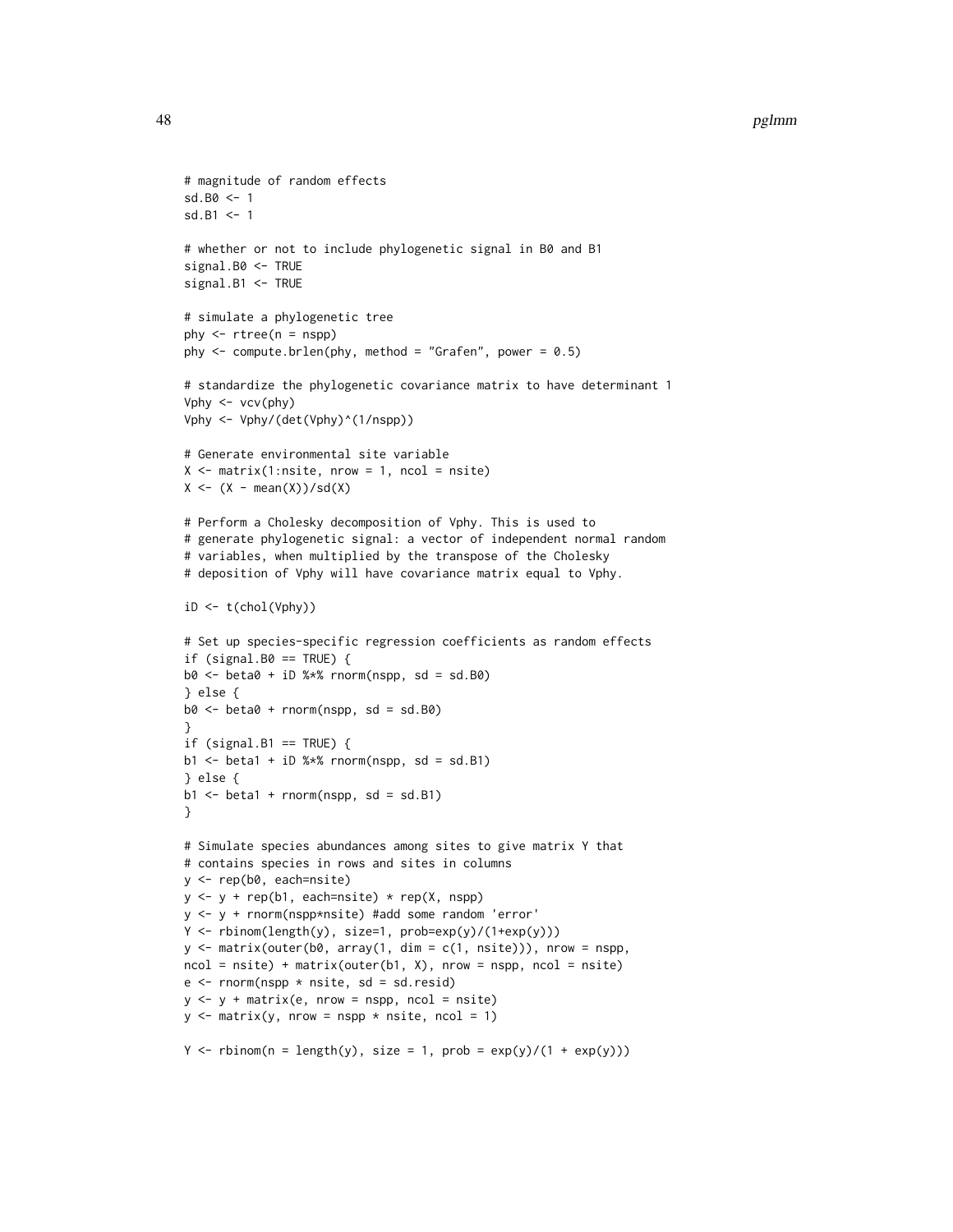```
Y \le - matrix(Y, nrow = nspp, ncol = nsite)
# name the simulated species 1:nspp and sites 1:nsites
rownames(Y) <- 1:nspp
colnames(Y) <- 1:nsite
par(mfrow = c(3, 1), las = 1, mar = c(2, 4, 2, 2) - 0.1)\text{matplot}(t(X), \text{ type} = "l", \text{ ylab} = "X", \text{ main} = "X \text{ among sites")}hist(b0, xlab = "b0", main = "b0 among species")
hist(b1, xlab = "b1", main = "b1 among species")
#Plot out; you get essentially this from plot(your.pglmm.model)
image(t(Y), ylab = "species", xlab = "sites", main = "abundance",col=c("black","white"))
# Transform data matrices into "long" form, and generate a data frame
YY < - matrix(Y, nrow = nspp * nsite, ncol = 1)
XX \le matrix(kronecker(X, matrix(1, nrow = nspp, ncol = 1)), nrow =
nspp * nsite, ncol = 1)
site \leq matrix(kronecker(1:nsite, matrix(1, nrow = nspp, ncol =
1)), nrow = nspp * nsite, ncol = 1)
sp \leq -\text{matrix}(\text{kronecker}(\text{matrix}(1, \text{row} = \text{nsite}, \text{ncol} = 1), 1:\text{nspp}),nrow = nspp * nsite, ncol = 1)dat \le data.frame(Y = YY, X = XX, site = as.factor(site), sp = as.factor(sp))
# Format input and perform communityPGLMM()
# set up random effects
# random intercept with species independent
re.1 \leftarrow list(1, sp = dat$sp, covar = diag(nspp))
# random intercept with species showing phylogenetic covariances
re.2 \leq list(1, sp = dat$sp, covar = Vphy)
# random slope with species independent
re.3 \leq list(data,X, sp = dataSsp, covar = diag(nspp))# random slope with species showing phylogenetic covariances
re.4 \leftarrow list(data,X, sp = data\gp, covar = Vphy)
# random effect for site
re.site \le list(1, site = dat$site, covar = diag(nsite))
simple \leq communityPGLMM(Y \sim X, data = dat, family = "binomial", sp
= dat$sp, site = dat$site, random.effects = list(re.site),
REML=TRUE, verbose=FALSE)
# The rest of these tests are not run to save CRAN server time;
# - please take a look at them because they're *very* useful!
## Not run:
```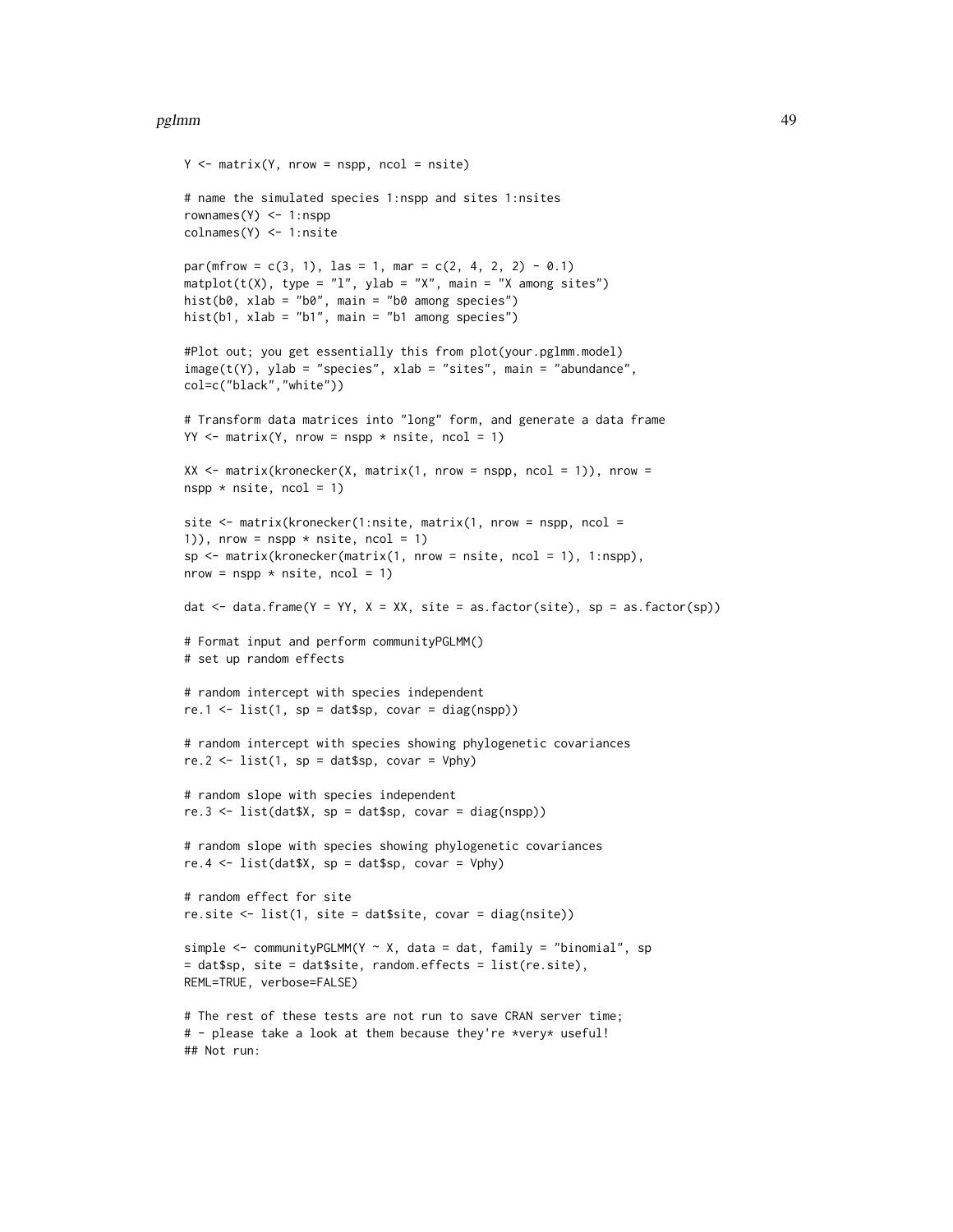```
z.binary \leq communityPGLMM(Y \sim X, data = dat, family = "binomial",
sp = data$p, site = dat$site, random.effects = list(re.1, re.2,
re.3, re.4), REML = TRUE, verbose = FALSE)
# output results
z.binary
plot(z.binary)
# test statistical significance of the phylogenetic random effect
# on species slopes using a likelihood ratio test
communityPGLMM.binary.LRT(z.binary, re.number = 4)$Pr
# extract the predicted values of Y
communityPGLMM.predicted.values(z.binary, show.plot = TRUE)
# examine the structure of the overall covariance matrix
communityPGLMM.matrix.structure(Y \sim X, data = dat, family =
"binomial", sp = datssp, site = dat$site, random.effects =
list(re.1, re.2, re.3, re.4))
# look at the structure of re.1
communityPGLMM.matrix.structure(Y \sim X, data = dat, family =
"binomial", sp = dat$sp, site = dat$site, random.effects =
list(re.1))
# compare results to glmer() when the model contains no
# phylogenetic covariance among species; the results should be
# similar.
communityPGLMM(Y ~ X, data = dat, family = "binomial", sp = dat$sp,
site = dat$site, random.effects = list(re.1, re.3), REML = FALSE,
verbose = FALSE)
# lmer
if(require(lme4)){
summary(glmer(Y ~ X + (1 | sp) + (0 + X | sp), data=dat, family =
"binomial"))
# compare results to lmer() when the model contains no phylogenetic
# covariance among species; the results should be similar.
communityPGLMM(Y \sim X, data = dat, family = "gaussian", sp = dat$sp,
site = dat$site, random.effects = list(re.1, re.3), REML = FALSE,
verbose = FALSE)
# lmer
summary(lmer(Y \sim X + (1 | sp) + (0 + X | sp), data=dat, REML = FALSE))
}
## End(Not run)
```
phy.build *Build a novel phylogeny from existing data*

<span id="page-49-0"></span>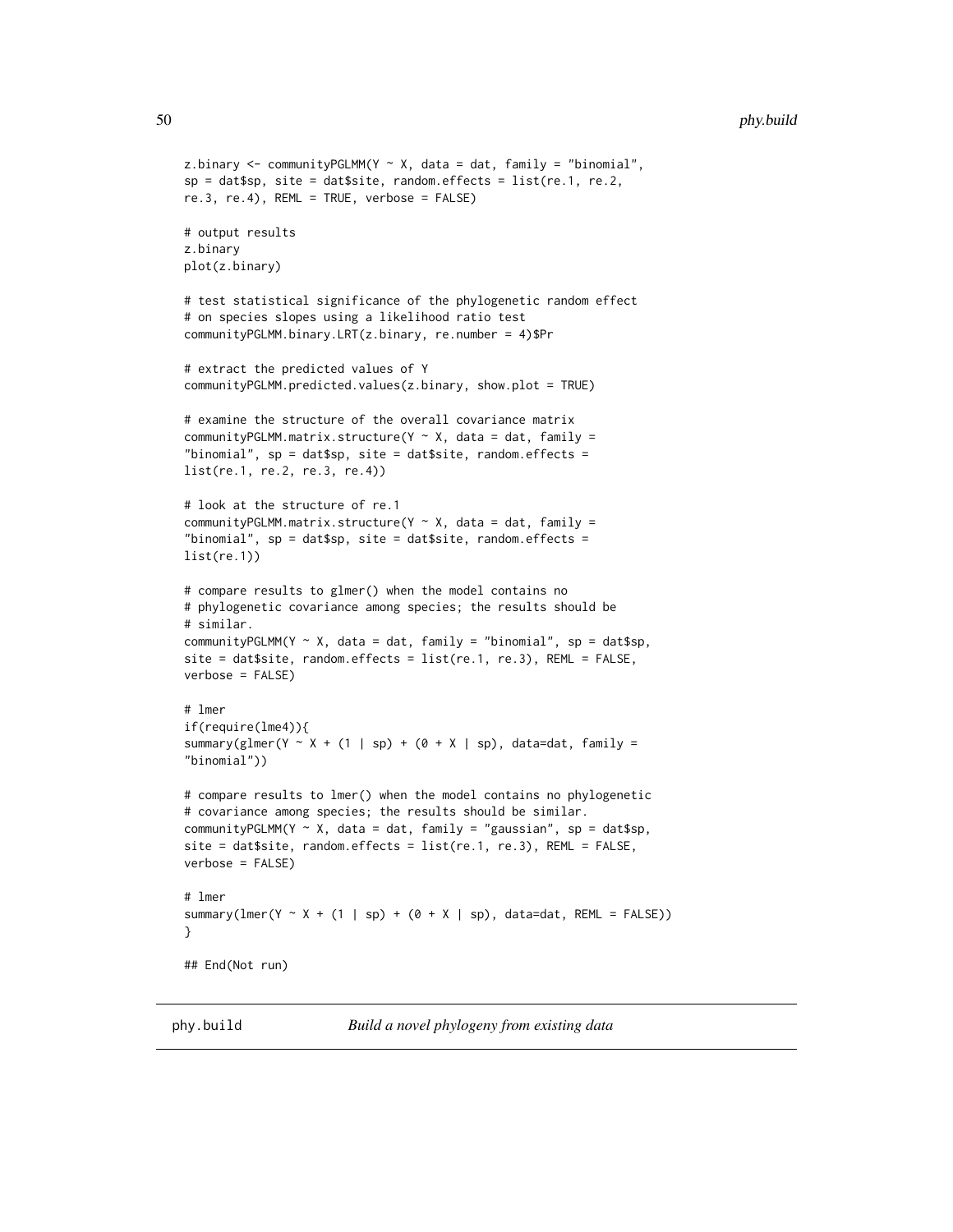#### <span id="page-50-0"></span>phy.build 51

#### Description

Build a novel phylogeny from existing data

congeneric.impute sequentially add species to a phylogeny to form an \_imputed\_ bifurcating tree. Makes use of a result from Steel & Mooers (2010) that gives the expected branch-length under a Yule model whether the rate of diversification has been estimated. The intention of this is to approximate the method by which phylogenetic structure is sampled from the prior in BEAST; i.e., to approximate the standard Kuhn et al. (2011) method for imputing a phylogeny. When using congeneric.impute you should (1) repeat your analyses across many (if in doubt, thousands) of separate runs (see Kuhn et al. 2011) and (2) check for yourself that your trees are unbiased for your purpose - I make no guarantee this is appropriate, and in many cases I think it would not be. See also 'notes' below.

## Usage

```
congeneric.merge(tree, species, split = "_", ...)
bind.replace(backbone, donor, replacing.tip.label, donor.length = NA)
congeneric.impute(tree, species, split = "_{-}", max.iter = 1000, ...)
```
## Arguments

| tree                | phylo phylogeny to have those species inserted into it                                                                                                                                                                                                                                   |  |
|---------------------|------------------------------------------------------------------------------------------------------------------------------------------------------------------------------------------------------------------------------------------------------------------------------------------|--|
| species             | vector of species names to be bound into the tree if missing from it                                                                                                                                                                                                                     |  |
| split               | the character that splits genus and species names in your phylogeny. Default is<br>., <i>i.e.</i> Quercus robur.                                                                                                                                                                         |  |
| $\ddotsc$           | ignored                                                                                                                                                                                                                                                                                  |  |
| backbone            | backbone phylogeny (phylo) into which the donor is to be bound                                                                                                                                                                                                                           |  |
| donor               | phylogeny (phylo) to bound into the backbone phylogeny                                                                                                                                                                                                                                   |  |
| replacing.tip.label |                                                                                                                                                                                                                                                                                          |  |
|                     | the species in the donor phylogeny that's being replaced by the donor phylogeny                                                                                                                                                                                                          |  |
| donor.length        | how deep the donor phylogeny should be cut into the backbone phylogeny. If<br>NA (default), then the bladj algorithm is followed (or, in plain English, it's put<br>half-way along the branch)                                                                                           |  |
| max.iter            | Sometimes the random draw for the new branch length to be added will be too<br>large to allow it to be added to the tree. In such cases, congeneric. imput will<br>randomly draw another branch length, and it will repeat this process max.iter<br>times. See 'notes' for more on this. |  |

## Details

congeneric.merge Binds missing species into a phylogeny by replacing all members of the clade it belongs to with a polytomy. Assumes the tip.labels represent Latin binomials, split by the split argument. This code was originally shipped with phyloGenerator - this is the merge method in that program.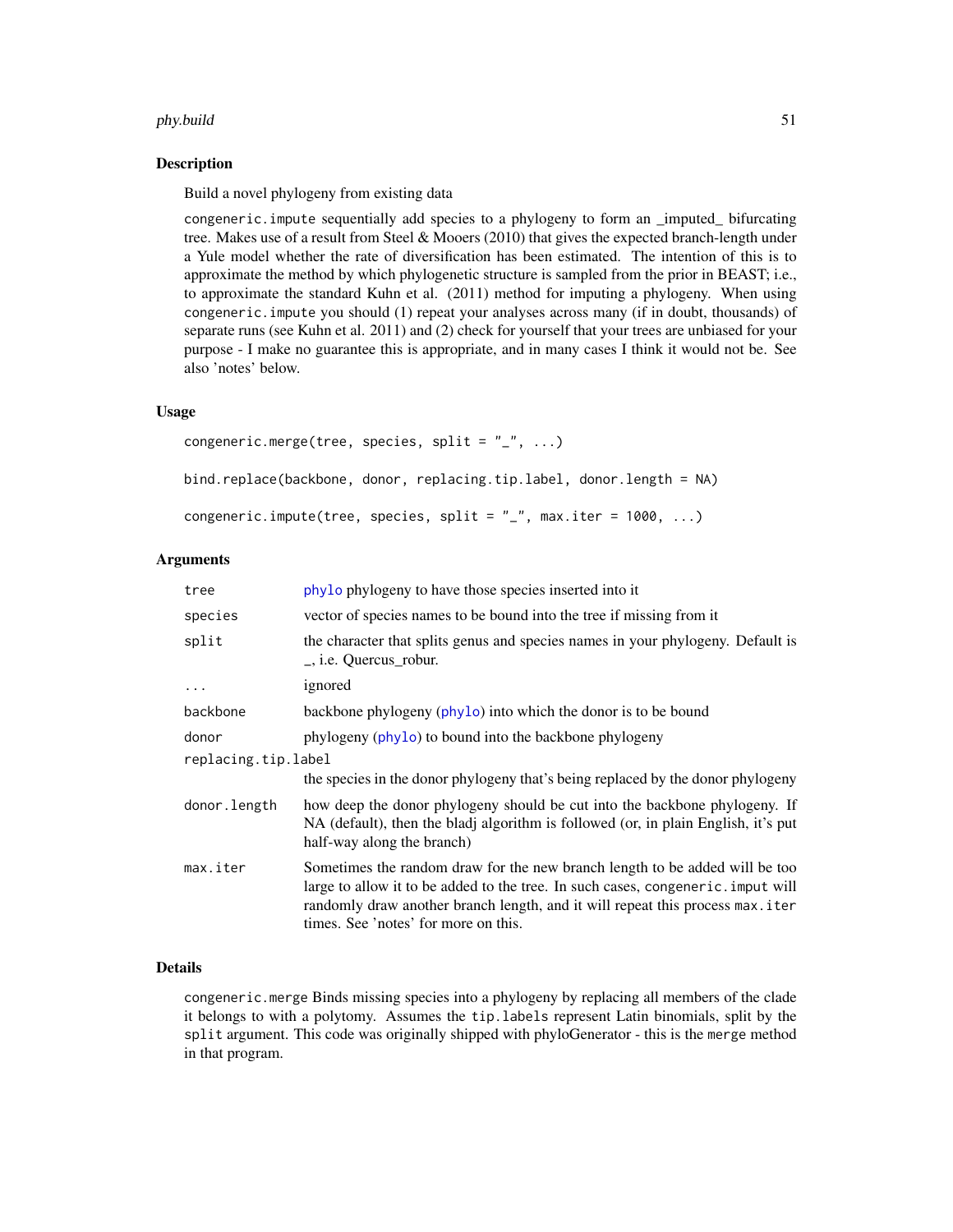bind.replace Binds a phylogeny (donor) into a bigger phylogeny ('backbone'); useful if you're building a phylogeny a la Phylomatic. A version of this R code was shipped with phyloGenerator (Pearse & Purvis 2013). This is really an internal function for congeneric.merge, but hopefully it's of some use to you!

#### Value

[phylo](#page-0-0) phylogeny

phylogeny ([phylo](#page-0-0))

#### Note

Thank you to Josep Padulles Cubino, who found that the genus name splitting in a previous version of this function could cause incorrect placement in oddly named cases. As with all phylogenetic construction tools, the output from congeneric.merge should be checked for accuracy before use.

Caveats for congeneric.impute: something I noticed is that BEAST randomly picks an edge to break when adding species (starting from a null tree), and this is the behaviour I have (attempted to) replicate here. It is not clear to me that this is unbiased, since a clade undergoing rapid diversification will have many edges but these will be short (and so cannot have an edge inserted into them following the method below). My understanding is this is a known problem, and I simply cannot think of a better way of doing this that doesn't incorporate what I consider to be worse pathology. Thus this method, even if it works (which I can't guarantee), it should tend to break long branches.

## Author(s)

Will Pearse

Will Pearse

#### References

Pearse W.D. & Purvis A. phyloGenerator: an automated phylogeny generation tool for ecologists. Methods in Ecology and Evolution 4(7): 692–698.

Steel, M., & Mooers, A. (2010). The expected length of pendant and interior edges of a Yule tree. Applied Mathematics Letters, 23(11), 1315-1319.

Kuhn, T. S., Mooers, A. O., & Thomas, G. H. (2011). A simple polytomy resolver for dated phylogenies. Methods in Ecology and Evolution, 2(5), 427-436.

## Examples

```
tree <- read.tree(text="((a_a:1,b_b:1):1, c_c:2):1;")
tree <- congeneric.merge(tree, c("a_nother", "a_gain", "b_sharp"))
tree <- read.tree(text="((a_a:1,b_b:1):1, c_c:2):1;")
tree <- congeneric.impute(tree, c("a_nother", "a_gain", "b_sharp"))
```
<span id="page-51-0"></span>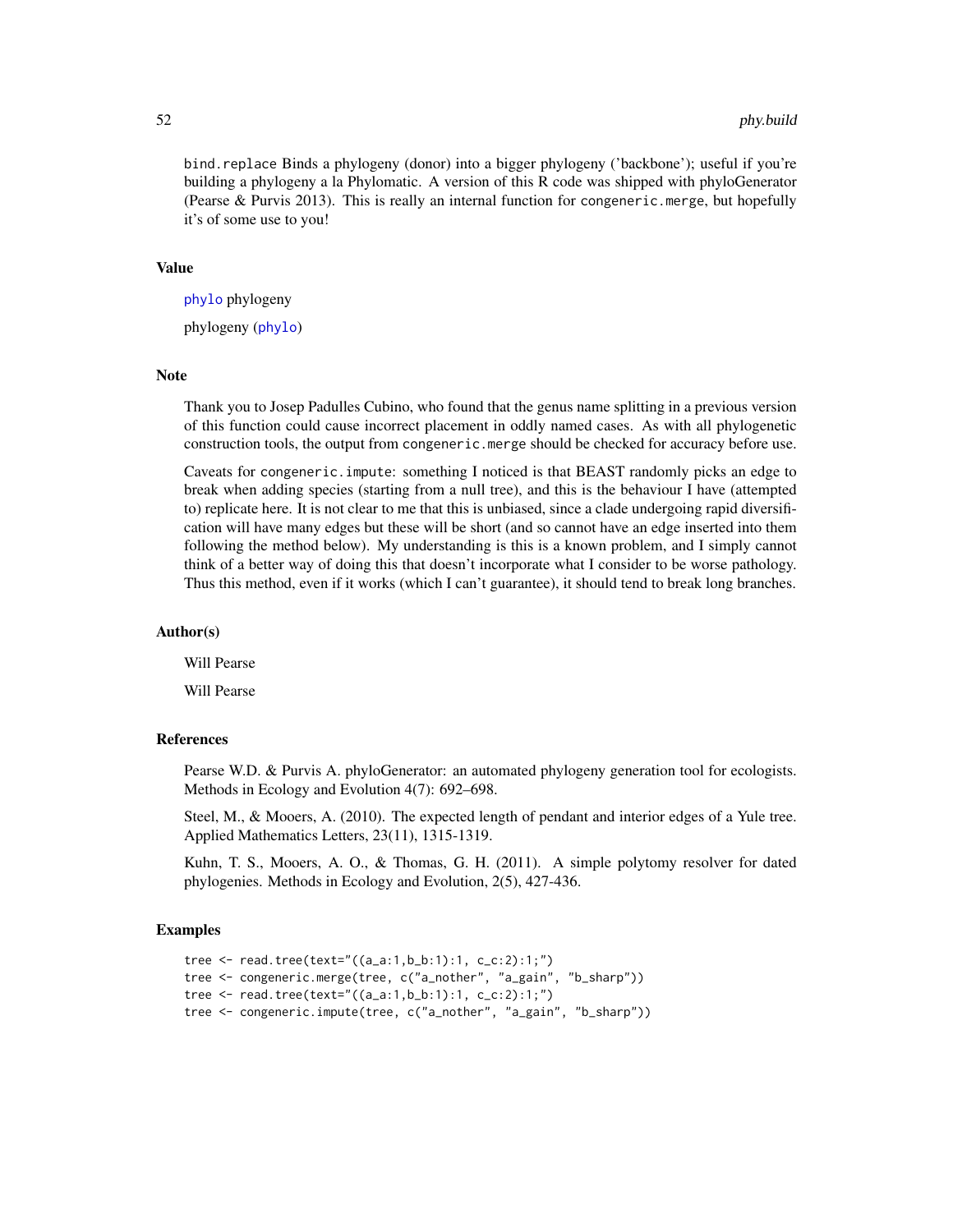<span id="page-52-1"></span><span id="page-52-0"></span>

#### Description

Calculate phylogenetic 'signal'

#### Usage

```
phy.signal(data, method = c("lambda", "delta", "kappa", "blom.k"))
```
#### Arguments

| data   | comparative.comm object                          |          |
|--------|--------------------------------------------------|----------|
| method | what kind of signal to calculate, one of Pagel's |          |
|        |                                                  |          |
|        | (default),                                       | $\delta$ |
|        | , and                                            |          |
|        |                                                  | $\kappa$ |
|        | , or Blomberg's K.                               |          |

## Details

Phylogenetic 'signal' is one of those concepts that is said a lot in community ecology, but some do not full consider its meaning. Think carefully before rushing to report a value whether: (1) it makes sense to assess phylogenetic 'signal' in your datasets, and (2) what the phrase 'phylogenetic signal' actually means. This code makes use of caper:[:pgls](#page-0-0) to get estimates of fit; alternatives that offer more flexibility exist (see below).

## Value

Named numeric vector, where each element is a trait or community.

#### Author(s)

Will Pearse, Jeannine Cavender-Bares

#### References

Blomberg S.P., Garland T. & Ives A.R. Testing for phylogenetic signal in comparative data: behavioral traits are more labile. Evolution 57(4): 717–745.

R. P. Freckleton, P. H. Harvey, and M. Pagel. Phylogenetic analysis and comparative data: A test and review of evidence. American Naturalist, 160:712-726, 2002.

Mark Pagel (1999) Inferring the historical patterns of biological evolution. Nature 6756(401): 877– 884.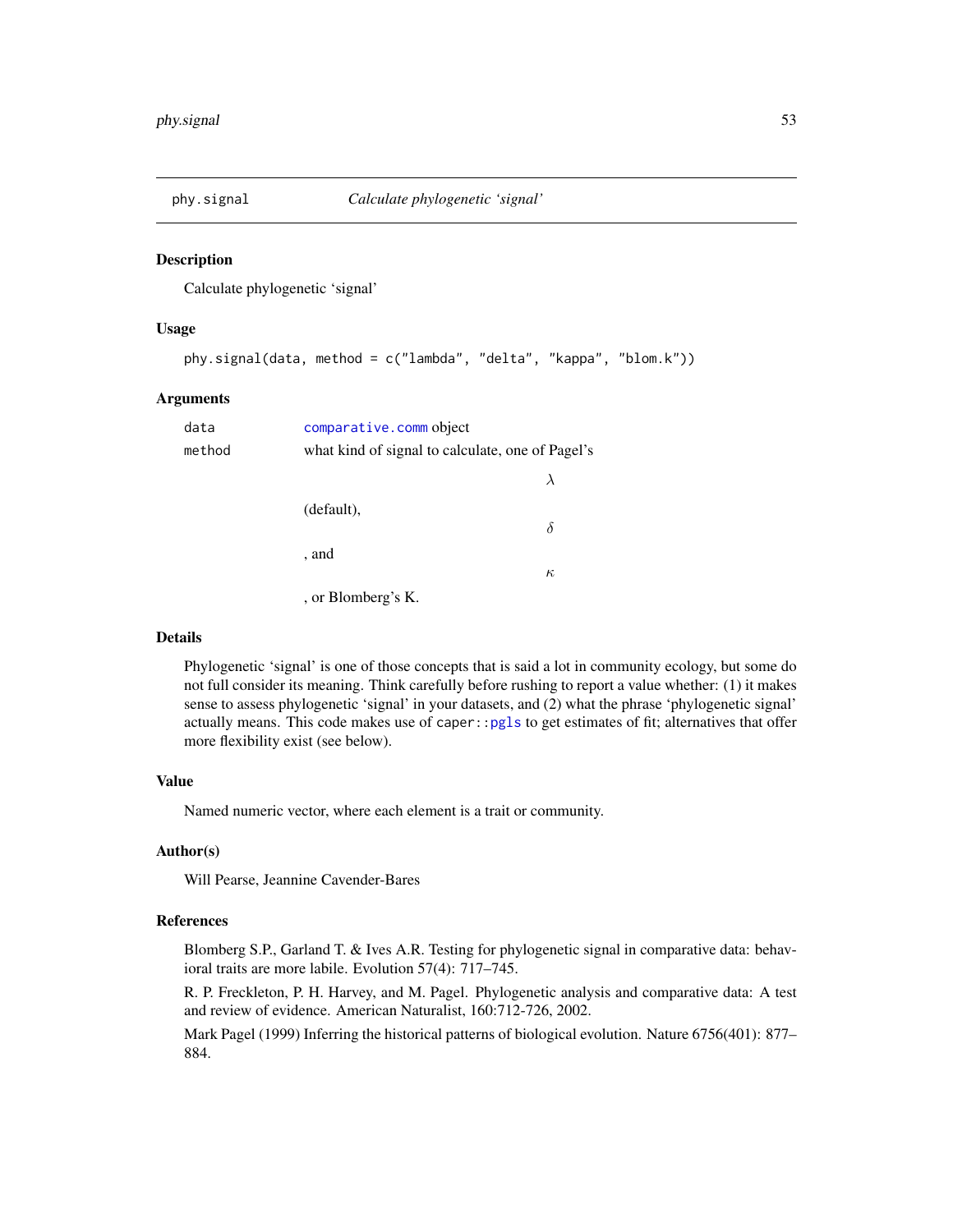## See Also

fitContinuous fitDiscrete pgls phylosignal

## Examples

```
data(laja)
data <- comparative.comm(invert.tree, river.sites, invert.traits)
phy.signal(data, "lambda")
```
<span id="page-53-1"></span>plot.comparative.comm *Dot-plots of community presence/absence or abundance*

## Description

Dot-plots of community presence/absence or abundance

#### Usage

```
## S3 method for class 'comparative.comm'
plot(
  x,
  sites = NULL,
  abundance = FALSE,
  pch = 20,
  dot.cex = NULL,site.col = "black",
  fraction = 3,
  x.increment = NULL,
  show.tip.label = FALSE,
  ...
\mathcal{L}
```
## Arguments

| $\mathsf{x}$   | comparative.comm object                                                                                                     |
|----------------|-----------------------------------------------------------------------------------------------------------------------------|
| sites          | names of sites to plot (default: all); see examples                                                                         |
| abundance      | make size proportional to species abundance (default: FALSE)                                                                |
| pch            | plotting character to be used for sites (see pch)                                                                           |
| dot.cex        | function to determine point size; see examples, this isn't as terrible-sounding as<br>it seems.                             |
| site.col       | colours to use when plotting sites; if not same length as number of sites, only<br>the first element is used (no recycling) |
| fraction       | fraction of plot window to be taken up with phylogeny; e.g., 3 (default) means<br>phylogeny is 1/3 of plot                  |
| x.increment    | specify exact spacing of points along plot; see examples                                                                    |
| show.tip.label | whether to plot species names on phylogeney (default: FALSE)                                                                |
| $\ddotsc$      | additional arguments passed to plotting functions                                                                           |

<span id="page-53-0"></span>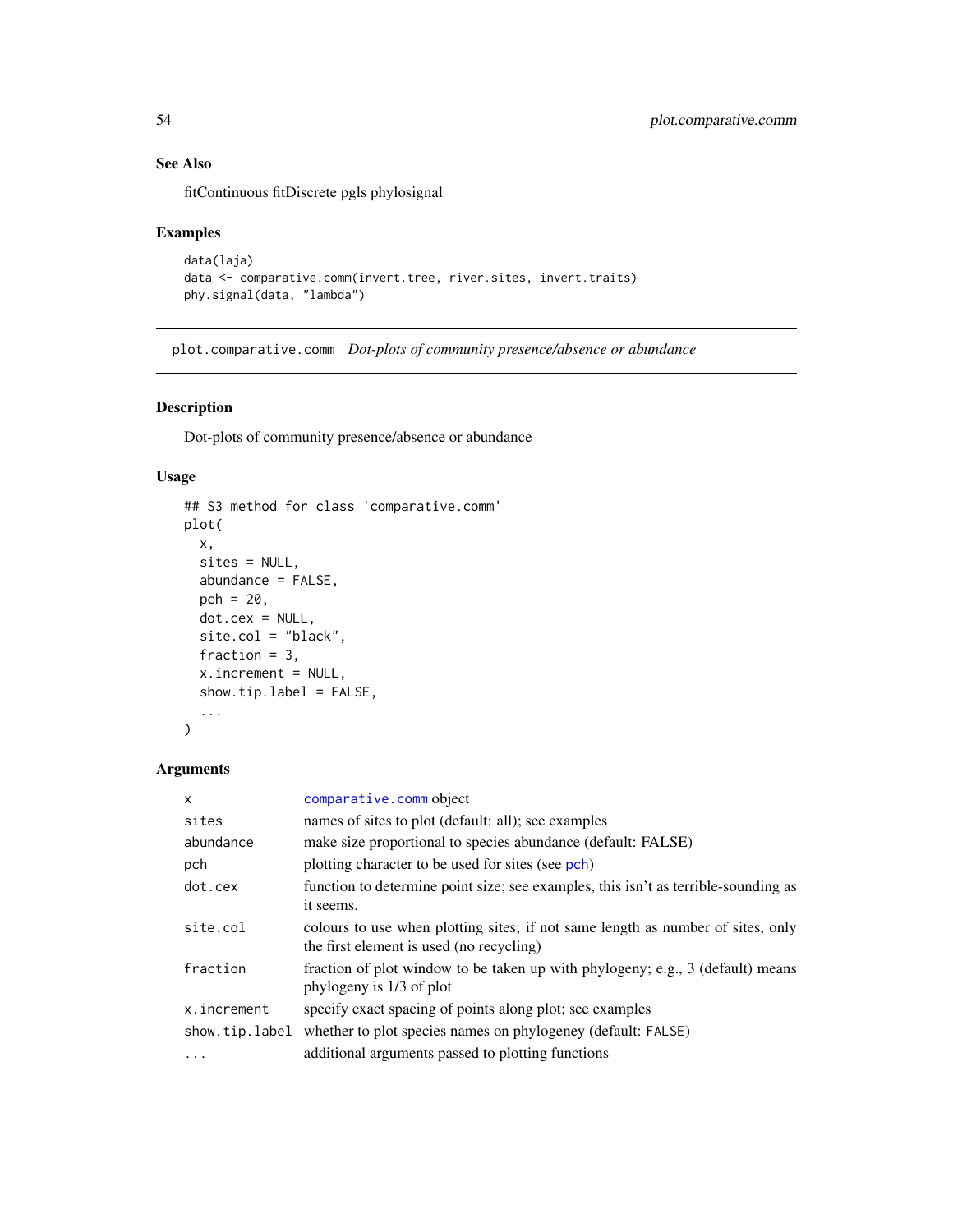#### <span id="page-54-0"></span>scape 55

## Details

Take a look at the examples: this is (hopefully!) a lot more straightforward than it might seem. Getting the right spacing of dots on the phylogeny may take some playing around with the fraction and x.increment arguments. It may seem a little strange to set point size using a function, however, this gives you much more flexibility and the ability to (usefully) transform your data.

#### Value

List containing plot.phylo information, as well as the used x.adj values (compare with your x. increment)

## Author(s)

Will Pearse, Matt Helmus

## See Also

[comparative.comm](#page-4-1) [traitgram.cc](#page-63-1)

#### Examples

```
data(laja)
data <- comparative.comm(invert.tree, river.sites, invert.traits)
plot(data)
plot(data, sites=c("AT", "BP"), fraction=1.5)
settings <- plot(data, sites=c("AT", "BP"), site.col=rainbow(2), fraction=1.5)
plot(data, sites=c("AT", "BP"), site.col=rainbow(2),
fraction=1.2, x.increment=settings$x.increment/4)
#dot.cex isn't as scary as it sounds...
plot(data, site.col=rainbow(2), fraction=1.2, abundance=TRUE, dot.cex=sqrt)
#...or other trivial variants...
abund.sqrt <- function(x) ifelse(x>0, sqrt(x), 0)
plot(data, sites=c("AT", "BP"), site.col=rainbow(2), fraction=1.2,
x.increment=settings$x.increment/4, abundance=TRUE, dot.cex=abund.sqrt)
plot(data, sites=c("AT", "BP"), site.col=rainbow(2), fraction=1.2,
x.increment=settings$x.increment/4, abundance=TRUE, dot.cex=function(x) sqrt(x))
```
<span id="page-54-1"></span>scape *Simulate phylogenetic community structure across a landscape*

#### **Description**

scape simulates communities that are phylogenetically structured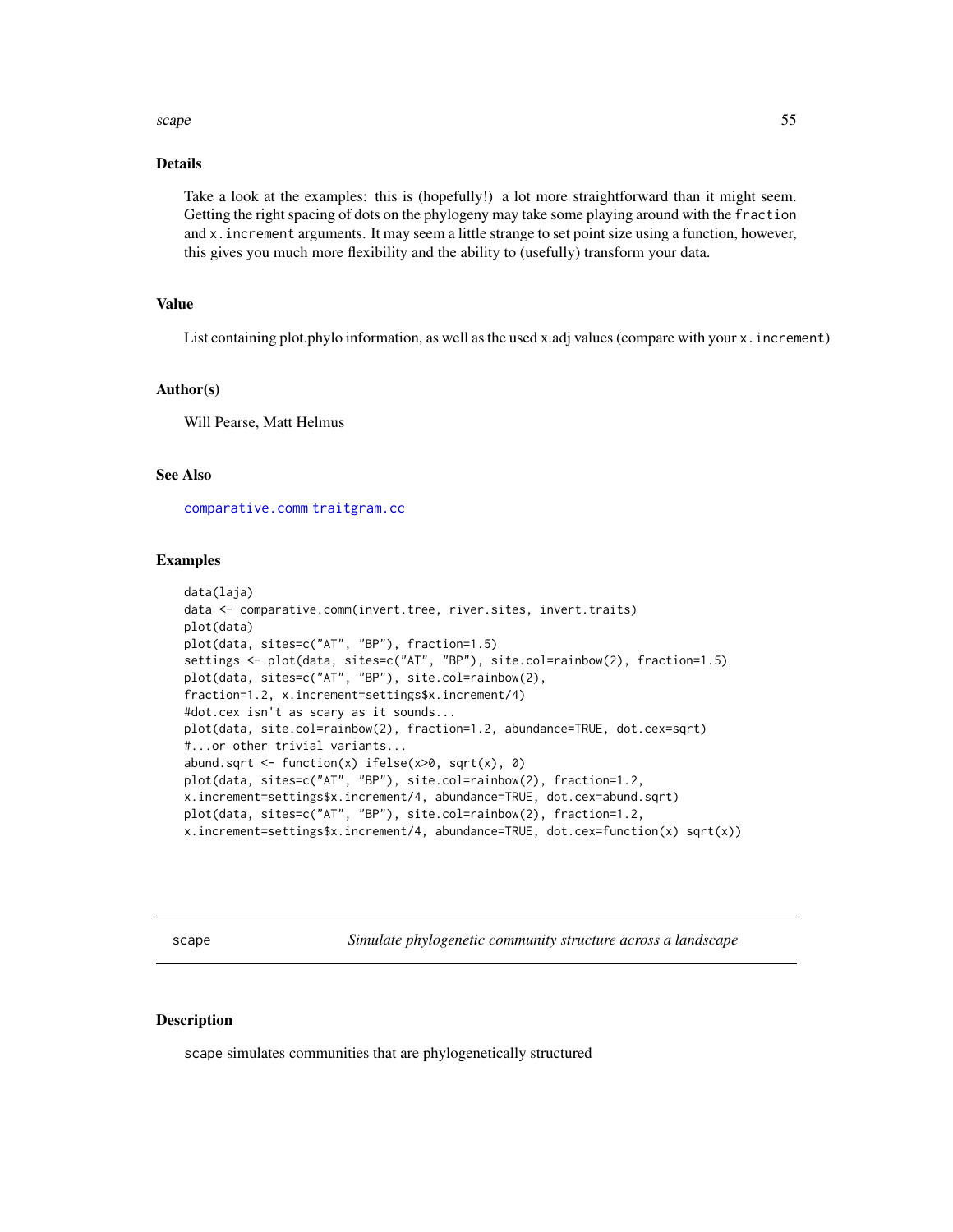## Usage

```
scape(
 tree,
 scape.size = 10,
 g.center = 1,g.random = 1,
 g.repulse = 1,
 wd.al1 = 150,signal.center = TRUE,
 signal.range = TRUE,
  same.range = TRUE,
 repulse = TRUE,
 center.scale = 1,
 range.scale = 1,
 repulse.scale = 1,
 site.stoch.scale = 0.5,
 sd.center = 1,
 sd.range = 1,
 rho = NULL,th = 8)
```
## Arguments

| tree             | phylo object                                                                                         |
|------------------|------------------------------------------------------------------------------------------------------|
| scape.size       | edge dimension of square landscape                                                                   |
| g.center         | strength of phylogenetic signal in species range centers                                             |
| g.range          | strength of phylogenetic signal in species range sizes                                               |
| g.repulse        | strength of phylogenetic repulsion                                                                   |
| wd.all           | niche width, larger values simulate broader range sizes                                              |
| signal.center    | simulate with phylosignal in range centers                                                           |
| signal.range     | simulate with phylosignal in range size                                                              |
| same.range       | make all range sizes equal                                                                           |
| repulse          | include phylogenetic repulsion in range centers                                                      |
| center.scale     | adjust strength of phylogenetic attraction in range centers independent of g. center                 |
| range.scale      | adjust strength of phylogenetic signal in range size independent of g. range                         |
| repulse.scale    | adjust strength of phylogenetic repulsion independent of g. repulse                                  |
| site.stoch.scale |                                                                                                      |
|                  | adjust strength of random variation in species richness across sites                                 |
| sd.center        | sd in rnorm for the range centers, increase to get more variation in center values<br>across species |
| sd.range         | sd rnorm for the range sizes, increase to get more variation in range sizes across<br>gradients      |
| rho              | Grafen branch adjustment of phylogenetic tree see corGrafen                                          |
| th               | probability threshold 10^-th above which species are considered present at a site                    |

<span id="page-55-0"></span>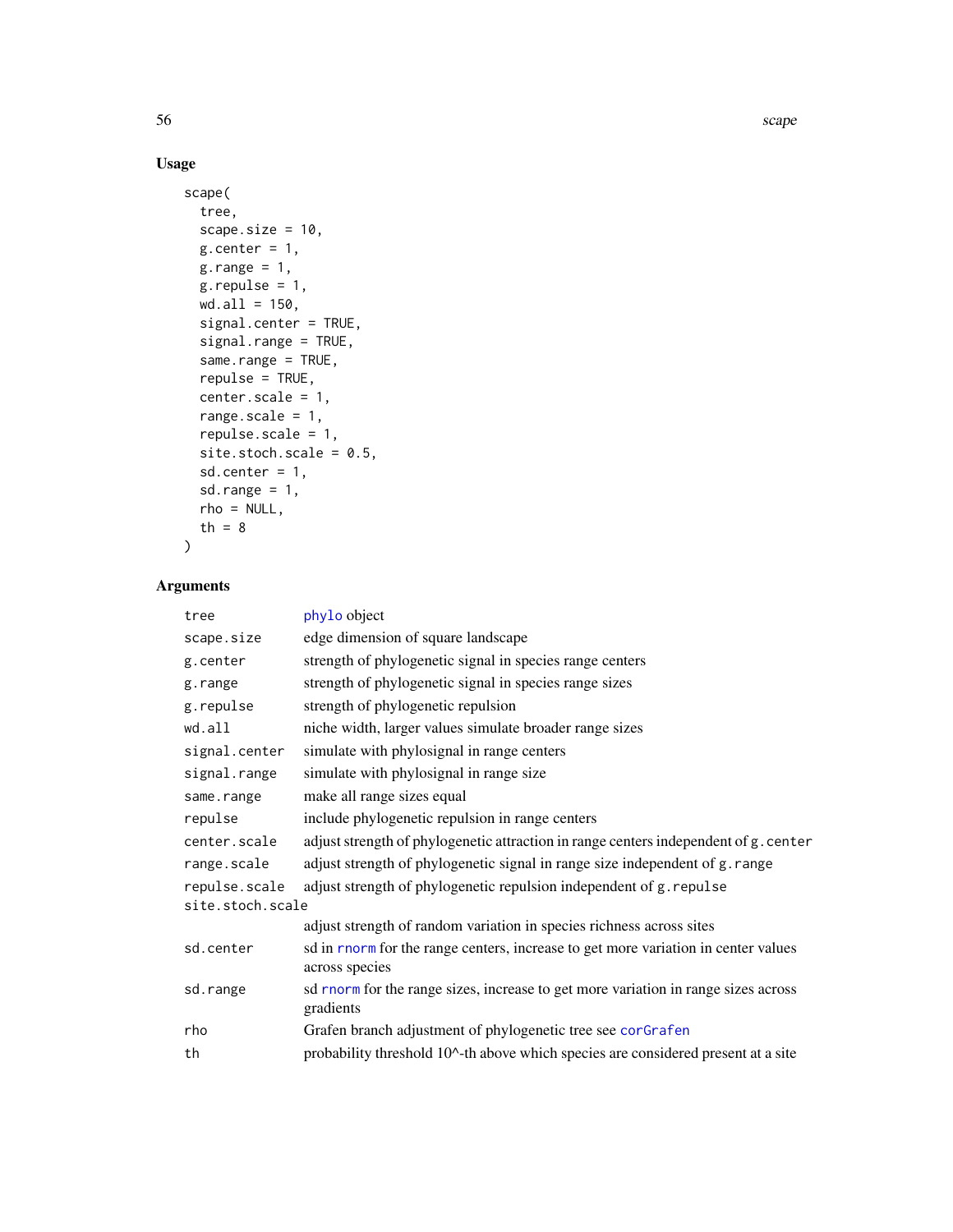#### <span id="page-56-0"></span>scape 57

#### Details

Simulates a landscape with species (i.e., tree tips) distributions dependent on a supplied phylogenetic tree. The amount and type of structure is determened by the signal parameters g.center, g.range and g.repulse. Parameters are based on an Ornstein-Uhlenbeck model of evolution with stabilizing selection. Values of  $g=1$  indicate no stabilizing selection and correspond to the Brownian motion model of evolution;  $0 < g < 1$  represents stabilizing selection; and  $g > 1$  corresponds to disruptive selection where phylogenetic signal for the supplied tree is amplified. See [corBlomberg](#page-0-0). Communities are simulated along two gradients where the positions along those gradients, g.center and range sizes g.range, can exhibit phylogenetic signal. Phylogenetic attraction is simulated in the g.center paramter, while repulsion in g.repulse. Both can be exhibited such that closly related species are generally found with similar range centers (phylogenetic attraction) but just not at the same site (phylogenetic repulsion). The function then returns probabilities of of each species across sites and the presence and absences of species based a supplied threshold, th, which can be increased to obtain more species at sites and thus increase average site species richness.

#### Value

| comparative.comm object with presence/absence results of simulations. The<br>site names are the row.columns of the cells in the original grid cells that made<br>up the data, and these co-ordinates are also given in the env slot of the object. |
|----------------------------------------------------------------------------------------------------------------------------------------------------------------------------------------------------------------------------------------------------|
| full probabilities of species at sites, used to construct cc                                                                                                                                                                                       |
| probabilities of species along gradient 1                                                                                                                                                                                                          |
| probabilities of species along gradient 2                                                                                                                                                                                                          |
| full probabilities of each species as an array arranged in a scape.size-by-<br>scape.size matrix                                                                                                                                                   |
| initial phylogenetic covariance matrix from tree                                                                                                                                                                                                   |
| phylogenetic covariance matrix from tree scaled by Grafen if rho is provided                                                                                                                                                                       |
| scaled by g. center phylo covariance matrix used in the simulations                                                                                                                                                                                |
| scaled by g. range phylo covariance matrix used in the simulations                                                                                                                                                                                 |
| scaled by g. repulse phylo covariance matrix used in the simulations                                                                                                                                                                               |
| species optima for gradient 1                                                                                                                                                                                                                      |
| species optima for gradient 2                                                                                                                                                                                                                      |
| the env gradients values for the two gradients                                                                                                                                                                                                     |
| the denominator for species ranges                                                                                                                                                                                                                 |
|                                                                                                                                                                                                                                                    |

## Author(s)

M.R. Helmus, cosmetic changes by Will Pearse

#### **References**

Helmus M.R. & Ives A.R. (2012). Phylogenetic diversity area curves. Ecology, 93, S31-S43.

## See Also

[eco.scape](#page-9-1) [sim.phy](#page-59-1) [sim.meta](#page-57-1)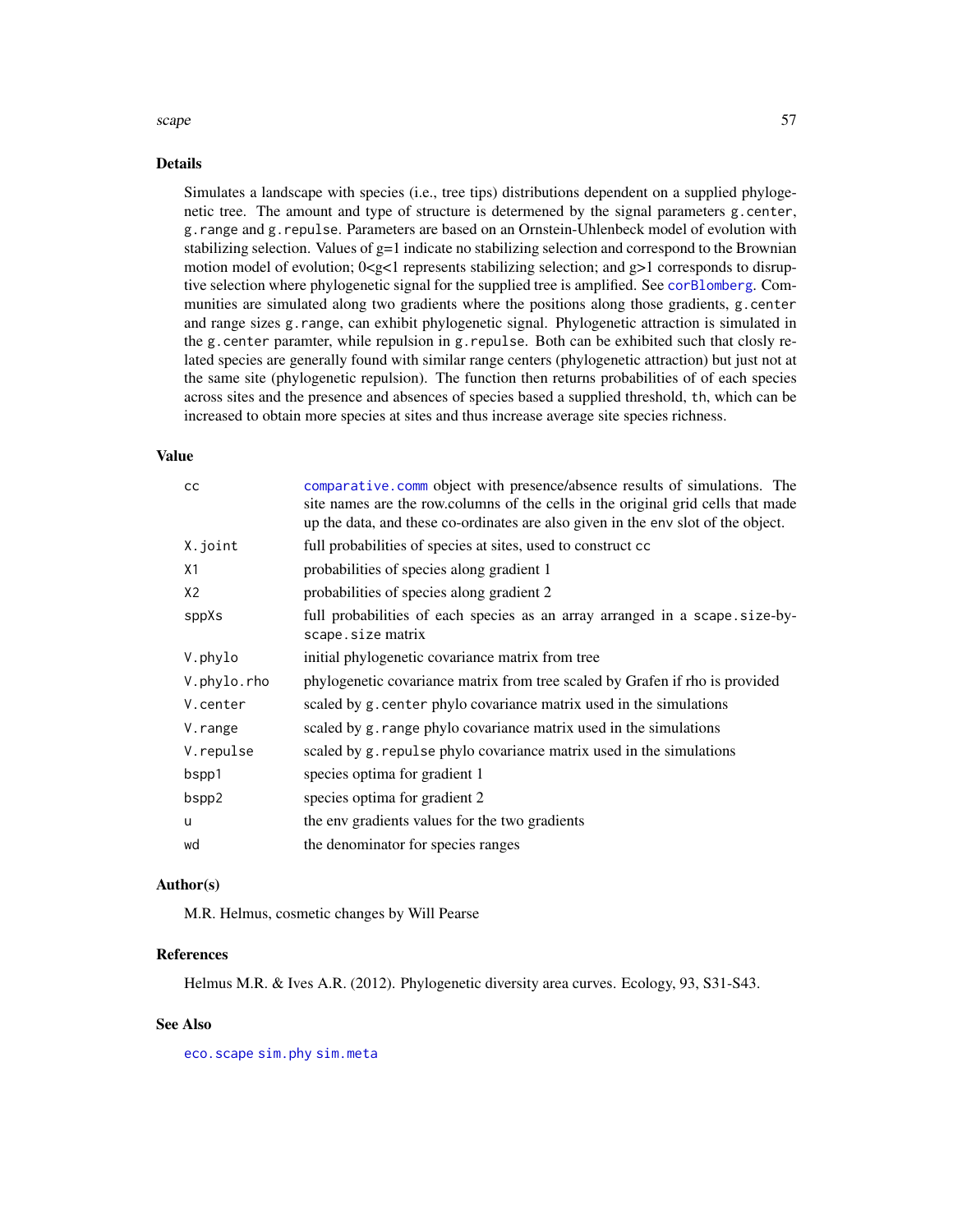#### Examples

```
#Create balanced tree with equal branch-lengths (signal in centers)
tree <- stree(8,type="balanced")
tree$edge.length <- rep(1, nrow(tree$edge))
tree$root <- 1
kk <- scape(tree, scape.size=100, g.center=100, g.range=1, g.repulse=1, wd.all=150,
  signal.center=TRUE, signal.range=FALSE, same.range=FALSE, repulse=FALSE,center.scale = 1,
    range.scale = 1, repulse.scale = 1, site.stoch.scale = 0, sd.center=3, sd.range=1,
    rho=NULL, th=20)
#Make some plots
par(mfrow=c(1,Ntip(tree)),mar=c(.1,.1,.1,.1))
for(j in seq_along(tree$tip.label))
    image(t(1 - kk$sppXs[,,j]/max(kk$sppXs[,,j])), xlab = "",
             ylab = "",main = "",axes=FALSE, col=grey.colors(10))
par(mfrow=c(2,1))matplot((kk$X1), type = "l", xlab="gradient",ylab = "probability",
main = "Gradient 1",col=rainbow(dim(kk$X1)[2]),lty=1)
matplot((kk$X2), type = "l", xlab="gradient",ylab = "probability",
main = "Gradient 2",col=rainbow(dim(kk$X2)[2]),lty=1)
plot(x=seq_along(sites(kk$cc)),y = rowSums(comm(kk$cc)), main = "SR",type = "l")
cor(kk$X1)
```
<span id="page-57-1"></span>

sim.meta *Simulate a meta-community (and its phylogeny)*

#### <span id="page-57-2"></span>Description

sim.meta.comm simulates species moving through a metacommunity. At each time-step each cell's next abundance for each species is env.quality - current.abundance + stochastic, and a species gets as many chances to migrate in each time-step as it has cells (the same cell could migrate multiple times). I use a Poisson for everything because I don't want half-species (these are individuals), and keeping everything in Poisson makes it easier to compare the relative rates of everything.

#### Usage

```
sim.meta.comm(
  size = 10,n.\,spp = 8,timesteps = 10.
 p.migrate = 0.05,
  env.lam = 10,
  abund.lam = 5,
  stoch.lam = 1
)
```
<span id="page-57-0"></span>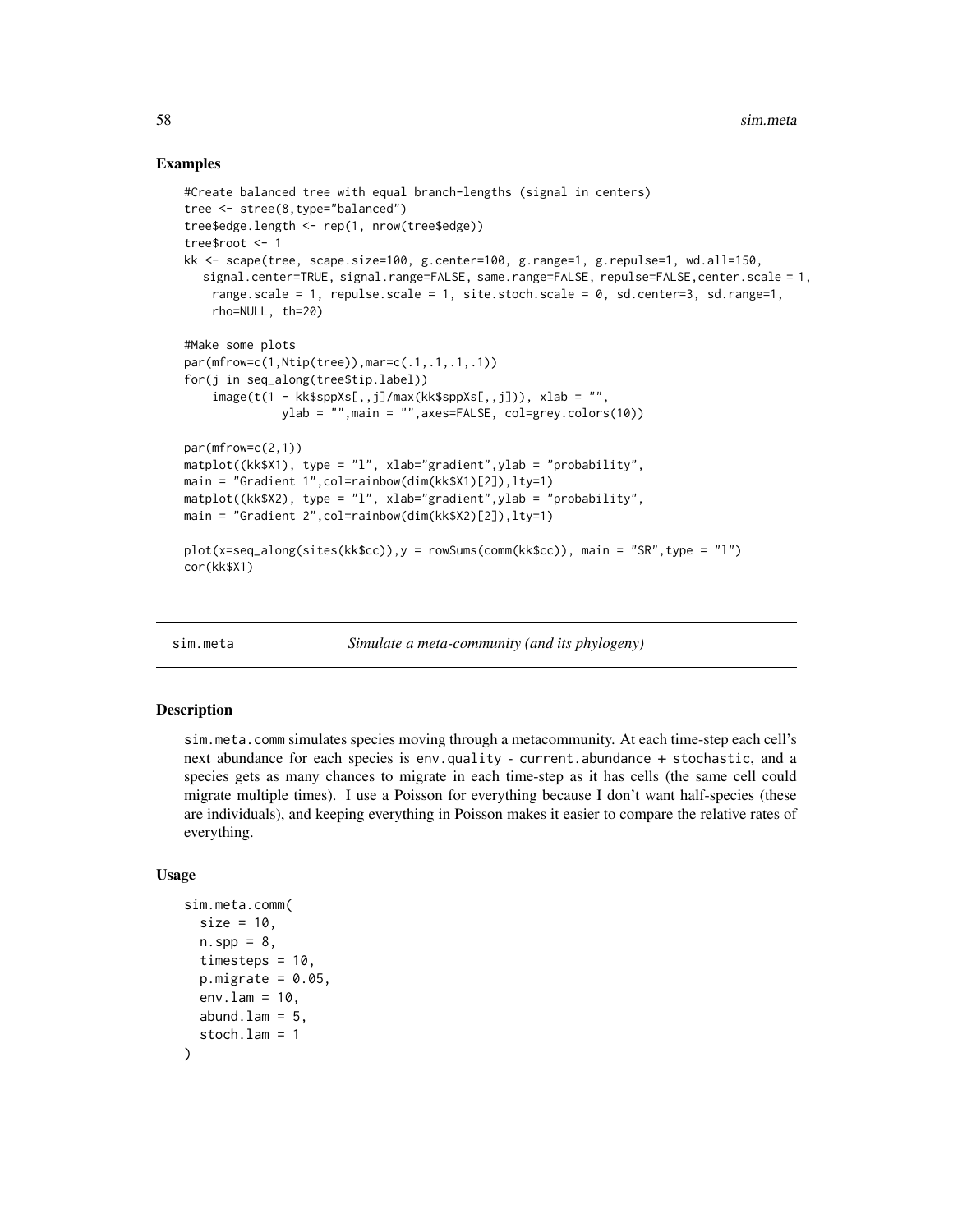#### sim.meta 59

```
sim.meta.phy.comm(
 size = 10,n.\,spp = 8,timesteps = 10,
 p.migrate = 0.3,env.lam = 10,
  abund.lam = 5,
  stoch.lam = 1,
 p.\text{specific} = 0.05)
```
## Arguments

| size       | the length and width of the meta-community in grid cells                                                                                                                                                                             |  |
|------------|--------------------------------------------------------------------------------------------------------------------------------------------------------------------------------------------------------------------------------------|--|
| n.spp      | number of species                                                                                                                                                                                                                    |  |
| timesteps  | number of time-steps (each discrete)                                                                                                                                                                                                 |  |
| p.migrate  | probability that a group of species in each grid cell will migrate to another grid<br>cell each timestep (i.e., 10 cells occuped by a species $\rightarrow$ 10*p. migrate chance<br>of migration)                                    |  |
| $env.l$ am |                                                                                                                                                                                                                                      |  |
|            | $\lambda$                                                                                                                                                                                                                            |  |
|            | value for Poisson distribution used to distribute environmental quality; essen-<br>tially the carrying capacity (for each species separately) for that cell                                                                          |  |
| abund.lam  |                                                                                                                                                                                                                                      |  |
|            | $\lambda$                                                                                                                                                                                                                            |  |
|            | value for Poisson distribution used to distribute initial abundances and abun-<br>dance after migration                                                                                                                              |  |
| stoch.lam  |                                                                                                                                                                                                                                      |  |
|            | $\lambda$                                                                                                                                                                                                                            |  |
|            | value for Poisson distribution of noise added to the next step abundance calcu-<br>lation. With equal chance, this is taken as either a positive or a negative number<br>(see details if you're confused as to why this is Poisson!) |  |
| p.speciate | probabilty that, at each timestep, a species will speciate. A species can only<br>speciate, migrate, or reproduce if it has individuals!                                                                                             |  |

## Details

sim.meta.phy.comm As above, but with a simulation of phylogeny as well - there are no additional extinction parameters, since extinction happens as a natural consequence of ecological interactions.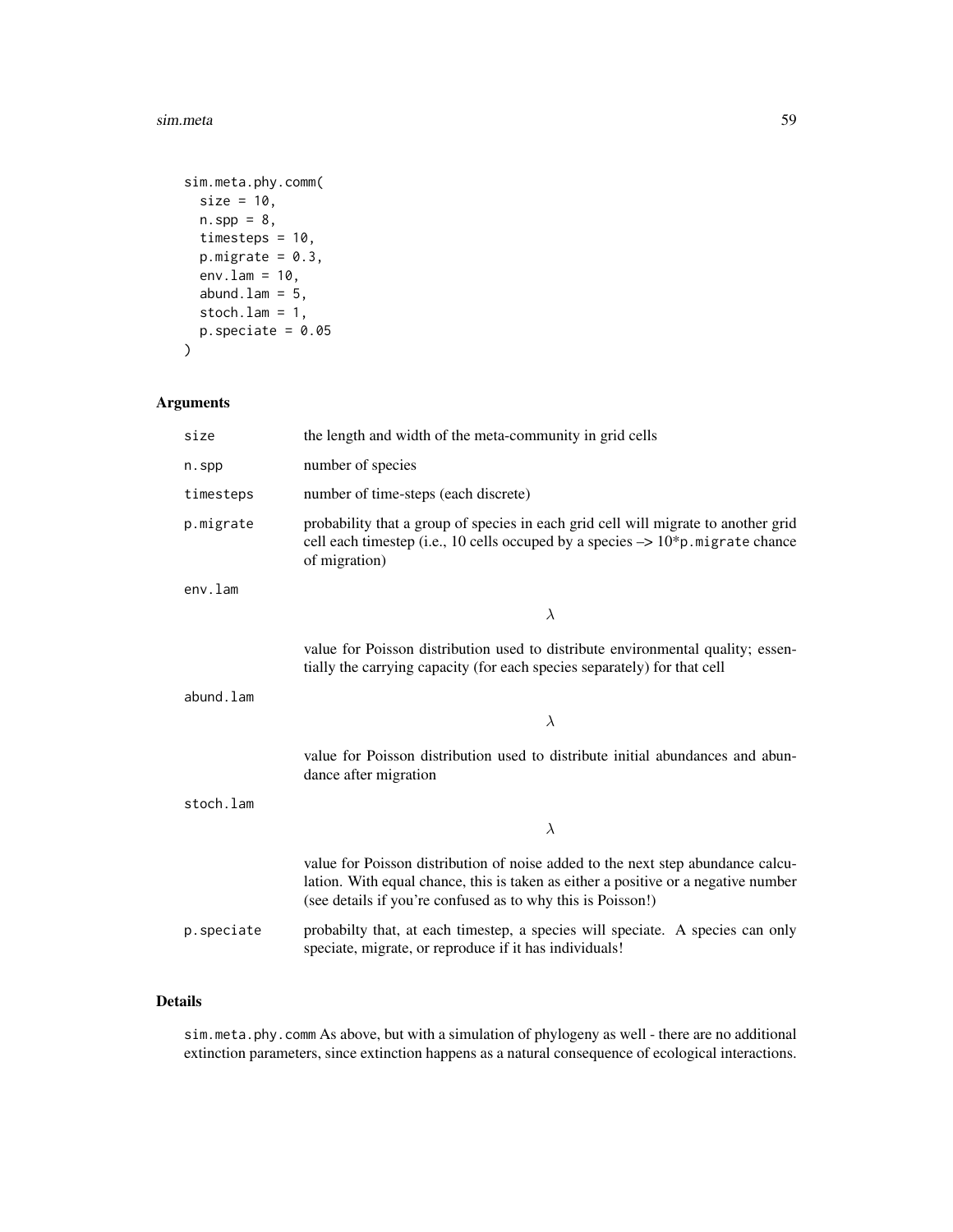## Value

For sim.meta.comm a list with a species-site matrix as the first slot, and the environment as the second. Rownames of the site-species are the List with the x and y co-ordinates of the simulation grid pasted together; colnames are arbitrary species names. sim.meta.comm, a [comparative.comm](#page-4-1) object (since we have now simulated a phylogeny), with the same naming convention for the site names. phylogeny.

sim.meta.phy.comm [comparative.comm](#page-4-1) object that describes the data; note that the rownames of the community object refer to the row.column of the data in the simulated grid assemblages.

#### Note

[scape](#page-54-1) is a much more sophisticated simulation of the biogeography, but requires you to supply a phylogeny. You pays your money, you makes your choice.

#### Author(s)

Will Pearse

Will Pearse

## See Also

[sim.phy](#page-59-1) [scape](#page-54-1)

<span id="page-59-1"></span>sim.phy *Simulate phylogenies*

#### Description

Simulate phylogenies under pure birth/death or as a function of trait evolution

#### Usage

```
sim.bd.phy(speciate = 0.1, extinction = 0.025, time.steps = 20)
```

```
sim.bd.tr.phy(
  speciate = 0.1,
  extinction = 0.025,
  time.steps = 20,
  tr.random = c(0, 1),sp.tr = 2,ext.tr = 1,
  tr(walk = 0.2,tr.wrap = TRUE)
edge2phylo(edge, s, e = numeric(0), el = NA, t = NULL)
```
<span id="page-59-0"></span>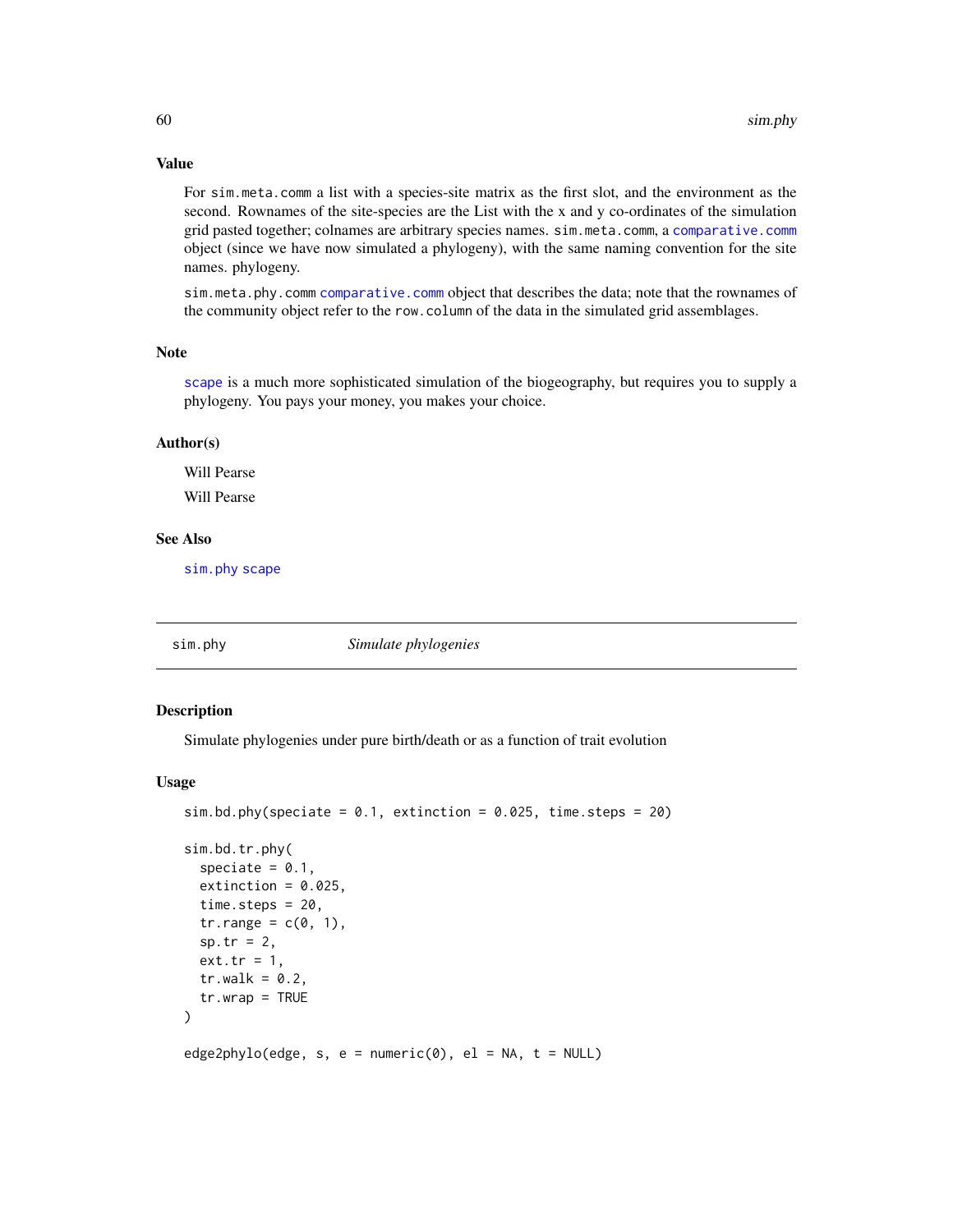#### <span id="page-60-0"></span> $s$ im.phy 61

## Arguments

| speciate   | probability each species will speciate in each time-step $(0-1)$                                                                                                                                                                                                         |
|------------|--------------------------------------------------------------------------------------------------------------------------------------------------------------------------------------------------------------------------------------------------------------------------|
| extinction | probability each species will go extinct in each time-step $(0-1)$                                                                                                                                                                                                       |
| time.steps | number of time-steps for simulation                                                                                                                                                                                                                                      |
| tr.range   | vector of length two specifying boundaries for trait values (see notes); initial two<br>species will be at the 25th and 75th percentiles of this space. See also tr. wrap                                                                                                |
| sp.tr      | speciation rate's interaction with the minimum distance between a species and<br>the species most similar to it (see details)                                                                                                                                            |
| ext.tr     | extinction rate's interaction with the minimum distance between a species and<br>the species most similar to it (see details)                                                                                                                                            |
| tr.walk    | at each time-step a species not undergoing speciation or extinction has its trait<br>value drawn from a distribution centered at its current value and with a standard<br>deviation set by this value. I.e., this is the rate of the Brownian motion trait<br>evolution. |
| tr.wrap    | whether to force species' trait values to stay within the boundary defined by<br>tr.range; default TRUE.                                                                                                                                                                 |
| edge       | a two-column matrix where the first column is the start node, the second the<br>destination, as in phylo\$edge                                                                                                                                                           |
| S          | which of the rows in the edge matrix represent extant species                                                                                                                                                                                                            |
| e          | which of the tips in the edge matrix are extinct (DEFAULT: empty vector, i.e.,<br>none)                                                                                                                                                                                  |
| el         | a vector to be used to give edge.length to the phylogeny (default NA, i.e., none)                                                                                                                                                                                        |
| t          | if given (default NA), a vector to be used for traits (\$traits slot) in the phy-<br>logeny                                                                                                                                                                              |

## Details

sim.bd.tree simulates a pure birth/death speciation model. There are two important things to note: (1) speciation is randomised before extinction, and only one thing can happen to a lineage per timestep. (2) This code works well for my purposes, but absurd parameter values can cause the function to crash.

sim.bd.tr.tree is an extension of sim.bd.tree, and all its caveats apply to it. It additionally simulated the evolution of a trait under Brownain motion ( $tr.walk$ ). Species' speciation/extinction rates change depending on whether they have a trait value similar to other species (sp.tr, ext.tr). When a speciation event happens, the two daughters split evenly about the ancestor's trait value, taking values half-way to whatever the nearest species' value is. To be precise:

 $p(specified)$ <sub>i</sub> = speciate<sub>i</sub> + sp.tr × min(traitdistance)

 $p(extinct)_i = extinction_i + ext.tr \times mini(traitdistance)$ 

, where

,

denotes each species.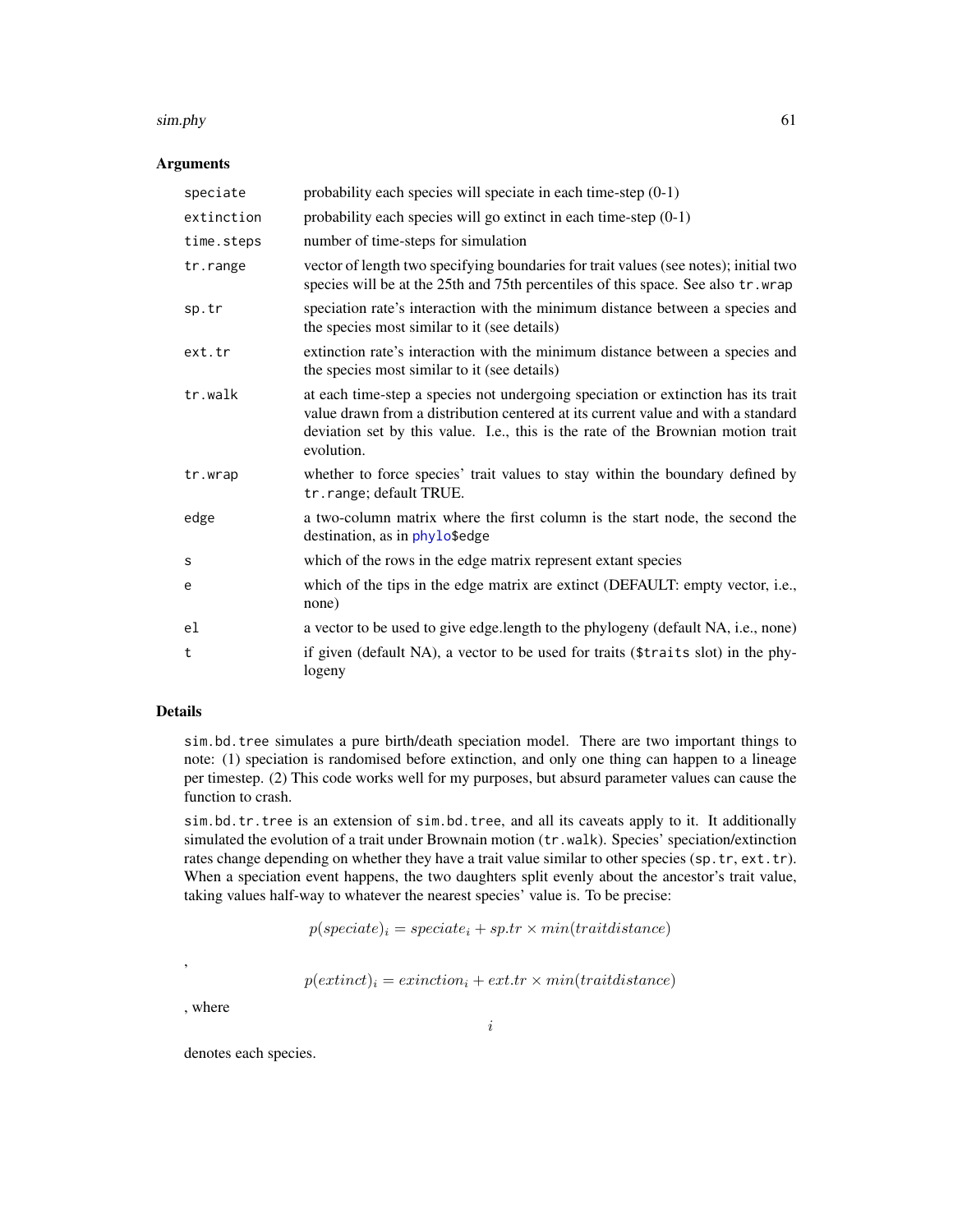edge2phylo is an internal function for the [sim.phy](#page-59-1) and [sim.meta](#page-57-1) function families, which may be of use to you. Check those functions' code for examples of use.

These functions are closely related to [sim.meta](#page-57-1); the latter are extensions that simulate metacommunity structure at the same time.

#### Value

[phylo](#page-0-0) object with random tip.labels, and trait values if using sim.br.tr.tree.

## Author(s)

Will Pearse

Will Pearse

Will Pearse

## See Also

sim.meta scape

## Examples

tree <- sim.bd.phy(0.1, 0, 10) plot(tree)

<span id="page-61-1"></span>trait.asm *Produces simulated communities based on species attributes*

#### Description

trait.asm calculates phylogenetic biodiversity metrics

#### Usage

```
trait.asm(
  a,
 m = 1000,
 meanSR = NULL,
  interval = c(0.001, 10),
  exponential = TRUE,
 Pscale = 1
)
```
<span id="page-61-0"></span>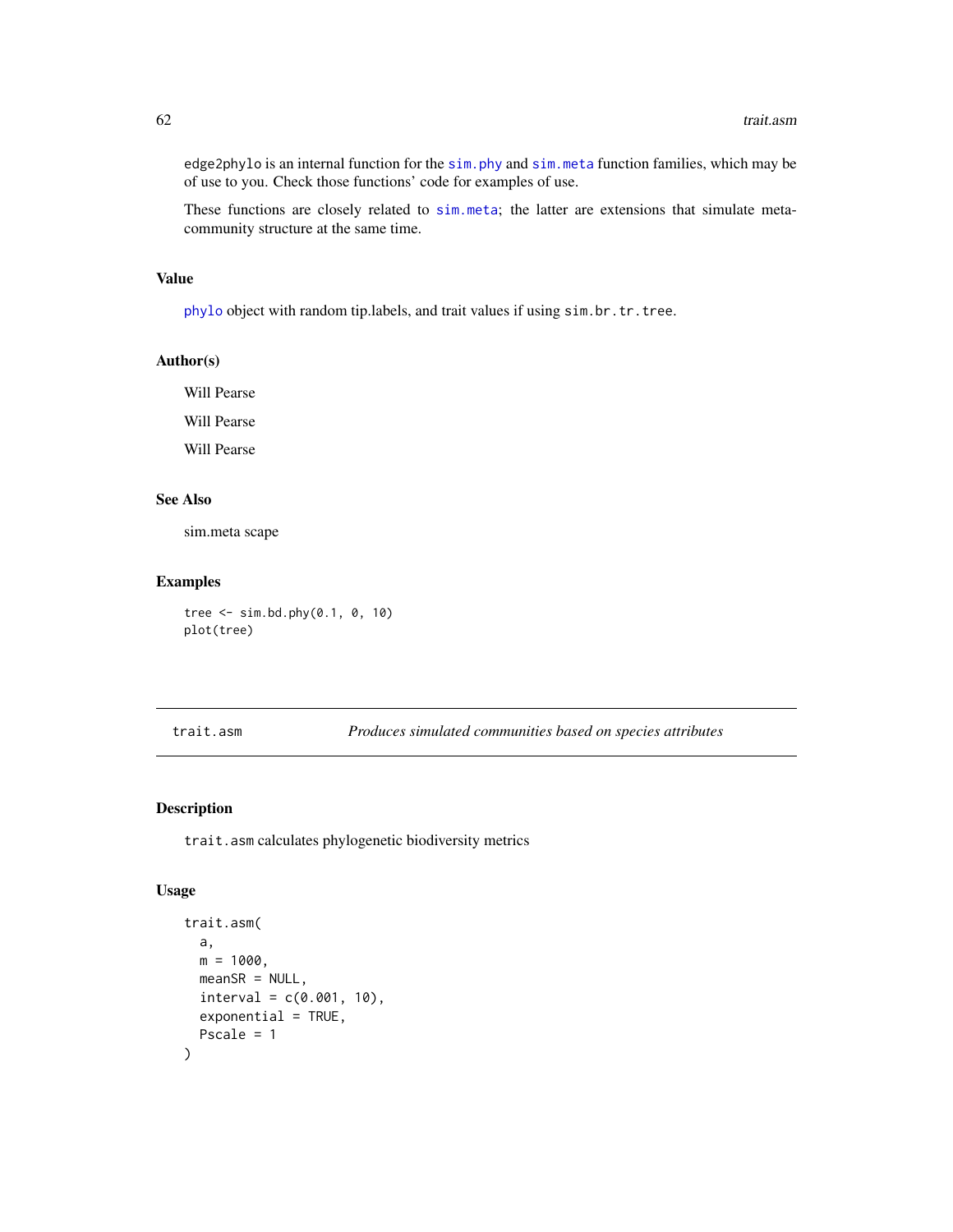#### trait.asm 63

## Arguments

| a           | species attributes (e.g., traits like body size)                                                                                       |
|-------------|----------------------------------------------------------------------------------------------------------------------------------------|
| m           | number of communities to be simulated                                                                                                  |
| meanSR      | target mean species richness across simulated communities                                                                              |
| interval    | adjust to obtain meanSR                                                                                                                |
| exponential | use the exponential distribution when simulating communities                                                                           |
| Pscale      | adjust this value when not using the exponential distribution in order to scale the<br>species richnesses in the simulated communities |

## Details

Simulates a set of communties based on the supplied attribute (trait) where larger values make it more likely for species to be in the communities.

## Value

Y presence/absence matrix

P probabilities

a the supplied trait

exponential if the exponential distribution was used

meanSR supplied meanSR value

std estimated sd

## Author(s)

M.R. Helmus

#### References

Helmus M., Mercado-Silva N. & Vander Zanden M.J. (2013). Subsidies to predators, apparent competition and the phylogenetic structure of prey communities. Oecologia, 173, 997-1007.

## Examples

```
## Not run:
data(laja)
trait.asm(laja$fish.pref)
```
## End(Not run)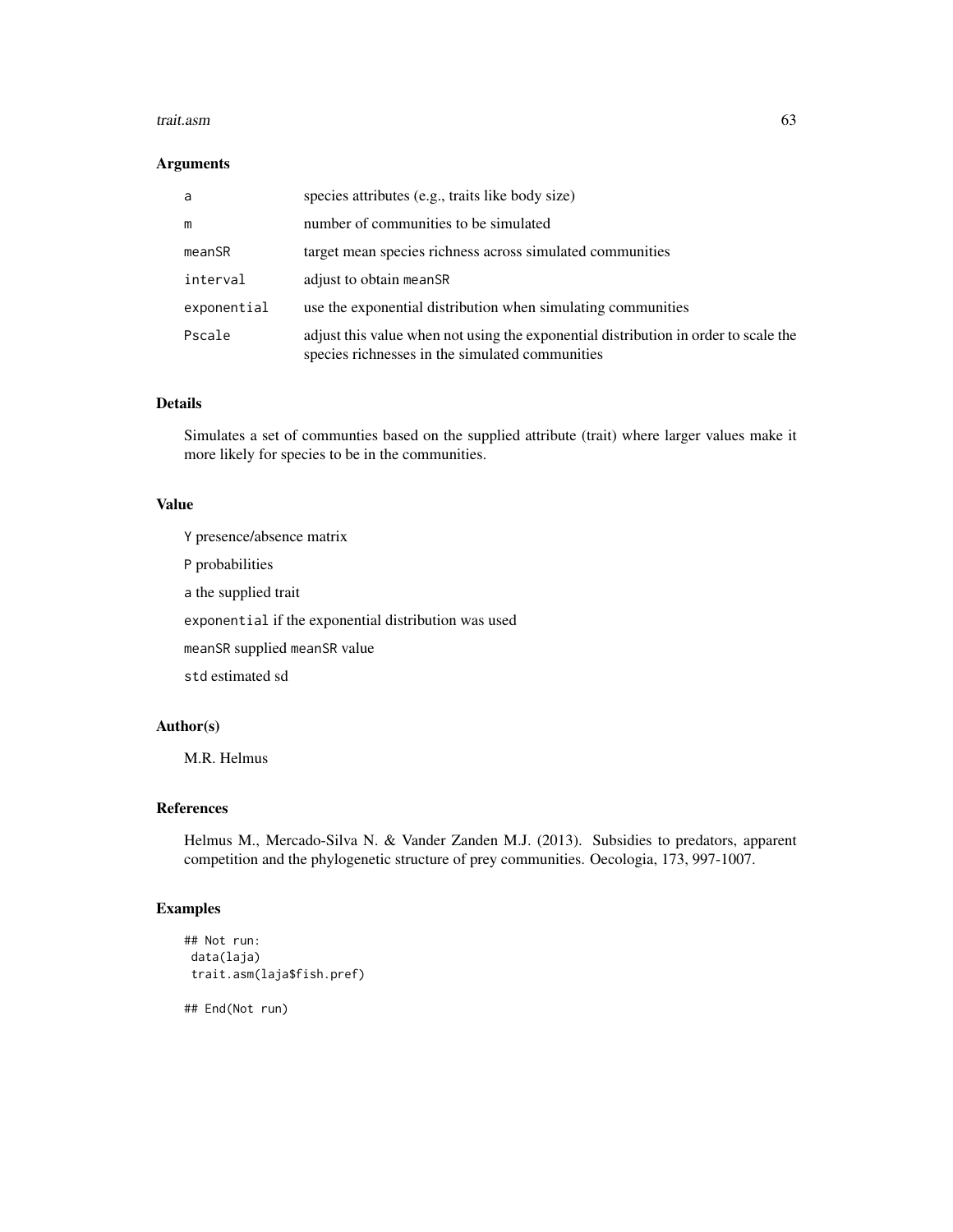## <span id="page-63-2"></span>Description

traitgram.cc A wrapper for the [traitgram](#page-0-0) function in the picante package. princompOne A very soft wrapper for [princomp](#page-0-0)

## Usage

```
traitgram.cc(object, trait, moreArgs = NULL, ...)
```

```
princompOne(x, ...)
```
## Arguments

| object   | A comparative.comm object.                                                                                                                                                                                                                                                                                                                                                                                                                                                                                                                                                                                                                   |
|----------|----------------------------------------------------------------------------------------------------------------------------------------------------------------------------------------------------------------------------------------------------------------------------------------------------------------------------------------------------------------------------------------------------------------------------------------------------------------------------------------------------------------------------------------------------------------------------------------------------------------------------------------------|
| trait    | Which trait to plot. If missing, use the first trait. If a positive numeric vector<br>of length one, use the as. integer (trait) th trait. If a numeric vector, use it<br>instead of the trait data in object. If a character vector of length one, use the<br>trait with that name. If a function pass the trait data frame through that function<br>and use the result (princompOne is a wrapper). If an expression, evaluate that<br>expression in the environment of the trait data and use the result. If a character<br>vector, then convert to an expression and evaluate in the environment of the trait<br>data and use the result. |
| moreArgs | List of more arguments to pass on to trait (if its a function).                                                                                                                                                                                                                                                                                                                                                                                                                                                                                                                                                                              |
| $\cdots$ | Additional arguments to be passed on to traitgram or promp for traitgram.com<br>and princomOne respectively.                                                                                                                                                                                                                                                                                                                                                                                                                                                                                                                                 |
| x        | A matrix-like object                                                                                                                                                                                                                                                                                                                                                                                                                                                                                                                                                                                                                         |

## Value

traitgram.cc: see [traitgram](#page-0-0)

princompOne: the first axis of a PCA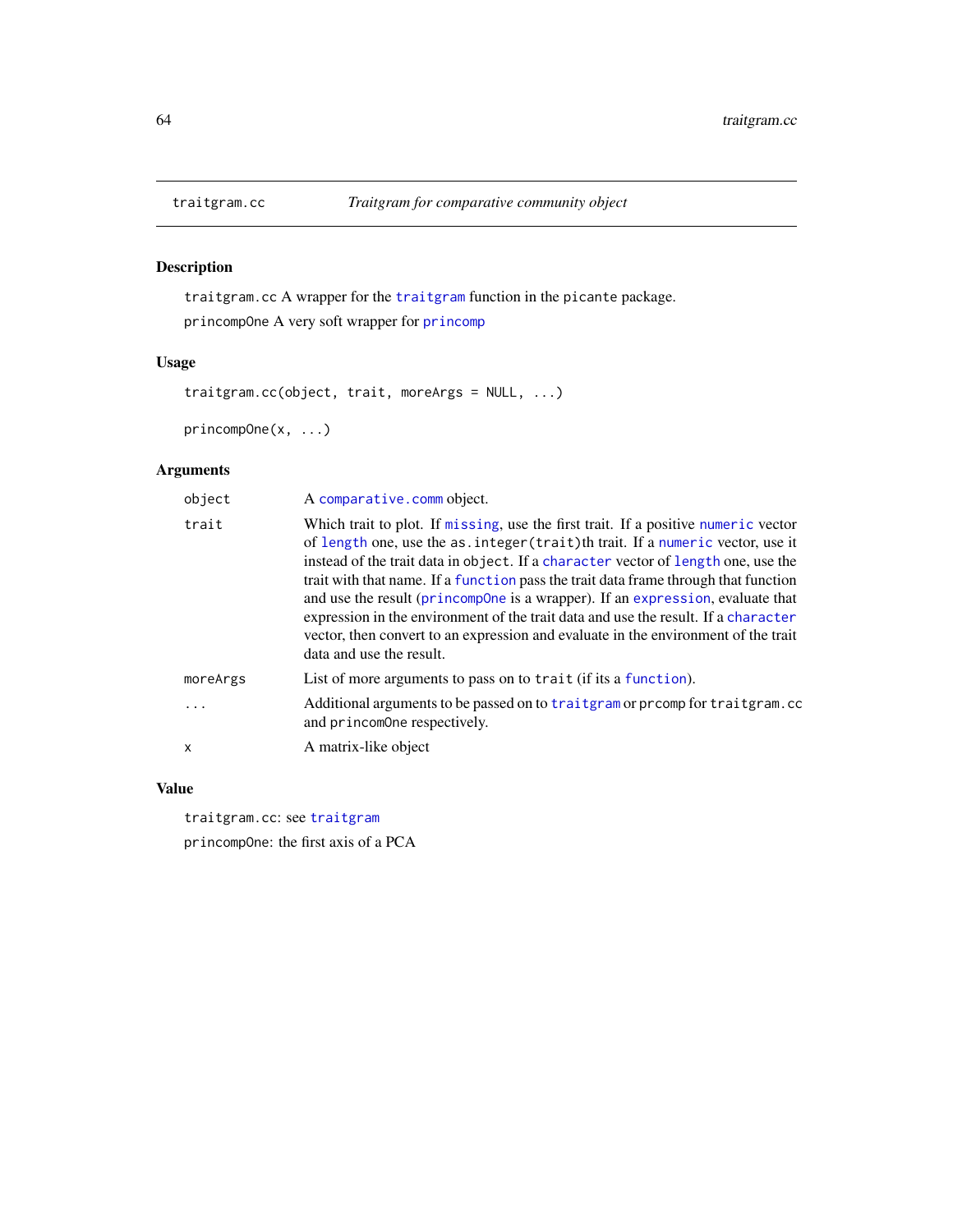# <span id="page-64-0"></span>**Index**

∗ datasets laja, [23](#page-22-0) .aed *(*pez.metrics*)*, [33](#page-32-0) .bed *(*pez.metrics*)*, [33](#page-32-0) .comdist *(*pez.metrics*)*, [33](#page-32-0) .d *(*pez.metrics*)*, [33](#page-32-0) .delta *(*pez.metrics*)*, [33](#page-32-0) .dist.fd *(*pez.metrics*)*, [33](#page-32-0) .eaed *(*pez.metrics*)*, [33](#page-32-0) .eed *(*pez.metrics*)*, [33](#page-32-0) .eigen.sum *(*pez.metrics*)*, [33](#page-32-0) .gamma *(*pez.metrics*)*, [33](#page-32-0) .haed *(*pez.metrics*)*, [33](#page-32-0) .hed *(*pez.metrics*)*, [33](#page-32-0) .iac *(*pez.metrics*)*, [33](#page-32-0) .innd *(*pez.metrics*)*, [33](#page-32-0) .kappa *(*pez.metrics*)*, [33](#page-32-0) .lambda *(*pez.metrics*)*, [33](#page-32-0) .metric.null, *[22](#page-21-0)* .metric.null *(*generic.metrics*)*, [21](#page-20-0) .mipd *(*pez.metrics*)*, [33](#page-32-0) .mntd *(*pez.metrics*)*, [33](#page-32-0) .mpd *(*pez.metrics*)*, [33](#page-32-0) .pae *(*pez.metrics*)*, [33](#page-32-0) .pcd *(*pez.metrics*)*, [33](#page-32-0) .pd *(*pez.metrics*)*, [33](#page-32-0) .pe *(*pez.metrics*)*, [33](#page-32-0) .phylo.entropy *(*pez.metrics*)*, [33](#page-32-0) .phylosor *(*pez.metrics*)*, [33](#page-32-0) .pse *(*pez.metrics*)*, [33](#page-32-0) .psr *(*pez.metrics*)*, [33](#page-32-0) .psv *(*pez.metrics*)*, [33](#page-32-0) .rao *(*pez.metrics*)*, [33](#page-32-0) .scheiner *(*pez.metrics*)*, [33](#page-32-0) .ses, *[21](#page-20-0)* .ses *(*generic.metrics*)*, [21](#page-20-0) .ses.innd *(*pez.metrics*)*, [33](#page-32-0) .ses.mipd *(*pez.metrics*)*, [33](#page-32-0) .ses.mntd *(*pez.metrics*)*, [33](#page-32-0)

.ses.mpd *(*pez.metrics*)*, [33](#page-32-0) .ses.vntd *(*pez.metrics*)*, [33](#page-32-0) .ses.vpd *(*pez.metrics*)*, [33](#page-32-0) .simpson.phylogenetic *(*pez.metrics*)*, [33](#page-32-0) .sqrt.phy, *[36](#page-35-0)* .sqrt.phy *(*pez.metrics*)*, [33](#page-32-0) .taxon *(*pez.metrics*)*, [33](#page-32-0) .unifrac *(*pez.metrics*)*, [33](#page-32-0) .vntd *(*pez.metrics*)*, [33](#page-32-0) .vpd *(*pez.metrics*)*, [33](#page-32-0) [.comparative.comm *(*cc.manip*)*, [2](#page-1-0)

## ape, *[36](#page-35-0)* as.data.frame.comparative.comm, *[42](#page-41-0)*, *[46](#page-45-0)* as.data.frame.comparative.comm *(*cc.manip*)*, [2](#page-1-0) assemblage.phylogenies *(*cc.manip*)*, [2](#page-1-0)

```
bind.replace (phy.build), 50
```
caper, *[36](#page-35-0)* cc.manip, [2,](#page-1-0) *[5,](#page-4-0) [6](#page-5-0)* character, *[64](#page-63-0)* clade.matrix, *[17](#page-16-0)* comm *(*cc.manip*)*, [2](#page-1-0) comm.dist, *[15](#page-14-0)* comm.dist *(*dist.xxx*)*, [8](#page-7-0) comm<- *(*cc.manip*)*, [2](#page-1-0) communityPGLMM *(*pglmm*)*, [41](#page-40-0) comparative.comm, *[2](#page-1-0)*, *[4](#page-3-0)*, [5,](#page-4-0) *[7](#page-6-0)*, *[12](#page-11-0)*, *[14](#page-13-0)*, *[19](#page-18-0)*, *[21](#page-20-0)*, *[24,](#page-23-0) [25](#page-24-0)*, *[29,](#page-28-0) [30](#page-29-0)*, *[33](#page-32-0)*, *[36,](#page-35-0) [37](#page-36-0)*, *[39](#page-38-0)*, *[46](#page-45-0)*, *[53](#page-52-0)[–55](#page-54-0)*, *[57](#page-56-0)*, *[60](#page-59-0)*, *[64](#page-63-0)* comparative.data, *[4](#page-3-0)[–6](#page-5-0)* ConDivSim, [6](#page-5-0) congeneric.impute *(*phy.build*)*, [50](#page-49-0) congeneric.merge *(*phy.build*)*, [50](#page-49-0) corBlomberg, *[11](#page-10-0)*, *[57](#page-56-0)* corGrafen, *[11](#page-10-0)*, *[56](#page-55-0)*

```
data, 15
```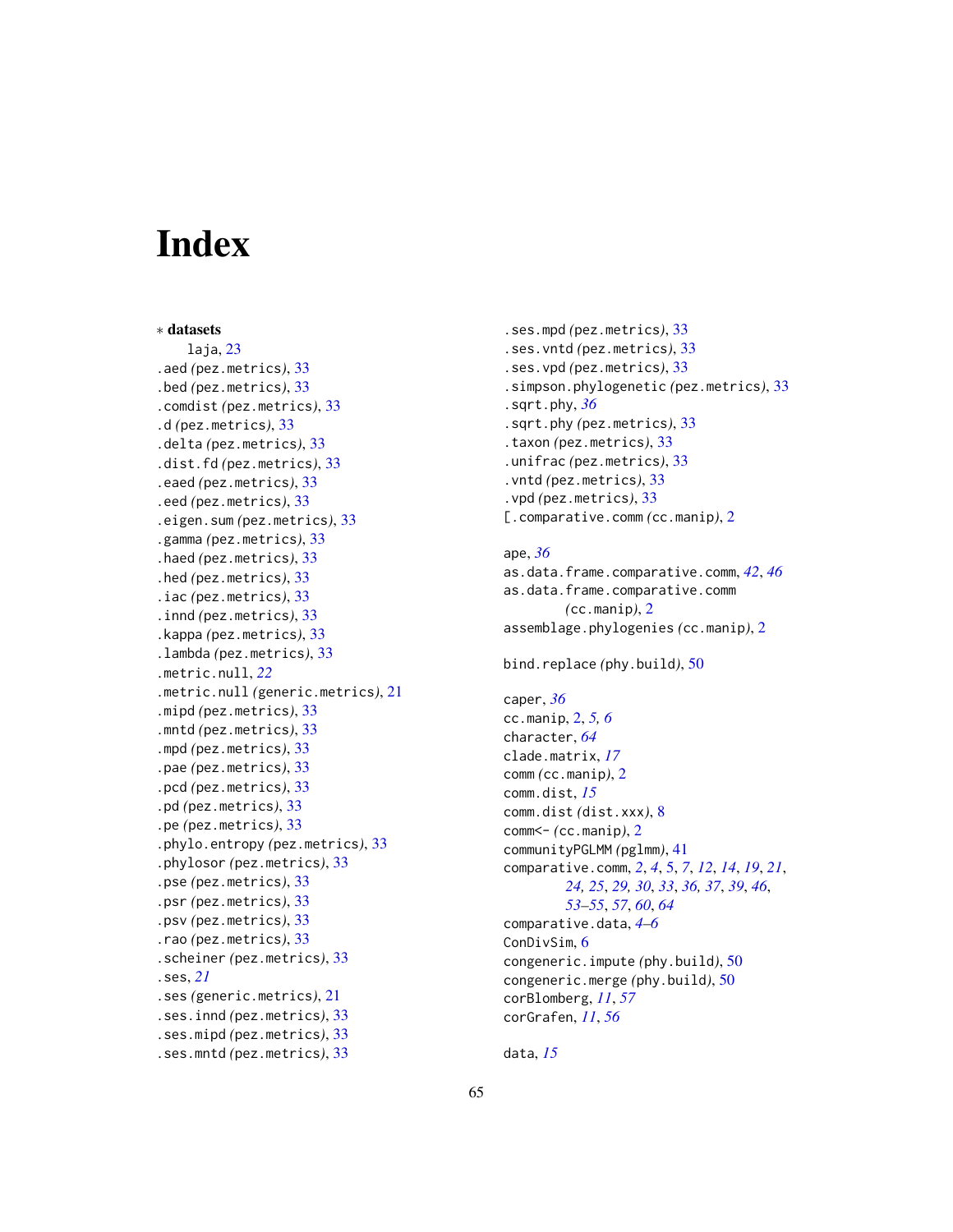data.frame, *[42](#page-41-0)* dispersion metrics, *[36](#page-35-0)* dist.func.default *(*dist.xxx*)*, [8](#page-7-0) dist.xxx, [8](#page-7-0) drop.tip, *[10](#page-9-0)* drop\_tip, [10](#page-9-0) eco.env.regression, *[15](#page-14-0)* eco.env.regression *(*eco.xxx.regression*)*, [13](#page-12-0) eco.phy.regression, *[15](#page-14-0)* eco.phy.regression *(*eco.xxx.regression*)*, [13](#page-12-0) eco.scape, [10,](#page-9-0) *[57](#page-56-0)* eco.trait.regression, *[15](#page-14-0)* eco.trait.regression *(*eco.xxx.regression*)*, [13](#page-12-0) eco.xxx.regression, [13,](#page-12-0) *[20](#page-19-0)* eco.xxx.regression.list, [16](#page-15-0) edge2phylo *(*sim.phy*)*, [60](#page-59-0) env *(*cc.manip*)*, [2](#page-1-0) env<- *(*cc.manip*)*, [2](#page-1-0) expression, *[64](#page-63-0)* extract.clade, *[10](#page-9-0)*

factor, *[43](#page-42-0)* FD, *[36](#page-35-0)* fibre.plot, [17](#page-16-0) fingerprint.regression, *[15,](#page-14-0) [16](#page-15-0)*, [18,](#page-17-0) *[24](#page-23-0)* funct.phylo.dist, *[7](#page-6-0)* funct.phylo.dist *(*dist.xxx*)*, [8](#page-7-0) function, *[64](#page-63-0)*

generic.metrics, [21,](#page-20-0) *[22](#page-21-0)*, *[33](#page-32-0)* generic.null, *[21,](#page-20-0) [22](#page-21-0)* generic.null *(*generic.metrics*)*, [21](#page-20-0) glm, *[43](#page-42-0)*

invert.traits *(*laja*)*, [23](#page-22-0) invert.tree *(*laja*)*, [23](#page-22-0)

laja, [23](#page-22-0) length, *[64](#page-63-0)* list, *[43](#page-42-0)* lm, *[15](#page-14-0)*, *[19](#page-18-0)*, *[43](#page-42-0)* lmer, *[41](#page-40-0)*, *[43](#page-42-0)*

mantel, *[15](#page-14-0)*, *[19](#page-18-0)* missing, *[64](#page-63-0)*

numeric, *[64](#page-63-0)* optim, *[43](#page-42-0)*, *[46](#page-45-0)* package-pez *(*pez*)*, [24](#page-23-0) pch, *[54](#page-53-0)* pez, [24](#page-23-0) pez-package *(*pez*)*, [24](#page-23-0) pez.dispersion, *[22](#page-21-0)*, *[24](#page-23-0)*, [24,](#page-23-0) *[28,](#page-27-0) [29](#page-28-0)*, *[33](#page-32-0)*, *[36](#page-35-0)*, *[40](#page-39-0)* pez.dissimilarity, *[22](#page-21-0)*, *[24](#page-23-0)*, *[26](#page-25-0)*, [27,](#page-26-0) *[29](#page-28-0)*, *[33](#page-32-0)*, *[36](#page-35-0)*, *[40](#page-39-0)* pez.endemism, [29](#page-28-0) pez.evenness, *[22](#page-21-0)*, *[24](#page-23-0)*, *[26](#page-25-0)*, *[28,](#page-27-0) [29](#page-28-0)*, [30,](#page-29-0) *[33](#page-32-0)*, *[36](#page-35-0)*, *[39,](#page-38-0) [40](#page-39-0)* pez.metrics, *[21](#page-20-0)*, [33](#page-32-0) pez.shape, *[22](#page-21-0)*, *[24](#page-23-0)*, *[26](#page-25-0)*, *[28,](#page-27-0) [29](#page-28-0)*, *[31](#page-30-0)*, *[33](#page-32-0)*, *[36](#page-35-0)*, [38](#page-37-0) pglmm, [41](#page-40-0) pgls, *[53](#page-52-0)* phy *(*cc.manip*)*, [2](#page-1-0) phy.build, [50](#page-49-0) phy.signal, *[16](#page-15-0)*, *[19,](#page-18-0) [20](#page-19-0)*, [53](#page-52-0) phy<- *(*cc.manip*)*, [2](#page-1-0) phylo, *[5](#page-4-0)*, *[10,](#page-9-0) [11](#page-10-0)*, *[23](#page-22-0)*, *[51,](#page-50-0) [52](#page-51-0)*, *[56](#page-55-0)*, *[61,](#page-60-0) [62](#page-61-0)* phylo.dist *(*dist.xxx*)*, [8](#page-7-0) pianka.dist *(*dist.xxx*)*, [8](#page-7-0) picante, *[15](#page-14-0)*, *[19](#page-18-0)*, *[21](#page-20-0)*, *[25](#page-24-0)*, *[36](#page-35-0)* plot.communityPGLMM *(*pglmm*)*, [41](#page-40-0) plot.comparative.comm, *[6](#page-5-0)*, [54](#page-53-0) plot.eco.xxx.regression *(*eco.xxx.regression*)*, [13](#page-12-0) plot.eco.xxx.regression.list *(*eco.xxx.regression.list*)*, [16](#page-15-0) plot.fingerprint.regression *(*fingerprint.regression*)*, [18](#page-17-0) prcomp, *[17](#page-16-0)* princomp, *[64](#page-63-0)* princompOne, *[64](#page-63-0)* princompOne *(*traitgram.cc*)*, [64](#page-63-0) print.comparative.comm *(*comparative.comm*)*, [5](#page-4-0) print.default, *[44](#page-43-0)* print.eco.xxx.regression *(*eco.xxx.regression*)*, [13](#page-12-0) print.eco.xxx.regression.list *(*eco.xxx.regression.list*)*, [16](#page-15-0) print.fingerprint.regression *(*fingerprint.regression*)*, [18](#page-17-0)

rainbow, *[17](#page-16-0)*